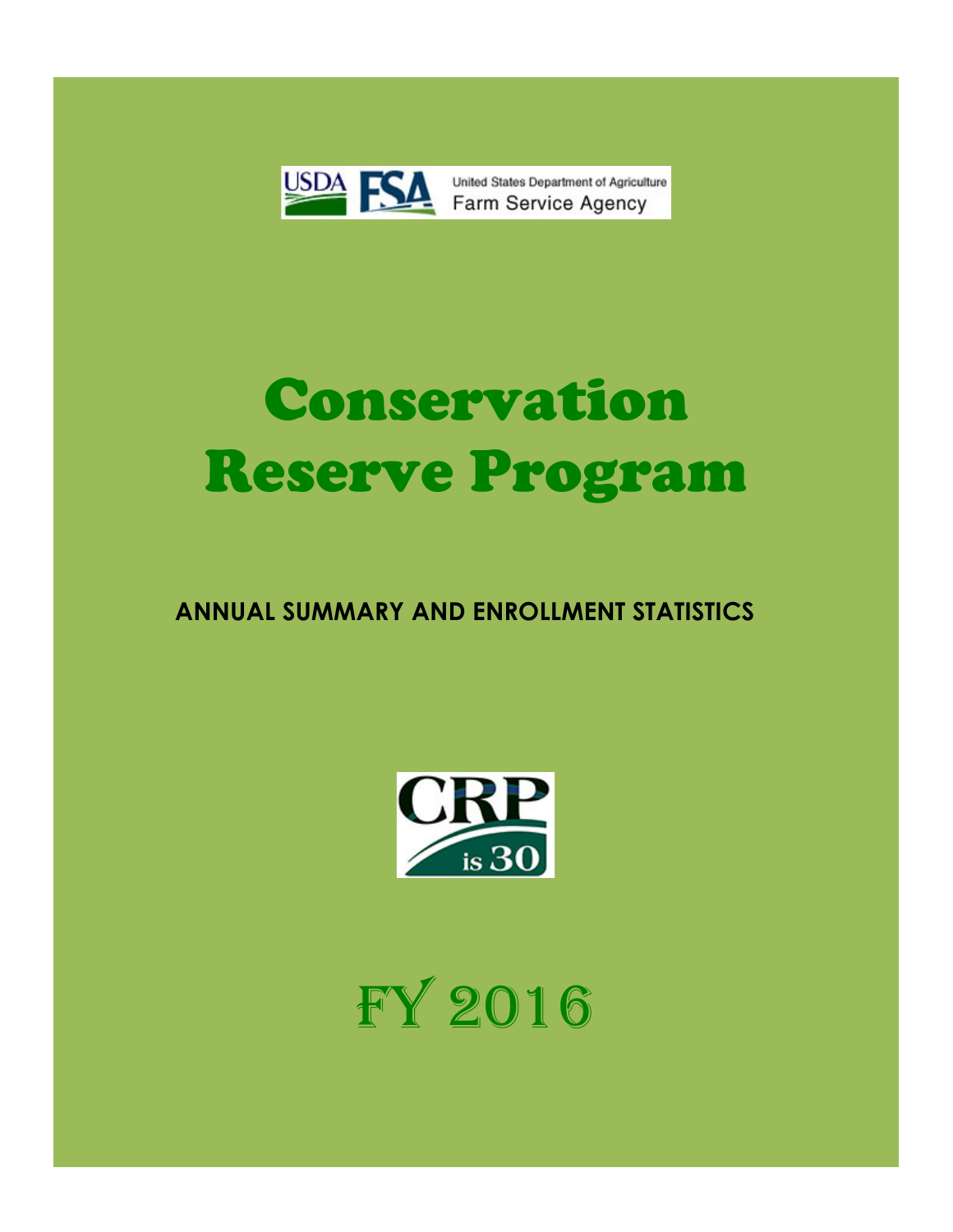





# *ANNUAL SUMMARY – FY 2016*

| Sign-up Type     | Contracts | Farms      | Acres      | Annual Rental Payments a/ |          |
|------------------|-----------|------------|------------|---------------------------|----------|
|                  |           |            |            | (SMillion)                | (S/Acre) |
| General          | 218,425   | 152,611    | 16,856,927 | \$864                     | \$51.24  |
| Continuous       |           |            |            |                           |          |
| Non-CREP         | 350,027   | 207,423    | 5,453,245  | \$651                     | \$119.40 |
| <b>CREP</b>      | 69,585    | 46,294     | 1,169,879  | \$170                     | \$145.00 |
| Farmable Wetland | 17,017    | 12,998     | 399,538    | \$49                      | \$123.82 |
| Total Continuous | 436,629   | 251,673 b/ | 7,023,627  | \$870                     | \$123.90 |
| Total CRP        | 655,054   | 366,965 b/ | 23,880,554 | \$1,734                   | \$72.61  |

a/ Approximates October 2016 payments, before adjustments for haying/grazing, non-compliance, terminations, part-year contracts, and contracts not yet recorded.

b/ Number of farms not additive across sign-up types because farms may participate in multiple sign-up types.

\* Excludes acres of contracts that start in FY 2017.



U.S. Department of Agriculture, Farm Service Agency

USDA is an equal opportunity provider, employer, and lender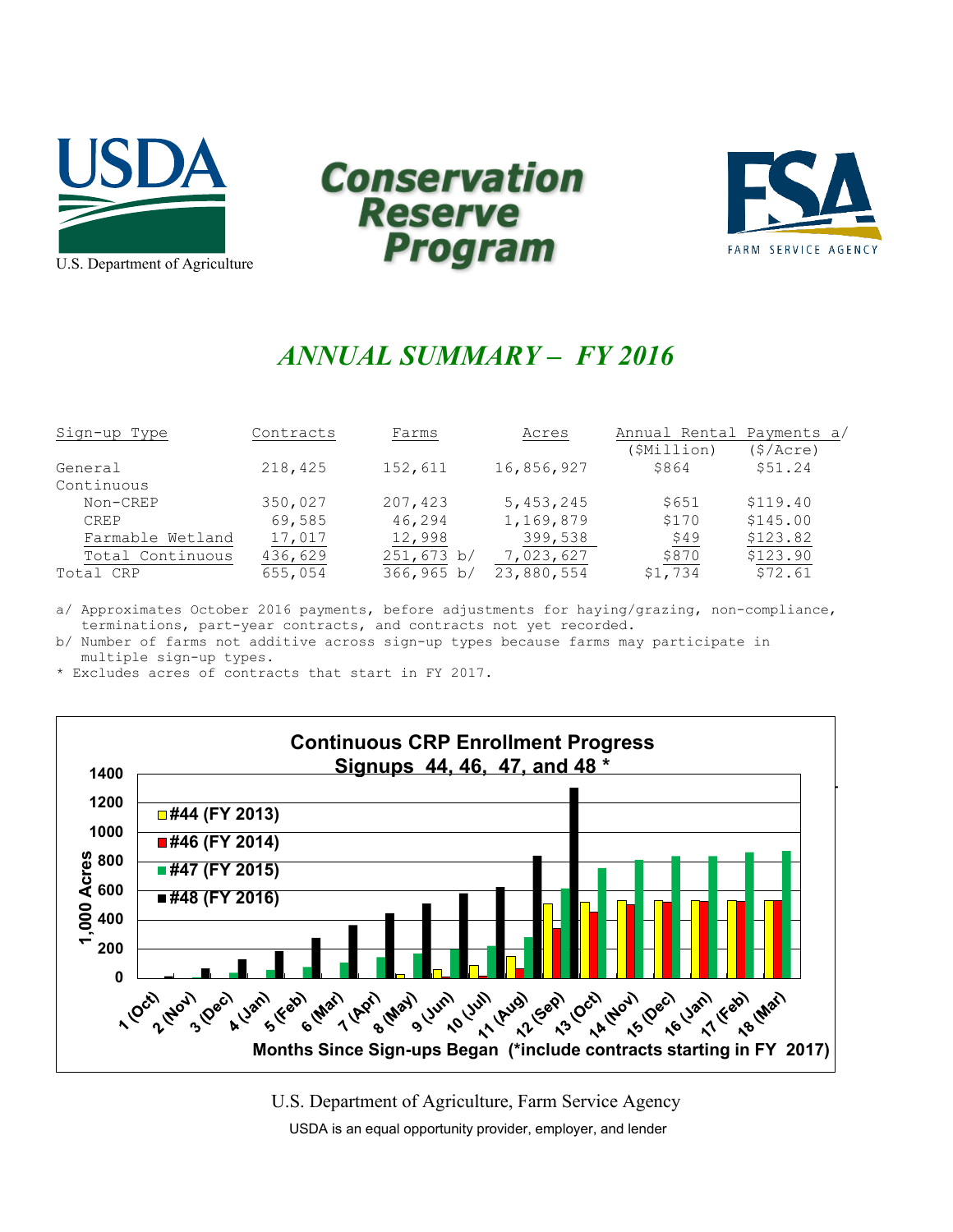This report provides statistics for land enrolled in the Conservation Reserve Program (CRP), including a summary of FY 2016 CRP related activities, FY 2016 CRP outlays by payment type, CRP enrollment activity, outlay and sign-up history, The tables are based on contract data developed and maintained in CRP data files by Farm Service Agency (FSA) service centers and are generally based on the physical location of the CRP contracted land. FY 2016 ended September 30, 2016. The report was prepared by Alex Barbarika, Resource Economics Branch, Economic and Policy Analysis Division, Farm, Farm Production and Conservation Business Center, U.S. Department of Agriculture.

In accordance with Federal civil rights law and U.S. Department of Agriculture (USDA) civil rights regulations and policies, the USDA, its Agencies, offices, and employees, and institutions participating in or administering USDA programs are prohibited from discriminating based on race, color, national origin, religion, sex, gender identity (including gender expression), sexual orientation, disability, age, marital status, family/parental status, income derived from a public assistance program, political beliefs, or reprisal or retaliation for prior civil rights activity, in any program or activity conducted or funded by USDA (not all bases apply to all programs). Remedies and complaint filing deadlines vary by program or incident.

Persons with disabilities who require alternative means of communication for program information (e.g., Braille, large print, audiotape, American Sign Language, etc.) should contact the responsible Agency or USDA's TARGET Center at (202) 720-2600 (voice and TTY) or contact USDA through the Federal Relay Service at (800) 877-8339. Additionally, program information may be made available in languages other than English.

**General Signup**. Producers with eligible lands compete nationally for acceptance based on an environmental benefits index (EBI) during specified enrollment periods. Producers may submit offers below soil-specific maximum rental rates and select wildlife-enhancing vegetative covers to increase EBI ranking.

**Continuous (Non-CREP) Sign-up**. Producers with eligible lands may enroll certain high priority conservation practices, such as filter strips, riparian buffers, and wetlands at any time during the year without competition. In addition to annual soil rental payment and cost-share assistance, many practices are eligible for additional annual and one-time up-front financial incentives. Lands enrolled under various initiatives are included in this category.

**Conservation Reserve Enhancement Program (CREP)**. Under CREP agreements, Federal/State partnerships, implement projects designed to address specific environmental objectives through targeted CRP enrollments. Sign-up is held on a continuous basis, general sign-up practices may be included, and additional financial incentives are generally provided. Currently, there are 45 agreements in 33 States.

**Farmable Wetland Program (FWP).** Producers enroll small non-flood plain wetlands, and new practices added by the 2008 Farm Bill, under modified continuous sign-up provisions.

The accompanying tables are based on contract data developed and maintained in CRP data files by USDA Service Centers through the **end of September 2016** and are based on the physical location of the CRP contracted land. Some adjustments have been made to correct miscoded data in the active contract files.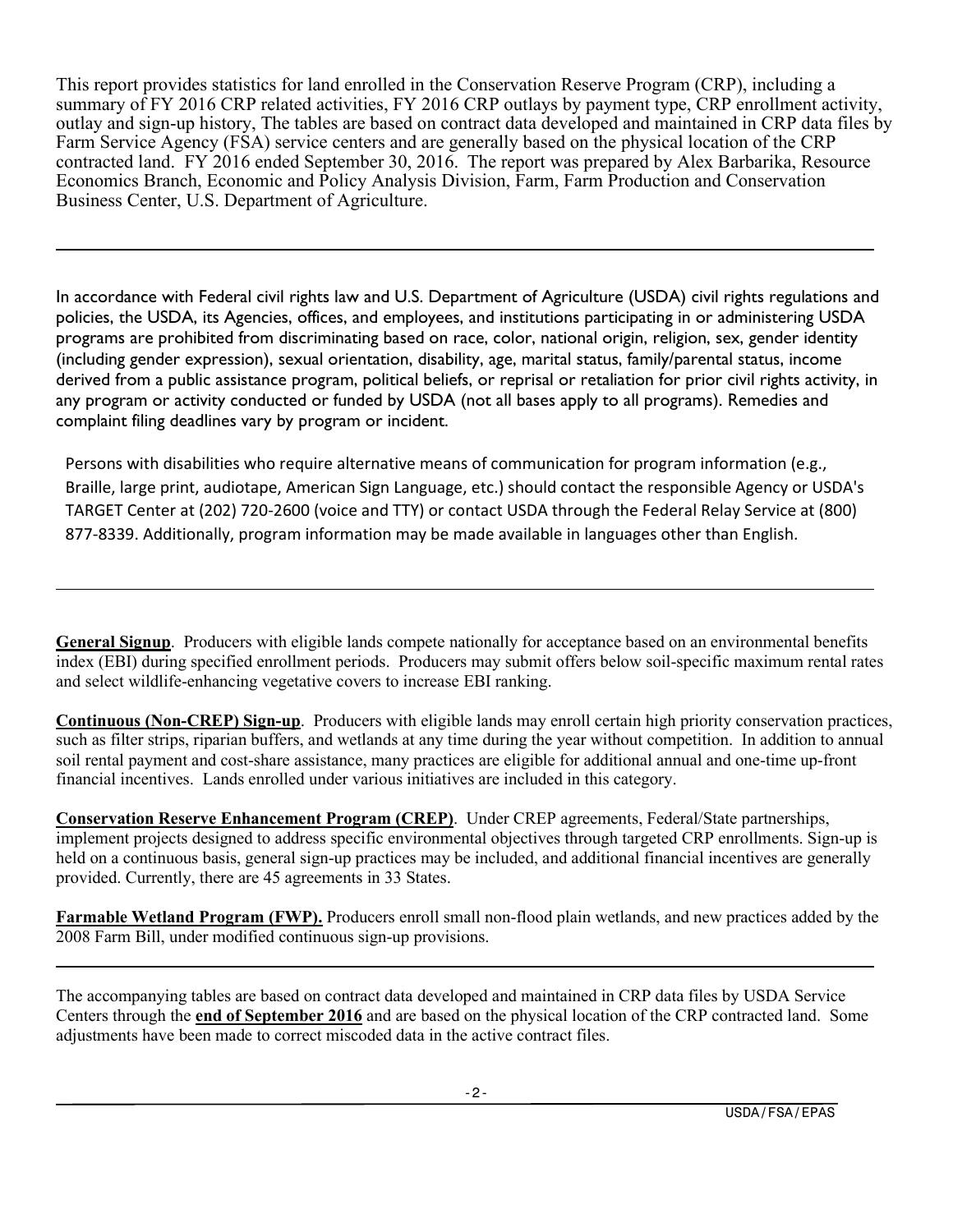#### **CONTENTS**

| Current Enrollment by Sign-up and Initial Contract Year |  |
|---------------------------------------------------------|--|
|                                                         |  |
|                                                         |  |
| Current Enrollment by State and Sign-up Type            |  |
|                                                         |  |
|                                                         |  |
|                                                         |  |
|                                                         |  |
|                                                         |  |
|                                                         |  |
|                                                         |  |
|                                                         |  |
|                                                         |  |
|                                                         |  |
|                                                         |  |
|                                                         |  |

NOTE: \*\* Data suppressed from States with fewer than 3 contracts \*\*

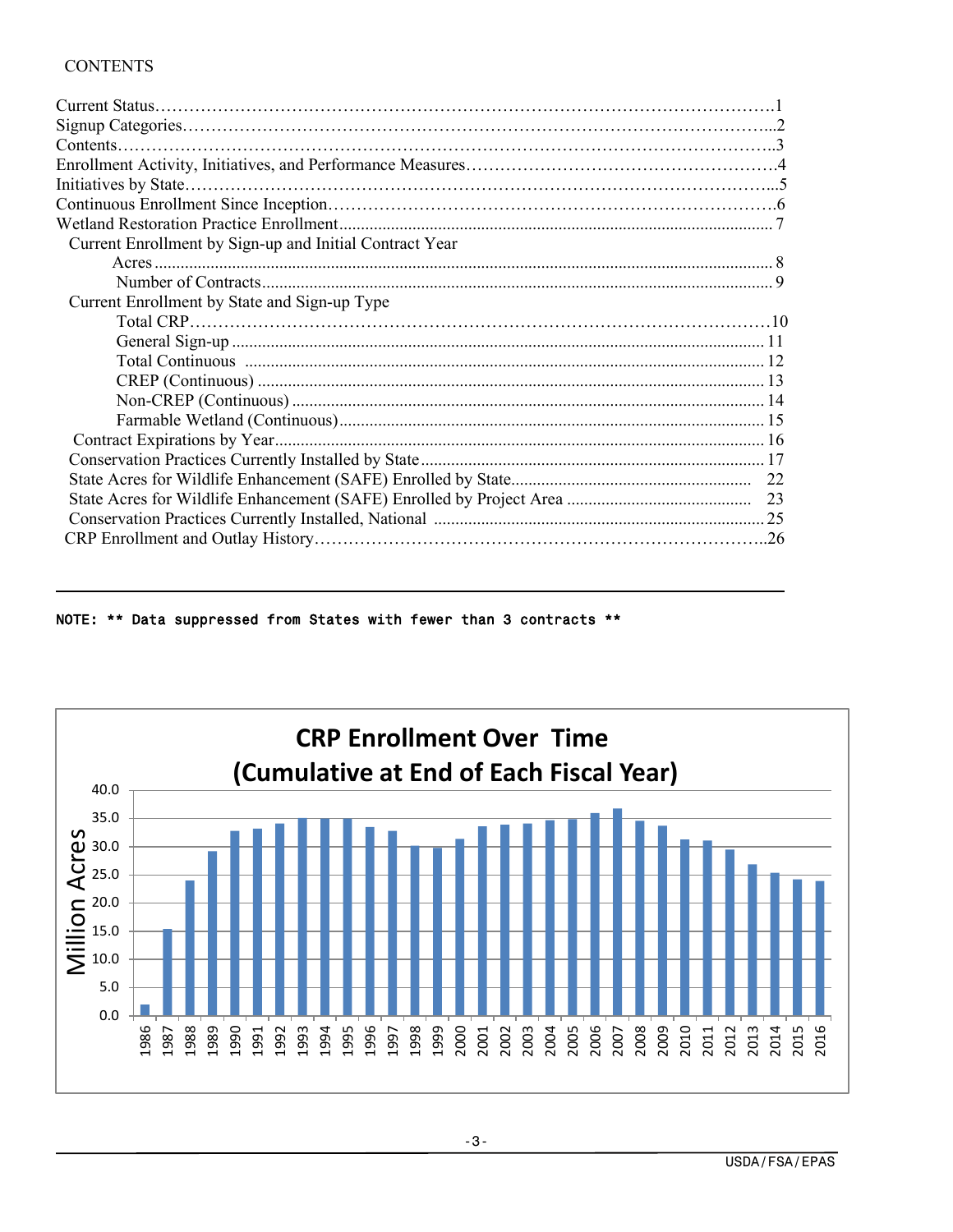# *CONSERVATION RESERVE PROGRAM ENROLLMENT ACTIVITY AND NEWS – FY 2016*

- o Enrollment ended FY 2016 at 23.88 million acres, a decrease of 300,000 acres from FY 2015.
- o On October 1, 2015 USDA announced it was providing \$4 million to 4 states in the Chesapeake Bay region to support efforts to enroll riparian forest buffers.
- $\circ$  Over 1.8 million acres were offered during general signup #49, and 411,000 acres were determined acceptable. The EBI cutoff was 292.
- o As part of Iowa water quality initiative, USDA on January 5, 2016 announced that it was increasing allocations for SAFE and Farmable Wetland Program by a combined 85,000 acres.
- o During National Pollinator Week in June 20-26, 2016, USDA reported that CRP currently provided 15 million acres pollinator friendly habitat. USDA also announced a Memorandum of Understanding with two honeybee organizations to ensure USDA's conservation initiatives are as advantageous as possible to pollinators.
- o On September 9, 2016, USDA announced it was providing \$1 million in partnership with New York state to enroll riparian buffers in the Chesapeake Bay watershed.
- $\circ$  Continuous signup (#50) was ended on September 16, to ensure that the statutory enrollment cap was not exceeded and allow for policy decisions about how to address FY17 contracts. More than 1.3 million acres were enrolled, significantly higher than in any previous year.

| <b>Initiatives (and Allocations)</b>                 | First<br>Year | <b>Practice Code</b> | Acres Added<br>in FY 2016 $*$ | Acres as o<br>September* |
|------------------------------------------------------|---------------|----------------------|-------------------------------|--------------------------|
| Wetland Restoration-Floodplain (481,600 ac.)         | 2004          | CP <sub>23</sub>     | 68.007                        | 364,506                  |
| Bottomland hardwood trees (250,000 ac.)              | 2004          | CP31                 | 23,582                        | 137,901                  |
| Wetland Restoration-Non-Floodplain (568,400 ac.)     | 2005          | CP <sub>23</sub> A   | 139,586                       | 469,565                  |
| Upland bird habitat buffers (500,000 ac.)            | 2005          | CP33                 | 97,371                        | 291,362                  |
| Longleaf pine plantings (250,000 ac.)                | 2007          | CP <sub>36</sub>     | 24,710                        | 164,323                  |
| Duck nesting habitat (600,000 ac.)                   | 2007          | CP <sub>37</sub>     | 95,604                        | 357,967                  |
| State acres for wildlife enhancement (1,750,000 ac.) | 2008          | CP <sub>38</sub>     | 436,273                       | 1,454,126                |
| Highly erodible lands (750,000 ac.)                  | 2012          | Various              | 294,251                       | 545,298                  |
| Pollinator habitat (400,000 ac.)                     | 2012          | CP <sub>42</sub>     | 309,326                       | 342,067                  |

\* Excludes lands enrolled in CREP. Includes contracts that start in FY 2017. .

| <b>Performance Measure (Acres)</b> * | Acres Added in<br>FY 2016 | Acres as of<br>September |
|--------------------------------------|---------------------------|--------------------------|
| Conservation buffers 1/              | 158.516                   | 1,701,054                |
| Wetland restorations 2/              | 279.634                   | 2,089,353                |

1/ CP21,CP22,CP29, and CP38 buffers.

\* Includes CREP, FWP, and SAFE; excludes contracts that start in FY 2017.

 <sup>2/</sup> CP9,CP23,CP23A,CP30,CP31,CP37,CP38 wetland, and Farmable Wetland Program. Includes both wetland and associated upland buffers.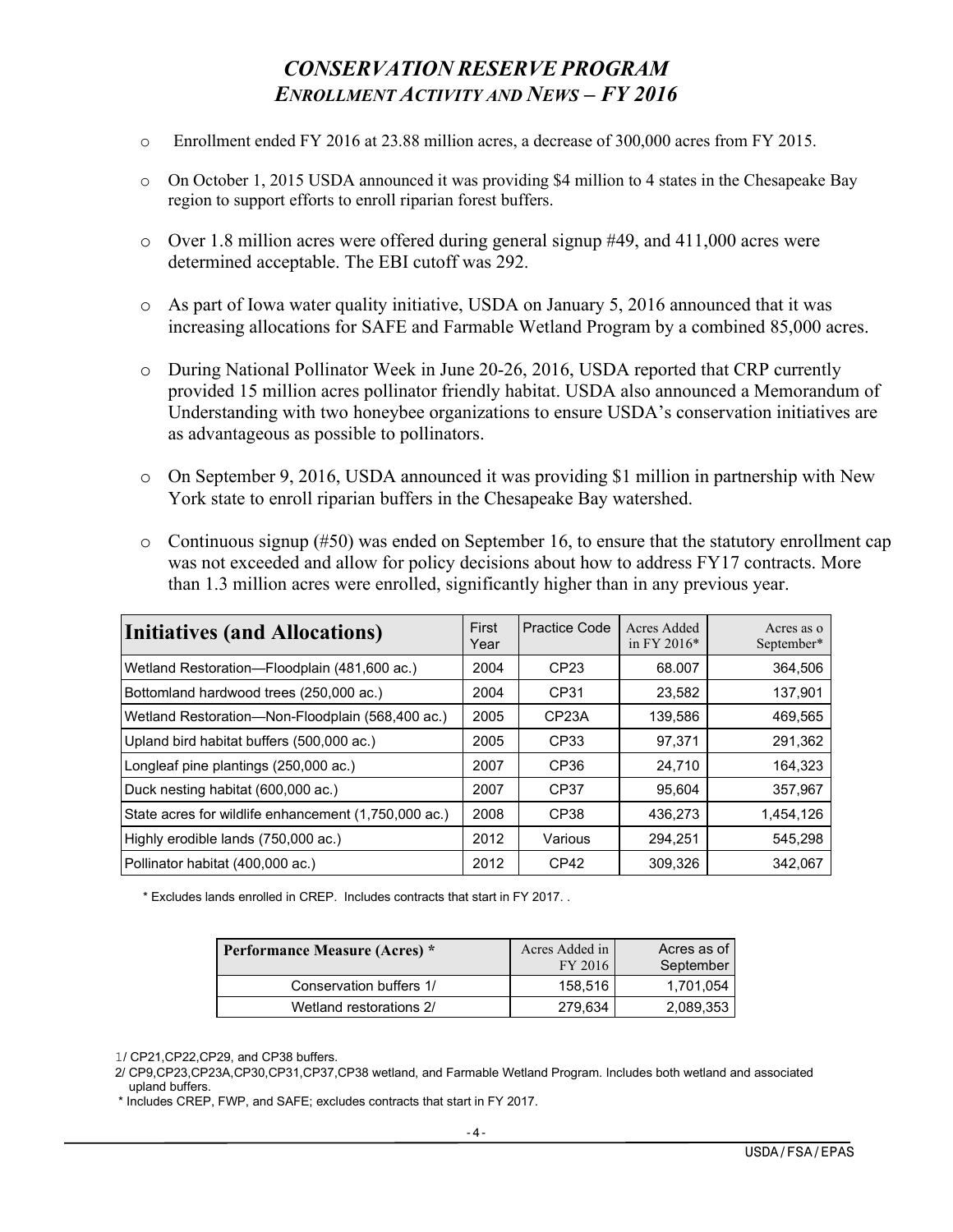# CONSERVATION RESERVE PROGRAM INITIATIVES CUMULATIVE ACRES AS OF SEPTEMBER 2016\*

|                      | FLOOD-             | NON-               | BOTTOM-          | <b>UPLAND</b>      |                    |                    |                      |                    |                    |
|----------------------|--------------------|--------------------|------------------|--------------------|--------------------|--------------------|----------------------|--------------------|--------------------|
| <b>STATE</b>         | PLAIN              | FLOOD-             | LAND             | BIRD               | LONG-              | <b>DUCK</b>        |                      | HIGHLY             |                    |
|                      | <b>WETLANDS</b>    | PLAIN              | <b>HARDWOODS</b> | HABITAT            | <b>LEAF</b>        | NESTING            |                      | ERODIBLE           | POLLINATOR         |
|                      | (CP23)             | <b>WETLANDS</b>    | (CP31)           | <b>BUFFERS</b>     | <b>PINE</b>        | HABITAT            | <b>SAFE</b>          | <b>LANDS</b>       | HABITAT            |
|                      |                    | (CP23A)            |                  | (CP33)             | (CP36)             | (CP37)             | (CP38)               | $(EI>=20)$         | (CP42)             |
| <b>ALABAMA</b>       | 5                  | 0                  | 1,235            | 1,042              | 14,079             | 0                  | 2,283                | 809                | 0                  |
| <b>ALASKA</b>        | 0                  | 0                  | 0                | 0                  | 0                  | 0                  |                      | 0                  | 0                  |
| <b>ARKANSAS</b>      | 36,647             | 19,226             | 18,373           | 6,854              | 0                  | 0                  | 17,152               | 0                  | 0                  |
| CALIFORNIA           | 0                  | 0                  | 0                | 0                  | 0                  | 0                  |                      | 0                  | 0                  |
| <b>COLORADO</b>      | 0                  | 1,295              | 0                | 1,224              | 0                  | 0                  | 42,933               | 7,104              | 6,721              |
| CONNECTICUT          | 0                  | 0                  | 0                | 0                  | 0                  | 0                  |                      | 0                  | 0                  |
| <b>DELAWARE</b>      | 17                 | 0                  | 0                | 0                  | 0                  | 0                  |                      | 0                  | 0                  |
| FLORIDA              | 0                  | 0                  | 0                | 0                  | 2,210              | 0                  | 9                    | 0                  | 0                  |
| GEORGIA              | 37                 | 0                  | 25               | 1,838              | 126,377            | 0                  | 12,890               | 0                  | 0                  |
| <b>IDAHO</b>         | 375                | 25                 | 0                | 0                  | 0                  | 0                  | 118,517              | 17,421             | 1,158              |
| ILLINOIS             | 23,162             | 7,873              | 5,777            | 68,414             | 0                  | 0                  | 23,952               | 59,604             | 82,605             |
| INDIANA              | 2,198              | 4,059              | 2,601            | 13,574             | 0                  | 0                  | 47,615               | 6,283              | 3,092              |
| <b>IOWA</b>          | 118,491            | 10,136             | 3,852            | 34,986             | 0                  | 2,602              | 181,575              | 156,796            | 173,439            |
| <b>KANSAS</b>        | 4,000              | 4,820              | 224              | 40,432             | 0                  | 0                  | 146,111              | 6,271              | 2,564              |
| <b>KENTUCKY</b>      | 137                | 137                | 590              | 8,272              | 0                  | 0                  | 12,708               | 13,316             | 3,574              |
| LOUISIANA            | 66,704             | 54,017             | 40,086           | 339                | 59                 | 0                  | 477                  | 73                 | 0                  |
| MAINE                | 0                  | 0                  | 0                | 0                  | 0                  | 0                  | 2,135                | 0                  | 0                  |
| MARYLAND             | 6                  | 0                  | 0                | 690                | 0                  | 0                  |                      | 0                  | 6                  |
| <b>MASSACHUSETTS</b> | 0                  | 0                  | $\mathbf 0$      | 0                  | 0                  | 0                  |                      | 0                  | 0                  |
| MICHIGAN             | 1,261              | 2,457              | 11               | 948                | 0                  | 0                  | 9,240                | 0                  | 3,378              |
| MINNESOTA            | 34,544             | 213,688            | 862              | 562                | 0                  | 18,560             | 71,966               | 7,135              | 7,725              |
| MISSISSIPPI          | 13,090             | 1,331              | 58,116           | 2,052              | 418                | 0                  | 9,094                | 13,017             | 0                  |
| MISSOURI             | 17,929             | 1,473              | 2,073            | 35,006             | 0                  | 0                  | 38,343               | 64,390             | 28,687             |
| <b>MONTANA</b>       | 655                | 379                | 0                | 404                | 0                  | 1,455              | 50,132               | 13,218             | 530                |
| NEBRASKA             | 7,214              | 3,736              | 9                | 9,772              | 0                  | 0                  | 91,729               | 14,245             | 17,400             |
| NEW HAMPSHIRE        | 0                  | 0                  | 0                | 0                  | 0                  | 0                  |                      | 0                  | 0                  |
| NEW JERSEY           | 0                  | 0                  | 0                | 0                  | 0                  | 0                  | 800                  | 0                  | 14                 |
| NEW MEXICO           | 0                  | 0                  | 0                | 0                  | 0                  | 0                  | 2,600                | 37,643             | 0                  |
| NEW YORK             | 41                 | 30                 | 2                | 0                  | 0                  | 0                  | 1,314                | 0                  | 0                  |
| NORTH CAROLINA       | 46                 | 0                  | 48               | 7,106              | 7,376              | 0                  | 834                  | 0                  | 5                  |
| NORTH DAKOTA         | 4,770              | 52,806             | 0                | 0                  | 0                  | 177,869            | 133,146              | 0                  | 2,897              |
| OHIO                 | 628                | 387                | 98               | 16,775             | 0                  | 0                  | 27,707               | 1,362              | 1,416              |
| <b>OKLAHOMA</b>      | 293                | 1,453              | 443              | 1,158              | 0                  | 0                  | 8,726                | 0                  | 0                  |
| OREGON               | 0                  | 115                | 0                | 0                  | 0                  | 0                  | 1,529                | 1,798              | 0                  |
| PENNSYLVANIA         | 0                  | 0                  | 0                | 0                  | 0                  | 0                  |                      | 0                  | 0                  |
| PUERTO RICO          | 0                  | 0                  | 0                | 0                  | 0                  | 0                  |                      | 0                  | 0                  |
| SOUTH CAROLINA       | 172                | 0                  | 5                | 2,889              | 13,301             | 0                  | 1,105                | 0                  | 0                  |
| SOUTH DAKOTA         | 29,590             | 87,340             | 0                | 1,664              | 0                  | 157,481            | 136,997              | 0                  | 2,199              |
| TENNESSEE            | 572                | 0                  | 3,091            | 4,360              | 0                  | 0                  | 8,577                | 7,953              | 2,639              |
| <b>TEXAS</b>         | 968                | 2,176              | 381              | 27,542             | 0                  | 0                  | 130,253              | 50,920             | 71                 |
| <b>UTAH</b>          | 0                  | 0                  | 0                | 0                  | 0                  | 0                  |                      | 0                  | 110                |
| <b>VERMONT</b>       | 0                  | 0                  | 0                | 0                  | 0                  | 0                  |                      | 0                  | 0                  |
| VIRGINIA             | 4                  | 0                  | 0                | 1,470              | 503                | 0                  | 393                  | 57                 | 20                 |
| WASHINGTON           | 39                 | 0                  | 0                | 1,289              | 0                  | 0                  | 98,421               | 29,393             | 77                 |
| WEST VIRGINIA        | 0                  | 0                  | 0                | 0                  | 0                  | 0                  |                      | 0                  | 0                  |
| WISCONSIN            | 913                | 604                | 0                | 398                | 0                  | 0                  | 13,175               | 36,172             | 1,740              |
| WYOMING              | 0                  | 0                  | 0<br>=======     | 0                  | 0                  | 0                  | 9,688                | 317                | 0                  |
|                      | =======<br>364,506 | =======<br>469,565 | 137,901          | =======<br>291,062 | =======<br>164,323 | =======<br>357,967 | =======<br>1,454,126 | =======<br>545,298 | =======<br>342,067 |

\* Excludes land enrolled in CREP; includes contracts that start in FY 2017.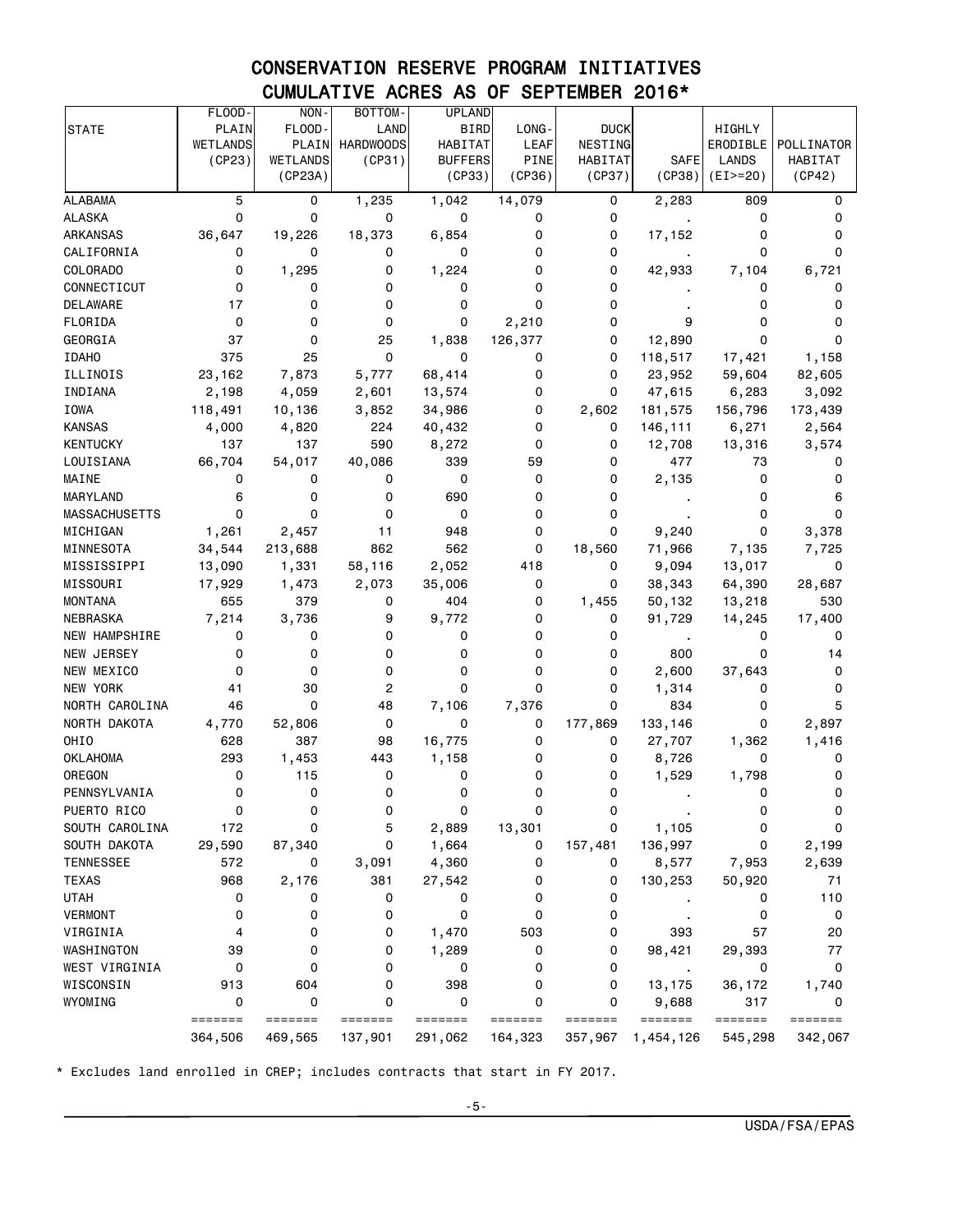| Sign-up                   | Non-CREP     | <b>CREP</b> | <b>FWP</b>  | Total        |
|---------------------------|--------------|-------------|-------------|--------------|
| 1997 (#14)                | 554,842      | 0           | 0           | 554,842      |
| 1998 (#17)                | 198,191      | 13,558      | $\mathbf 0$ | 211,749      |
| 1999 (#19)                | 217,063      | 44,301      | 0           | 261,364      |
| 2000 (#21/22)             | 251,883      | 65,036      | 0           | 316,919      |
| 2001 (#23)                | 291,680      | 139,543     | 25,852      | 457,075      |
| 2002 (#24)                | 226,841      | 163,784     | 44,612      | 435,237      |
| 2003 (#25/27)             | 293,532      | 118,264     | 26,966      | 438,762      |
| 2004 (#28)                | 166,868      | 66,945      | 20,557      | 254,370      |
| 2005 (#30)                | 227,228      | 151,515     | 18,907      | 397,650      |
| 2006 (#31)                | 199,335      | 128,647     | 22,629      | 350,611      |
| 2007 (#35)                | 380,703      | 142,844     | 16,005      | 539,552      |
| 2008 (#36)                | 275,215      | 116,617     | 8,715       | 400,547      |
| 2009 (#37)                | 413,481      | 41,487      | 17,766      | 472,734      |
| 2010 (#38)                | 506,313      | 63,577      | 55,663      | 625,553      |
| 2011 (#40)                | 383,022      | 67,939      | 45,048      | 496,009      |
| 2012 (#42)                | 511,915      | 62,088      | 53,543      | 627,545      |
| 2013 (#44)                | 477,401      | 49,702      | 7,691       | 534,793      |
| 2014 (#46)                | 485,684      | 32,829      | 12,216      | 530,729      |
| 2015 (#47)                | 800,368      | 40,343      | 31,743      | 872,454      |
| 2016 (#48)                | 1,177,674    | 52,503      | 76,114      | 1,306,291    |
| <b>Expirations 1/</b>     | $-1,890,651$ | $-352,187$  | $-35,429$   | $-2,278,267$ |
| <b>Current Enrollment</b> | 6,148,588    | 1,209,335   | 448,598     | 7,806,521    |

# CONTINUOUS CRP ENROLLMENT SINCE INCEPTION THROUGH SEPTEMBER 2016

 \* Contracts that exited 2007-2015 and were not re-enrolled or that dropped out before normal contract termination.

\* Includes contracts approved but not yet started.

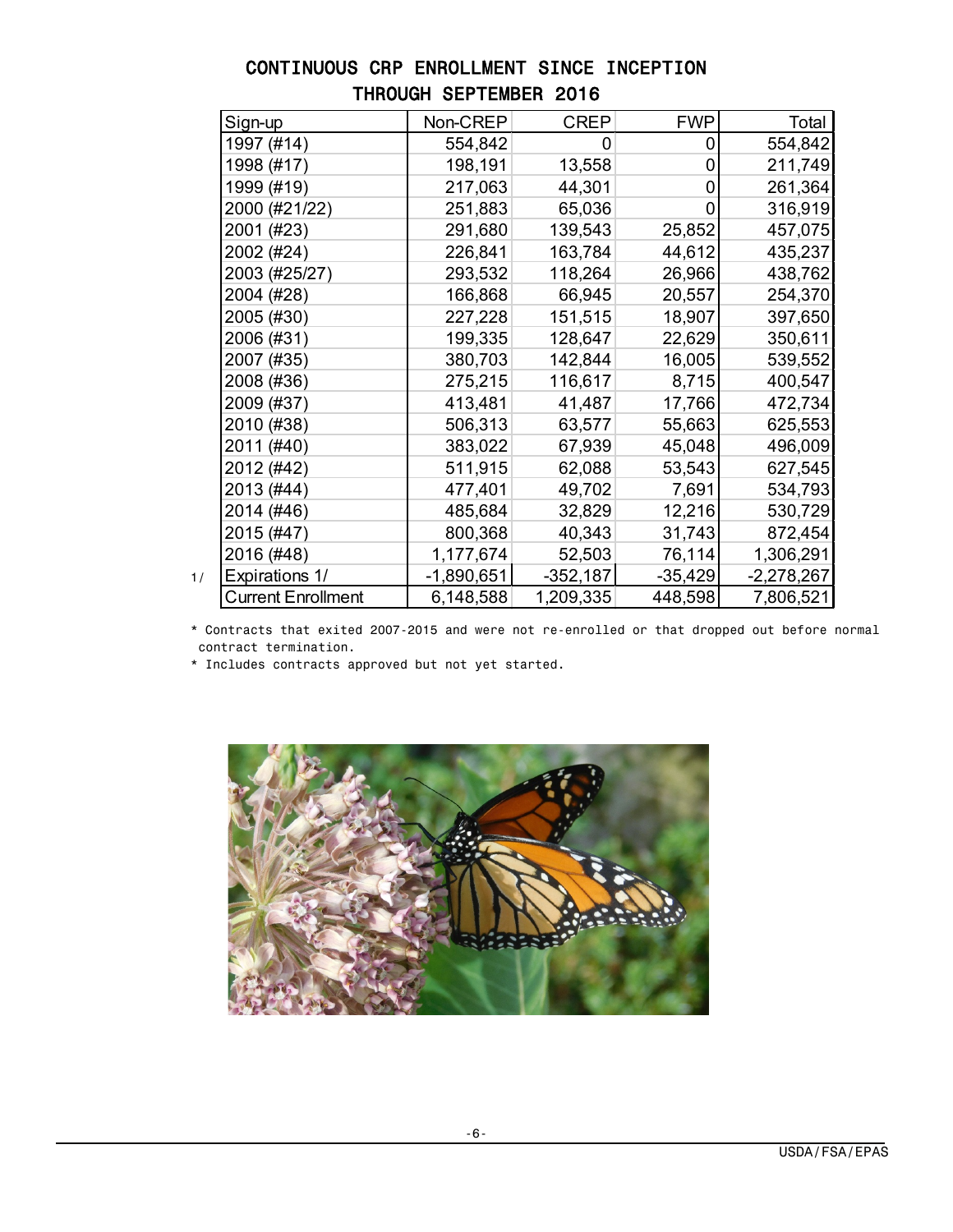## WETLAND RESTORATION PRACTICES IN CRP AS OF SEPTEMBER 2015 (ACRES) 1/

|                      |             | FLOOD-    | NON-              |                 | <b>BOTTOMLAND</b> | <b>DUCK</b> |              |              |
|----------------------|-------------|-----------|-------------------|-----------------|-------------------|-------------|--------------|--------------|
|                      | GENERAL 2/  | PLAIN.    | <b>FLOODPLAIN</b> | <b>FARMABLE</b> | <b>HARDWOODS</b>  | NESTING     | <b>OTHER</b> |              |
| <b>STATE</b>         | (CP23)      | (CP23)    | (CP23A)           | WETLAND 3/      | (CP31)            | (CP37)      | WETLAND 4/   | <b>TOTAL</b> |
| ALABAMA              | 0           | 5         | 0                 | 37              | 1,235             | 0           | 117          | 1,394        |
| <b>ALASKA</b>        | 0           | 0         | 0                 | 0               | 0                 | 0           | 422          | 422          |
| ARKANSAS             | 22          | 35,224    | 16,299            | 2,203           | 16,987            | 0           | 7,390        | 78,124       |
| CALIFORNIA           | 572         | 0         | 0                 | 0               | 0                 | 0           | 15           | 587          |
| <b>COLORADO</b>      | 26          | $\Omega$  | 698               | 606             | $\Omega$          | 0           | 50           | 1,380        |
| CONNECTICUT          | 0           | 0         | 0                 | 0               | 0                 | 0           | 0            | 0            |
| DELAWARE             | 161         | 93        | 4                 | 0               | 0                 | 0           | 211          | 468          |
| FLORIDA              | 0           | 0         | 0                 | 0               | $\Omega$          | 0           | 0            | 0            |
| GEORGIA              | 380         | 37        | 0                 | 0               | 25                | 0           | 23           | 464          |
| HAWAII               | 0           | 0         | 0                 | 0               | 0                 | 0           | 0            | 0            |
| <b>IDAHO</b>         | $\mathbf 0$ | 375       | 25                | 6               | $\Omega$          | 0           | 201          | 607          |
| ILLINOIS             | 5,648       | 27,318    | 6,218             | 1,475           | 5,387             | 0           | 5,003        | 51,049       |
| INDIANA              | 943         | 2,704     | 5,447             | 1,013           | 6,469             | 0           | 1,741        | 18,318       |
| IOWA                 | 2,413       | 115,851   | 8,967             | 87,137          | 3,659             | 2,602       | 13,726       | 234,356      |
| <b>KANSAS</b>        | 399         | 3,775     | 4,510             | 2,029           | 220               | 0           | 1,003        | 11,935       |
| <b>KENTUCKY</b>      | 0           | 119       | 137               | 0               | 466               | 0           | 1,903        | 2,625        |
| LOUISIANA            | 101         | 66,136    | 51,667            | 3,358           | 51,880            | 0           | 868          | 174,011      |
| MAINE                | 0           | 0         | 0                 | 0               | 0                 | 0           | 12           | 12           |
| MARYLAND             | 918         | 1,517     | 124               | 5               | 0                 | 0           | 1,230        | 3,794        |
| <b>MASSACHUSETTS</b> | 0           | 0         | 0                 | 0               | 0                 | 0           | 0            | 0            |
| MICHIGAN             | 9,394       | 3,157     | 10,345            | 96              | 11                | 0           | 2,049        | 25,052       |
| MINNESOTA            | 59,520      | 34,447    | 188,346           | 54,930          | 644               | 16,537      | 7,949        | 362,373      |
| MISSISSIPPI          | 0           | 12,710    | 1,253             | 11,001          | 50,841            | 0           | 661          | 76,466       |
| MISSOURI             | 88          | 15,767    | 967               | 215             | 1,771             | 0           | 3,824        | 22,633       |
| <b>MONTANA</b>       | 509         | 655       | 141               | 373             | 0                 | 1,455       | 245          | 3,379        |
| <b>NEBRASKA</b>      | 316         | 5,408     | 3,397             | 3,992           | 9                 | 0           | 477          | 13,600       |
| <b>NEW HAMPSHIRE</b> | 0           | 0         | 0                 | 0               | 0                 | 0           | 0            | 0            |
| NEW JERSEY           | 0           | 0         | 0                 | 0               | $\Omega$          | 0           | 4            | 4            |
| NEW MEXICO           | 0           | 0         | 0                 | 0               | 0                 | 0           | 0            | 0            |
| NEW YORK             | 2           | 60        | 31                | 0               | $\overline{c}$    | 0           | 1,155        | 1,251        |
| NORTH CAROLINA       | 648         | 1,126     | 0                 | 58              | 54                | $\mathbf 0$ | 278          | 2,165        |
| NORTH DAKOTA         | 132,957     | 4,716     | 51,935            | 128,777         | 0                 | 165,624     | 2,886        | 486,895      |
| OHIO                 | 1,459       | 4,289     | 5,955             | 322             | 98                | 0           | 731          | 12,854       |
| <b>OKLAHOMA</b>      | 78          | 293       | 1,453             | 169             | 443               | 0           | 87           | 2,524        |
| OREGON               | 0           | 117       | 115               | 0               | 0                 | 0           | 442          | 675          |
| PENNSYLVANIA         | 235         | 686       | 0                 | 0               | 0                 | 0           | 464          | 1,385        |
| PUERTO RICO          | 0           | 0         | 0                 | 0               | 0                 | 0           | 0            | 0            |
| SOUTH CAROLINA       | 0           | 172       | 0                 | 0               | 5                 | $\mathbf 0$ | 108          | 285          |
| SOUTH DAKOTA         | 25,834      | 37,649    | 105,783           | 101,643         | $\Omega$          | 181,336     | 25,065       | 477,309      |
| <b>TENNESSEE</b>     | 43          | 572       | 0                 | 0               | 3,086             | 0           | 162          | 3,862        |
| <b>TEXAS</b>         | 5,426       | 968       | 2,030             | 0               | 381               | 0           | 95           | 8,900        |
| <b>UTAH</b>          | 0           | 0         | 0                 | 0               | 0                 | 0           | 0            | 0            |
| VERMONT              | 0           | 0         | 0                 | 0               | 0                 | 0           | 1            | $\mathbf{1}$ |
| VIRGINIA             | 75          | 73        | 0                 | 0               | $\Omega$          | 0           | 77           | 224          |
| WASHINGTON           | 15          | 42        | 5                 | 11              | 0                 | 0           | 391          | 463          |
| WEST VIRGINIA        | 0           | 0         | 0                 | 0               | 0                 | 0           | 0            | 0            |
| WISCONSIN            | 2,168       | 2,261     | 1,084             | 82              | 0                 | 0           | 1,912        | 7,507        |
| WYOMING              | 0           | o         | 0                 | 0               | 0                 | 0           | 0            |              |
|                      | ==========  | ========= | =========         | =========       |                   |             | ========     | =========    |
|                      | 250,351     | 378,323   | 466,937           | 399,538         | 143,671           | 367,554     | 82,979       | 2,089,353    |

1/ Includes wetland and adjacent upland buffer acres.

2/ Includes general signup and CREP before 2003, when CP23 was converted to continuous signup.

3/ CP27, CP28, CP39, CP40, CP41.

4/ CP9, CP30, and CP38 (SAFE) wetland.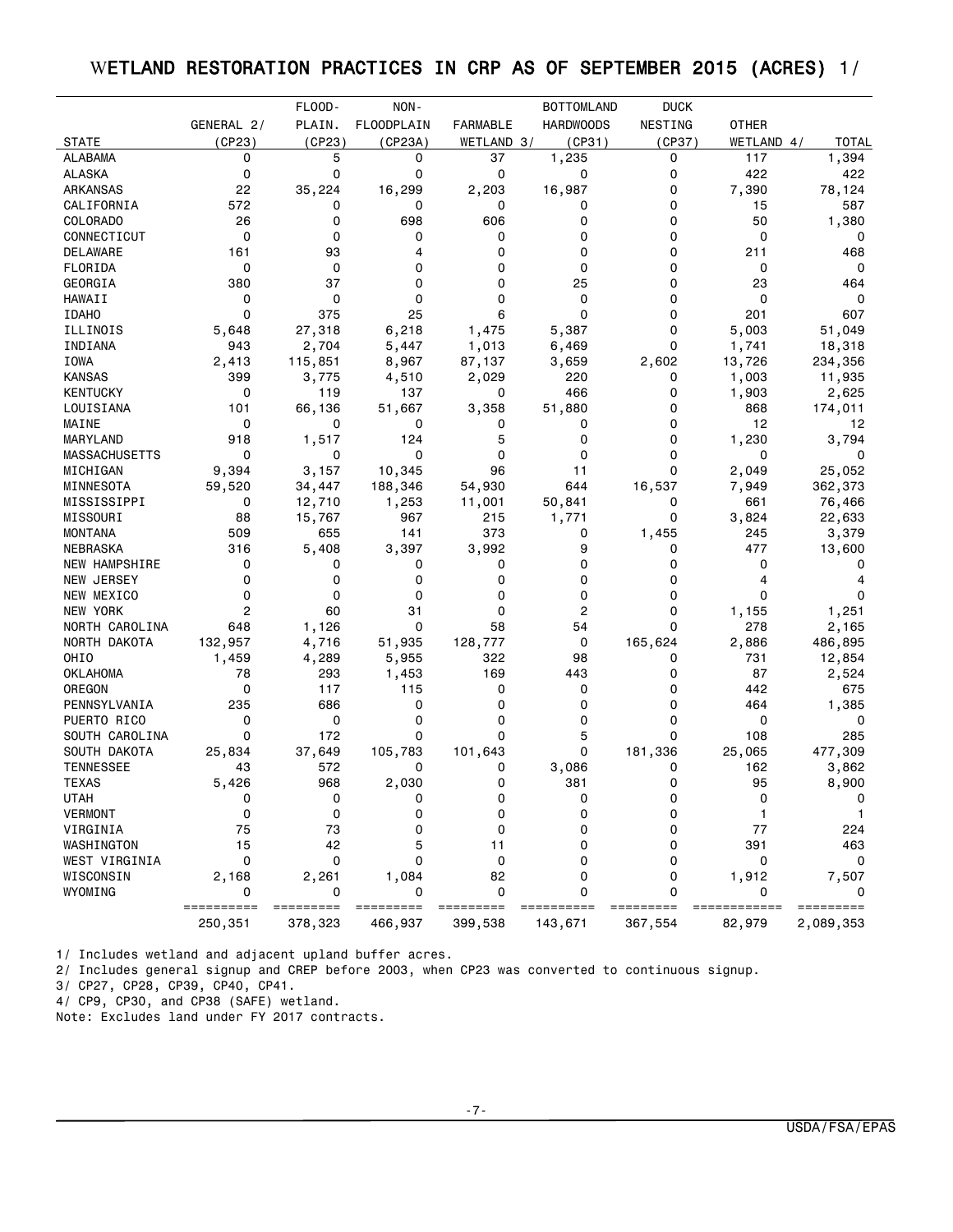#### CRP ENROLLMENT AS OF SEPTEMBER 2016 BY SIGN-UP AND INITIAL CONTRACT YEAR 1/

| <b>NCRL</b> |  |
|-------------|--|
|-------------|--|

| <b>SIGNUP</b> | <b>BEFORE</b><br>2008 | 2008                          | 2009    | 2010     | 2011                                            | 2012           | 2013           | 2014           | 2015     | 2016    | <b>TOTAL</b>                      |
|---------------|-----------------------|-------------------------------|---------|----------|-------------------------------------------------|----------------|----------------|----------------|----------|---------|-----------------------------------|
| 23            | 190,576               | 0                             | 0       | $\Omega$ | $\Omega$                                        | $\Omega$       |                | 0              | $\Omega$ | 0       | 190,576                           |
| 24            | 308,564               |                               |         |          |                                                 |                |                |                |          | 0       | 308,564                           |
| 25/27         | 312,706               |                               |         |          |                                                 |                |                |                |          | 0       | 312,706                           |
| 26            | 425,910               |                               |         |          |                                                 |                |                |                |          | 0       | 425,910                           |
| 28            | 176,813               |                               |         |          |                                                 |                |                |                |          | 0       | 176,813                           |
| 29            | 714,156               |                               |         |          |                                                 |                |                |                |          | 0       | 714,156                           |
| 30            | 262,331               |                               |         |          |                                                 |                |                |                |          | 0       | 262,331                           |
| 31            | 326,053               |                               |         |          |                                                 |                |                |                |          | 0       | 326,053                           |
| 32            |                       | 47 2, 178, 029                | 816,619 | 520,325  | 236,463                                         |                |                |                |          |         | 3,751,484                         |
| 33            | 797,724               | 78                            |         |          |                                                 |                |                |                |          | 0       | 797,802                           |
| 35            | 149,691               | 345,975                       |         |          |                                                 |                |                |                |          | 0       | 495,667                           |
| 36            | 44                    | 201,509                       | 173,101 |          |                                                 |                |                |                |          | 0       | 374,654                           |
| 37            |                       |                               | 220,244 | 224,024  |                                                 |                | 69             |                |          | 0       | 444,341                           |
| 38            |                       |                               |         | 215,614  | 380,417                                         |                |                |                |          | 0       | 596,031                           |
| 39            |                       |                               |         |          | 0, 3, 667, 245                                  |                |                |                |          | 0       | 3,667,245                         |
| 40            |                       |                               |         | 0        | 170,411                                         | 308,432        |                |                |          | 0       | 478,843                           |
| 41            |                       |                               |         | 0        |                                                 | 0, 2, 490, 021 |                |                |          |         | 2,490,021                         |
| 42            |                       |                               |         |          | 0                                               | 116,556        | 490,169        |                |          | 0       | 606,725                           |
| 43            |                       |                               |         |          | 0                                               |                | 0, 3, 461, 702 |                |          |         | 3,461,702                         |
| 44            |                       |                               |         |          |                                                 |                | 22,961         | 505,281        |          | 0       | 528,242                           |
| 45            |                       |                               |         |          |                                                 |                |                | 0, 1, 548, 687 |          | 0       | 1,548,687                         |
| 46            |                       |                               |         |          |                                                 |                |                | 3,222          | 523,235  | 0       | 526,457                           |
| 47            |                       |                               |         |          |                                                 |                |                |                | 173,309  | 698,372 | 871,681                           |
| 48            |                       |                               |         |          |                                                 |                |                |                |          | 523,398 | 523,398                           |
| 200           |                       |                               |         |          |                                                 |                |                |                |          | 464     | 464                               |
| ALL           |                       | 3,664,619 2,725,592 1,209,965 |         |          | 959,964 4,454,536 2,915,009 3,974,900 2,057,190 |                |                |                |          |         | 696, 544 1, 222, 235 23, 880, 554 |

1/ For CRP, contract year is the same as fiscal year, which begins October 1.

General Sign-up Numbers: 20, 26, 29, 32, 33, 39, 41, 43, and 45.

Continuous Sign-up Numbers: 21-25, 27, 28, 30, 31, 35, 36, 37, 38, 40, 42, 44, 46, 47, and 48.

Sign-up number 32 reflects re-enrollment of 2007-2010 expired general sign-up contracts under 2006's early re-enrollment offer. Sign-up number 34 is reserved for Emergency Forestry CRP.

Grasslands Sign-up Numbers: 200.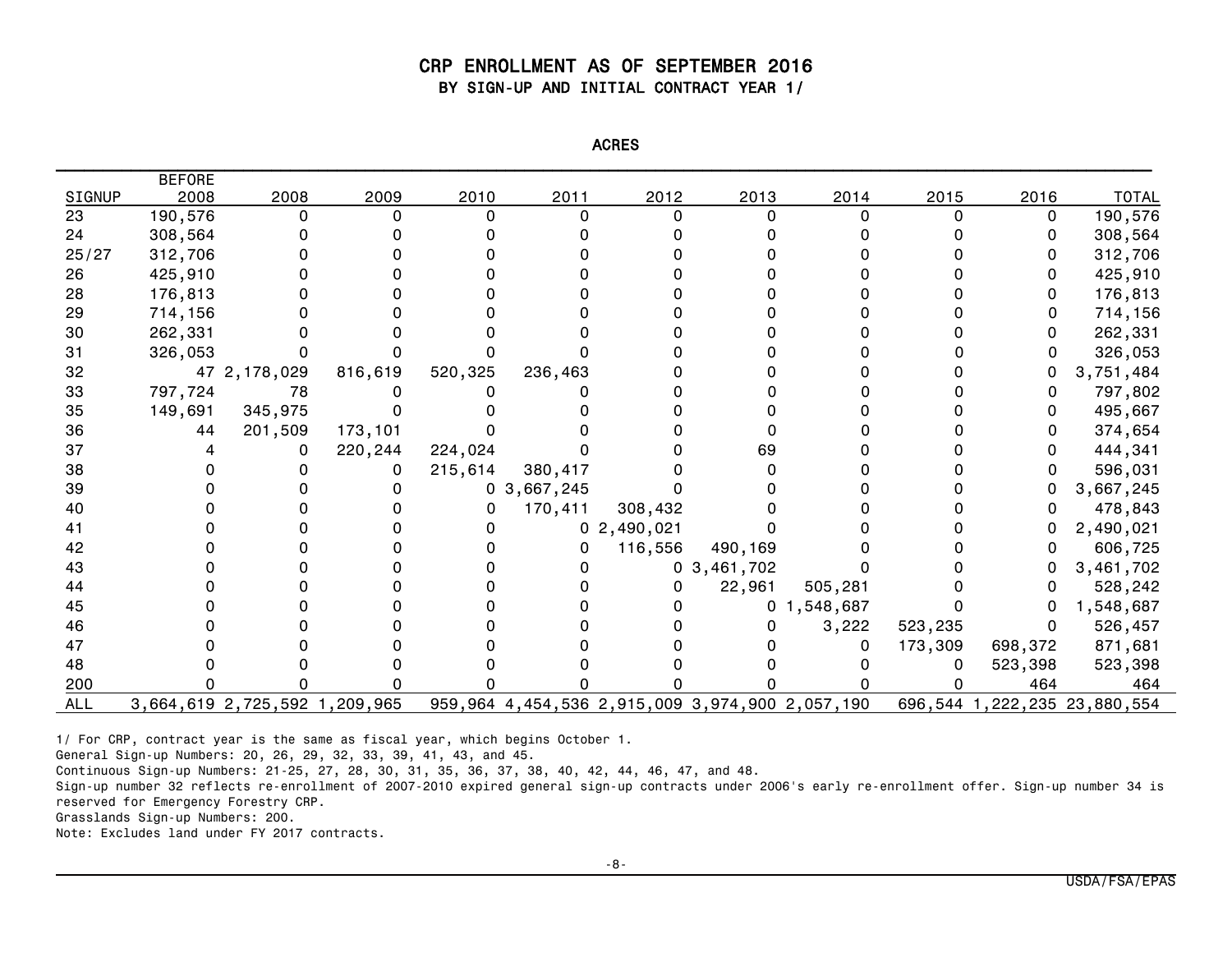#### CRP ENROLLMENT AS OF SEPTEMBER 2016 BY SIGN-UP AND INITIAL CONTRACT YEAR 1/

| -0F<br><b>NUMBE</b><br><b>CONTRA</b><br>' HAG⊥ |
|------------------------------------------------|
|                                                |

|            | <b>BEFORE</b> |          |          |        |          |          |          |        |        |        |              |
|------------|---------------|----------|----------|--------|----------|----------|----------|--------|--------|--------|--------------|
| SIGNUP     | 2008          | 2008     | 2009     | 2010   | 2011     | 2012     | 2013     | 2014   | 2015   | 2016   | <b>TOTAL</b> |
| 23         | 14,362        | $\Omega$ | $\Omega$ | 0      | $\Omega$ | $\Omega$ | $\Omega$ | 0      | 0      | 0      | 14,362       |
| 24         | 25,538        |          |          |        |          |          |          |        |        | 0      | 25,538       |
| 25/27      | 22,190        |          |          |        |          |          |          |        |        | 0      | 22,190       |
| 26         | 9,284         |          |          |        |          |          |          |        |        | O.     | 9,284        |
| 28         | 14,109        |          |          |        |          |          |          |        |        | 0      | 14,109       |
| 29         | 11,587        |          |          |        |          |          |          |        |        | 0      | 11,587       |
| 30         | 16,855        |          |          |        |          |          |          |        |        | 0      | 16,855       |
| 31         | 29,610        |          |          |        |          |          |          |        |        | 0      | 29,610       |
| 32         | 3             | 27,833   | 13,141   | 8,001  | 4,999    |          |          |        |        | 0      | 53,977       |
| 33         | 15,455        | 2        |          |        |          |          |          |        |        | 0      | 15,457       |
| 35         | 13,555        | 20,414   |          |        |          |          |          |        |        | 0      | 33,969       |
| 36         | З             | 15,451   | 12,258   |        |          |          |          |        |        | 0      | 27,712       |
| 37         |               | 0        | 15,335   | 13,934 |          |          |          |        |        | 0      | 29,272       |
| 38         |               |          | 0        | 13,630 | 18,985   |          |          |        |        | 0      | 32,615       |
| 39         |               |          |          | 0      | 40,145   |          |          |        |        | 0      | 40,145       |
| 40         |               |          |          | 0      | 10,357   | 20,421   |          |        |        | 0      | 30,778       |
| 41         |               |          |          |        | 0        | 26,891   |          |        |        | 0      | 26,891       |
| 42         |               |          |          |        | 0        | 7,188    | 27,439   |        |        | 0      | 34,627       |
| 43         |               |          |          |        | O        | 0        | 38,259   |        |        | 0      | 38,259       |
| 44         |               |          |          |        |          | 0        | 940      | 28,403 |        | 0      | 29,343       |
| 45         |               |          |          |        |          |          | 0        | 22,823 |        | 0      | 22,823       |
| 46         |               |          |          |        |          |          |          | 212    | 26,151 | 0      | 26,363       |
| 47         |               |          |          |        |          |          |          | 0      | 8,588  | 39,110 | 47,698       |
| 48         |               |          |          |        |          |          |          |        | 0      | 21,585 | 21,585       |
| 200        |               |          |          |        |          |          |          |        |        | 5      |              |
| <b>ALL</b> | 172,553       | 63,700   | 40,734   | 35,565 | 74,486   | 54,500   | 66,639   | 51,438 | 34,739 | 60,700 | 655,054      |

1/ For CRP, contract year is the same as fiscal year, which begins October 1.

General Sign-up Numbers: 1-13, 15, 16, 18, 20, 26, 29, 33, 39, 41, 43, and 45.

Continuous Sign-up Numbers: 14, 17, 19, 21-25, 27, 28, 30, 31, 35, 36, 37, 38, 40, 42, 44, 46, 47, and 48.

Sign-up number 32 reflects re-enrollment of 2007-2010 expired general sign-up contracts under 2006's early re-enrollment offer (REX). Sign-up number 34 is reserved for Emergency Forestry CRP.

Signup 200 is CRP Grasslands.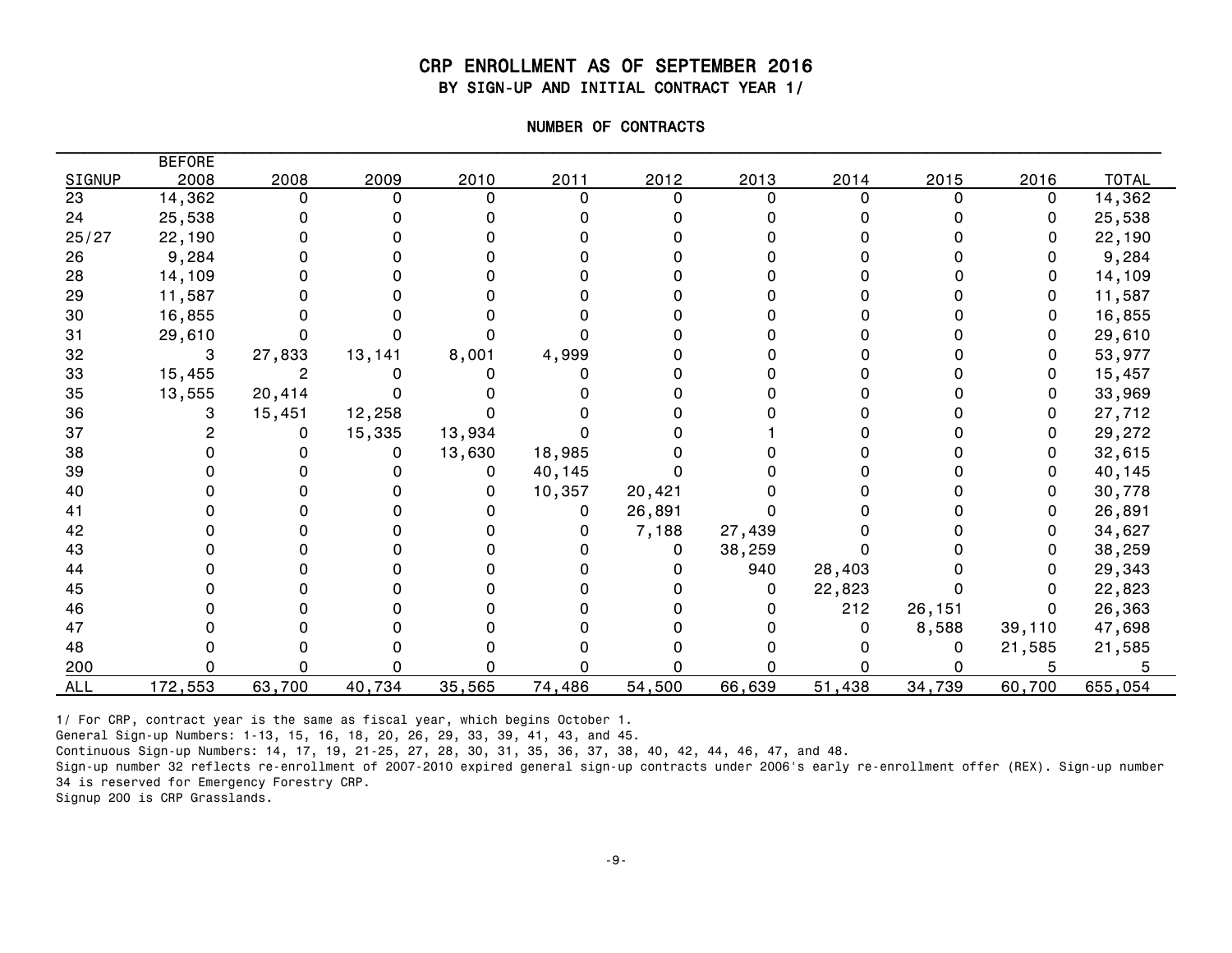#### CRP ENROLLMENT BY STATE AS OF SEPTEMBER 2016 -----------TOTAL CRP (ALL SIGN-UPS)---------

|                      | NUMBER OF | NUMBER OF    |                    | ANNUAL RENTAL PAYMENTS 2/ |             |
|----------------------|-----------|--------------|--------------------|---------------------------|-------------|
| STATE 1/             | CONTRACTS | <b>FARMS</b> | <b>ACRES</b>       | ( \$1,000)                | $(\$/ACRE)$ |
| U.S.                 | 655,054   | 366,965      | 23,880,554         | 1,733,963                 | 72.61       |
| <b>ALABAMA</b>       | 6,081     | 4,442        | 255,214            | 11,543                    | 45.23       |
| <b>ALASKA</b>        | 36        | 29           | 17,423             | 612                       | 35.14       |
| ARKANSAS             | 5,689     | 3,236        | 231,506            | 16,696                    | 72.12       |
| CALIFORNIA           | 272       | 204          | 79,611             | 3,474                     | 43.63       |
| <b>COLORADO</b>      | 10,532    | 5,503        | 1,853,269          | 64,926                    | 35.03       |
| CONNECTICUT          | 5         | 5            | 49                 | 3                         | 70.77       |
| DELAWARE             | 462       | 250          | 4,568              | 542                       | 118.65      |
| FLORIDA              | 754       | 619          | 31,478             | 1,472                     | 46.76       |
| GEORGIA              | 7,222     | 4,894        | 238,647            | 14,329                    | 60.04       |
| HAWAII               | 19        | 15           | 995                | 49                        | 49.65       |
| <b>IDAHO</b>         | 4,096     | 2,320        | 569,089            | 29,915                    | 52.57       |
| ILLINOIS             | 78,657    | 43,599       | 894,302            | 149,943                   | 167.66      |
| INDIANA              | 35,489    | 19,912       | 236,075            | 36,835                    | 156.03      |
| IOWA                 | 107,190   | 53,686       | 1,688,975          | 318,248                   | 188.43      |
| <b>KANSAS</b>        | 39,350    | 22,774       | 2,132,782          | 90,517                    | 42.44       |
| KENTUCKY             | 13,851    | 7,440        | 251,035            | 36,400                    | 145.00      |
| LOUISIANA            | 4,697     | 3,042        | 289,305            | 24,607                    | 85.05       |
| MAINE                | 341       | 238          | 7,996              | 373                       | 46.61       |
| MARYLAND             | 5,632     | 3,168        | 63,326             | 11,003                    | 173.74      |
| <b>MASSACHUSETTS</b> | 3         | 3            | 10                 | 2                         | 207.20      |
| MICHIGAN             | 12,121    | 6,783        | 158,051            | 18,226                    | 115.32      |
| MINNESOTA            | 56,903    | 30,137       | 1,153,092          | 114,975                   | 99.71       |
| MISSISSIPPI          | 17,243    | 11,007       | 724,431            | 45,841                    | 63.28       |
| MISSOURI             | 30,744    | 18,049       | 990,321            | 104,481                   | 105.50      |
| <b>MONTANA</b>       | 8,199     | 3,665        | 1,408,702          | 41,553                    | 29.50       |
| NEBRASKA             | 22,710    | 13,296       | 781,976            | 62,418                    | 79.82       |
| NEW HAMPSHIRE        | 3         | 3            | 13                 | 1                         | 69.04       |
| NEW JERSEY           | 332       | 214          | 2,062              | 179                       | 86.72       |
| NEW MEXICO           | 2,017     | 1,294        | 435,521            | 16,234                    | 37.27       |
| NEW YORK             | 2,312     | 1,698        | 38,544             | 3,087                     | 80.09       |
| NORTH CAROLINA       | 5,605     | 3,741        | 75,699             | 5,519                     | 72.91       |
| NORTH DAKOTA         | 24,563    | 12,664       | 1,539,085          | 72,301                    | 46.98       |
| OHIO                 | 36,513    | 20,333       | 263,371            | 40,301                    | 153.02      |
| OKLAHOMA             | 6,250     | 4,258        | 717,251            | 24,628                    | 34.34       |
| OREGON               | 4,209     | 2,280        | 523,269            | 31,526                    | 60.25       |
| PENNSYLVANIA         | 9,541     | 6,343        | 155,703            | 18,280                    | 117.40      |
| PUERTO RICO          | 15        | 15           | 807                | 54                        | 66.86       |
| SOUTH CAROLINA       | 3,837     | 2,220        | 79,962             | 3,215                     | 40.20       |
| SOUTH DAKOTA         | 30,498    | 14,089       | 977,434            | 82,989                    | 84.91       |
| <b>TENNESSEE</b>     | 5,727     | 3,843        | 139,150            | 12,456                    | 89.52       |
| <b>TEXAS</b>         | 19,961    | 14,378       | 2,988,614          | 109,945                   | 36.79       |
| UTAH                 | 831       | 529          | 170,856            | 5,723                     | 33.49       |
| <b>VERMONT</b>       | 416       | 302          | 2,882              | 303                       | 105.15      |
| VIRGINIA             | 5,194     | 3,978        | 51,370             | 3,273                     | 63.71       |
| WASHINGTON           | 11,248    | 5,204        | 1,223,354          | 71,561                    | 58.50       |
| WEST VIRGINIA        | 524       | 428          | 6,564              | 517                       | 78.77       |
| WISCONSIN            | 16,372    | 10,303       |                    |                           | 117.02      |
| WYOMING              | 786       | 530          | 238,305<br>188,337 | 27,887<br>5,001           | 26.55       |

1/ State in which land is located.

2/ Approximate payments scheduled to be made October 2016.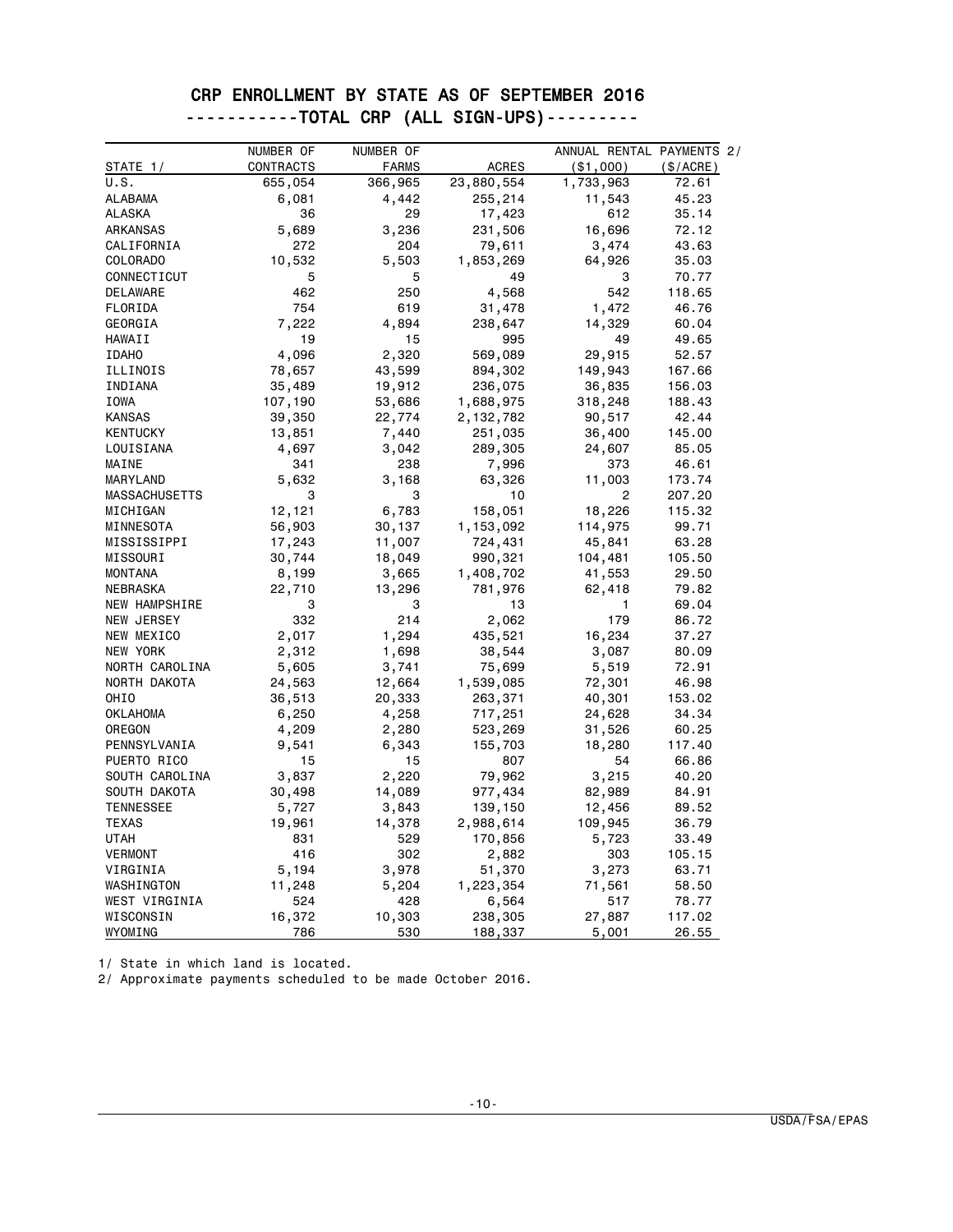# CRP ENROLLMENT BY STATE AS OF SEPTEMBER 2016

|                      | NUMBER OF | NUMBER OF    |              | ANNUAL RENTAL PAYMENTS 2/ |              |
|----------------------|-----------|--------------|--------------|---------------------------|--------------|
| STATE 1/             | CONTRACTS | <b>FARMS</b> | <b>ACRES</b> | ( \$1,000)                | $(\$/ACRE)$  |
| U.S.                 | 218,425   | 152,611      | 16,856,927   | 863,740                   | 51.24        |
| ALABAMA              | 4,442     | 3,336        | 204,413      | 8,939                     | 43.73        |
| ALASKA               | 31        | 24           | 16,951       | 581                       | 34.28        |
| <b>ARKANSAS</b>      | 1,273     | 939          | 68,381       | 4,114                     | 60.16        |
| CALIFORNIA           | 232       | 169          | 78,300       | 3,373                     | 43.08        |
| COLORADO             | 9,182     | 4,948        | 1,772,971    | 59,388                    | 33.50        |
| CONNECTICUT          | 4         | 4            | 47           | 3                         | 70.88        |
| DELAWARE             | 23        | 19           | 325          | 26                        | 80.69        |
| FLORIDA              | 690       | 574          | 29,238       | 1,341                     | 45.87        |
| GEORGIA              | 2,794     | 2,022        | 99,925       | 5,383                     | 53.87        |
| HAWAII               | 0         | 0            | 0            | 0                         | $\mathbf{r}$ |
| <b>IDAHO</b>         | 2,987     | 1,791        | 416,566      | 20,868                    | 50.10        |
| ILLINOIS             | 16,749    | 12,317       | 363,501      | 42,035                    | 115.64       |
| INDIANA              | 4,251     | 3,435        | 82,960       | 8,712                     | 105.02       |
| IOWA                 | 23,009    | 16,874       | 715, 154     | 96,099                    | 134.37       |
| <b>KANSAS</b>        | 24,241    | 16,106       | 1,903,413    | 77,075                    | 40.49        |
| <b>KENTUCKY</b>      | 2,792     | 2,075        | 89,814       | 9,227                     | 102.74       |
| LOUISIANA            | 1,133     | 878          | 72,302       | 3,868                     | 53.50        |
| MAINE                | 177       | 130          | 5,667        | 212                       | 37.45        |
| MARYLAND             | 195       | 167          | 4,194        | 326                       | 77.68        |
| <b>MASSACHUSETTS</b> | 0         | 0            | 0            | 0                         | Ĭ.           |
| MICHIGAN             | 2,457     | 2,034        | 61,782       | 5,015                     | 81.18        |
| MINNESOTA            | 15,067    | 10,951       | 527,073      | 37,084                    | 70.36        |
| MISSISSIPPI          | 8,456     | 6,413        | 452,432      | 23,375                    | 51.67        |
| MISSOURI             | 15,232    | 10,892       | 732,589      | 73,801                    | 100.74       |
| <b>MONTANA</b>       | 6,622     | 3,099        | 1,237,045    | 35,777                    | 28.92        |
| <b>NEBRASKA</b>      | 8,093     | 5,749        | 535,324      | 30,922                    | 57.76        |
| <b>NEW HAMPSHIRE</b> | 0         | 0            | 0            | 0                         |              |
| <b>NEW JERSEY</b>    | 22        | 20           | 541          | 23                        | 42.26        |
| NEW MEXICO           | 1,791     | 1,168        | 395,763      | 14,838                    | 37.49        |
| NEW YORK             | 685       | 541          | 18,210       | 808                       | 44.39        |
| NORTH CAROLINA       | 1,950     | 1,537        | 36,272       | 1,865                     | 51.40        |
| NORTH DAKOTA         | 9,782     | 6,343        | 929,547      | 33,257                    | 35.78        |
| OHIO                 | 3,618     | 3,007        | 75,114       | 6,573                     | 87.50        |
| <b>OKLAHOMA</b>      | 5,831     | 4,002        | 701,055      | 23,946                    | 34.16        |
| OREGON               | 2,263     | 1,323        | 468,940      | 27,046                    | 57.68        |
| PENNSYLVANIA         | 310       | 267          | 8,427        | 418                       | 49.57        |
|                      |           |              |              |                           |              |
| PUERTO RICO          | 10        | 10           | 341          | 26                        | 76.23        |
| SOUTH CAROLINA       | 1,526     | 1,115        | 49,761       | 1,689                     | 33.93        |
| SOUTH DAKOTA         | 3,757     | 2,549        | 302,733      | 15,308                    | 50.57        |
| <b>TENNESSEE</b>     | 3,139     | 2,459        | 103,399      | 8,725                     | 84.38        |
| <b>TEXAS</b>         | 17,533    | 12,772       | 2,765,015    | 100,917                   | 36.50        |
| <b>UTAH</b>          | 810       | 515          | 170,472      | 5,705                     | 33.47        |
| <b>VERMONT</b>       | 2         | 2            | 52           | 4                         | 73.17        |
| VIRGINIA             | 976       | 809          | 21,239       | 905                       | 42.63        |
| WASHINGTON           | 6,529     | 3,360        | 1,025,885    | 56,436                    | 55.01        |
| WEST VIRGINIA        | 8         | 7            | 325          | 13                        | 40.53        |
| WISCONSIN            | 7,132     | 5,450        | 141,080      | 13,212                    | 93.65        |
| WYOMING              | 618       | 408          | 172,240      | 4,481                     | <u>26.01</u> |

---------------GENERAL SIGN-UP--------------

1/ State in which land is located.

2/ Payments scheduled to be made October 2016.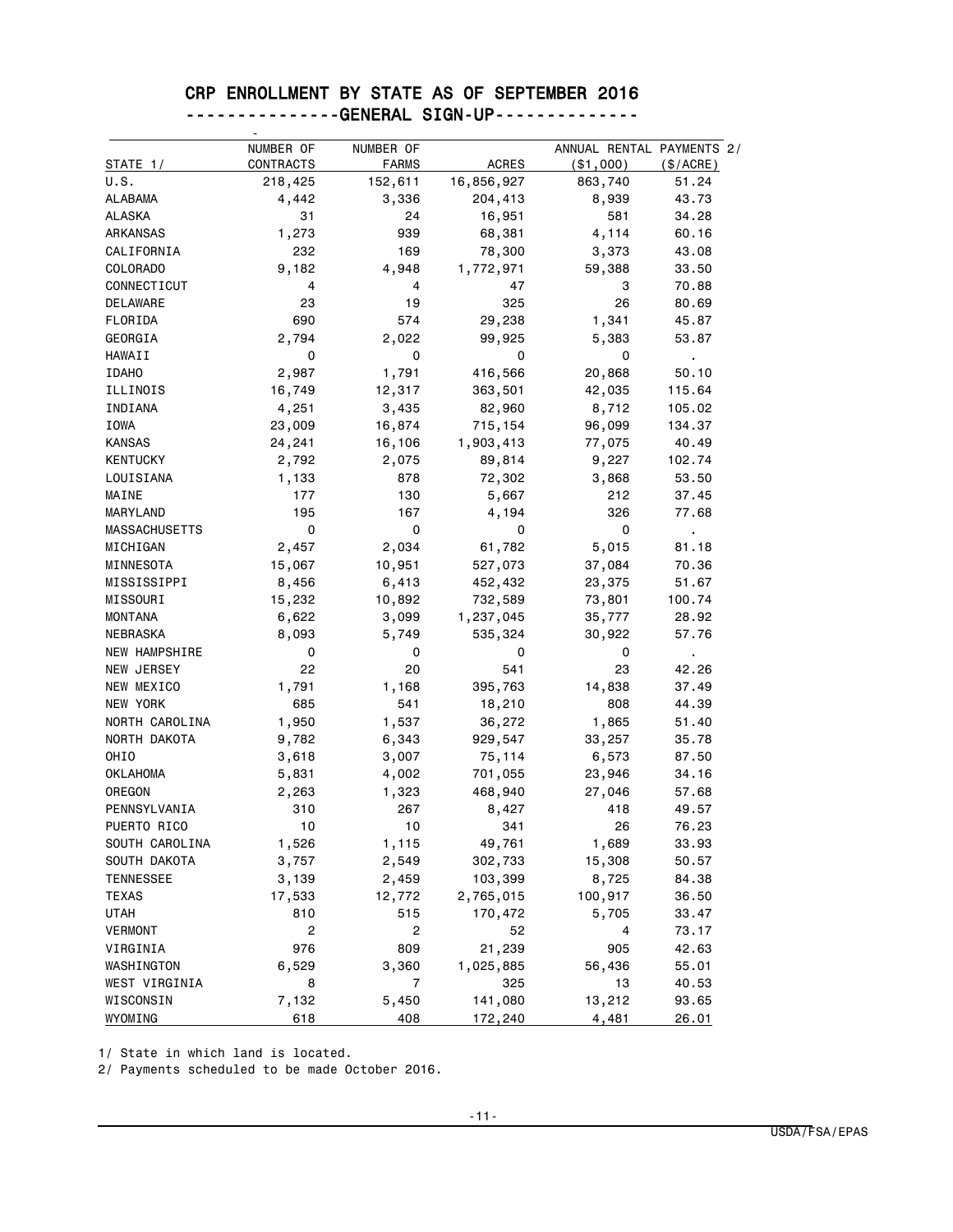#### CRP ENROLLMENT BY STATE AS OF SEPTEMBER 2016 ------------- TOTAL CONTINUOUS 1/ ----------

|                            | NUMBER OF | NUMBER OF    |              | ANNUAL RENTAL PAYMENTS 3/ |                |
|----------------------------|-----------|--------------|--------------|---------------------------|----------------|
| STATE 2/                   | CONTRACTS | <b>FARMS</b> | <b>ACRES</b> | ( \$1,000)                | (\$/ACRE)      |
| U.S.                       | 436,629   | 251,673      | 7,023,627    | 870,223                   | 123.90         |
| <b>ALABAMA</b>             | 1,639     | 1,277        | 50,801       | 2,604                     | 51.27          |
| <b>ALASKA</b>              | 5         | 5            | 472          | 31                        | 65.89          |
| ARKANSAS                   | 4,416     | 2,606        | 163,124      | 12,582                    | 77.13          |
| CALIFORNIA                 | 40        | 39           | 1,311        | 101                       | 76.69          |
| COLORADO                   | 1,350     | 819          | 80,298       | 5,538                     | 68.97          |
| CONNECTICUT                | 1         | 1            | 1            | 0                         | 67.00          |
| <b>DELAWARE</b>            | 439       | 237          | 4,243        | 516                       | 121.56         |
| FLORIDA                    | 64        | 49           | 2,240        | 131                       | 58.49          |
| GEORGIA                    | 4,428     | 3,120        | 138,722      | 8,946                     | 64.49          |
| HAWAII                     | 19        | 15           | 995          | 49                        | 49.65          |
| <b>IDAHO</b>               | 1,109     | 746          | 152,523      | 9,047                     | 59.32          |
| ILLINOIS                   | 61,908    | 36,098       | 530,800      | 107,908                   | 203.29         |
| INDIANA                    | 31,238    | 17,671       | 153,115      | 28,122                    | 183.67         |
| IOWA                       | 84,181    | 45,000       | 973,821      | 222,149                   | 228.12         |
| <b>KANSAS</b>              | 15,109    | 9,195        | 229,370      | 13,442                    | 58.60          |
| <b>KENTUCKY</b>            | 11,059    | 5,987        | 161,220      | 27,173                    | 168.54         |
| LOUISIANA                  | 3,564     | 2,404        | 217,004      | 20,739                    | 95.57          |
| MAINE                      | 164       | 125          | 2,328        | 160                       | 68.89          |
| MARYLAND                   | 5,437     | 3,104        | 59,133       | 10,677                    | 180.56         |
| <b>MASSACHUSETTS</b>       | 3         | 3            | 10           | 2                         | 207.20         |
| MICHIGAN                   | 9,664     | 5,199        | 96,269       | 13,211                    | 137.23         |
| MINNESOTA                  | 41,836    | 23,681       | 626,019      | 77,892                    | 124.42         |
| MISSISSIPPI                | 8,787     | 5,963        | 271,999      | 22,466                    | 82.59          |
| MISSOURI                   | 15,512    | 9,655        | 257,733      | 30,680                    | 119.04         |
| <b>MONTANA</b>             | 1,577     | 773          | 171,657      | 5,776                     | 33.65          |
| NEBRASKA                   | 14,617    | 9,202        | 246,652      | 31,496                    | 127.69         |
| NEW HAMPSHIRE              | з         | 3            | 13           | 1                         | 69.04          |
| NEW JERSEY                 | 310       | 195          | 1,520        | 156                       | 102.55         |
| NEW MEXICO                 | 226       | 160          | 39,758       | 1,396                     | 35.11          |
| NEW YORK                   | 1,627     | 1,198        | 20,334       | 2,279                     | 112.06         |
| NORTH CAROLINA             | 3,655     | 2,298        | 39,428       | 3,654                     | 92.69          |
| NORTH DAKOTA               | 14,781    | 7,984        | 609,538      | 39,044                    | 64.05          |
| OHIO                       | 32,895    | 18,527       | 188,257      | 33,728                    | 179.16         |
| <b>OKLAHOMA</b>            | 419       | 343          | 16,197       | 682                       | 42.13          |
| OREGON                     | 1,946     | 1,212        | 54,328       | 4,479                     | 82.45          |
| PENNSYLVANIA               | 9,231     | 6,168        | 147,276      | 17,862                    | 121.28         |
| PUERTO RICO                | 5         | 5            | 466          | 28                        | 60.00          |
| SOUTH CAROLINA             | 2,311     | 1,268        | 30,201       | 1,526                     | 50.53          |
| SOUTH DAKOTA               | 26,741    | 12,949       | 674,701      | 67,681                    | 100.31         |
| <b>TENNESSEE</b>           | 2,588     | 1,805        | 35,751       | 3,732                     | 104.38         |
| TEXAS                      | 2,428     | 1,905        | 223,598      | 9,028                     | 40.38          |
| <b>UTAH</b>                | 21        | 19           | 384          | 17                        | 44.95          |
| <b>VERMONT</b>             | 414       | 300          | 2,829        | 299                       | 105.74         |
| VIRGINIA                   | 4,218     |              |              |                           | 78.57          |
| WASHINGTON                 | 4,719     | 3,241        | 30,131       | 2,367<br>15,125           |                |
|                            | 516       | 2,671<br>423 | 197,469      | 504                       | 76.60<br>80.76 |
| WEST VIRGINIA<br>WISCONSIN |           |              | 6,239        |                           |                |
|                            | 9,240     | 5,893        | 97,225       | 14,674                    | 150.93         |
| WYOMING                    | 168       | 131          | 16,098       | 520                       | 32.33          |

1/ Includes Farmable Wetland enrollment.

2/ State in which land is located.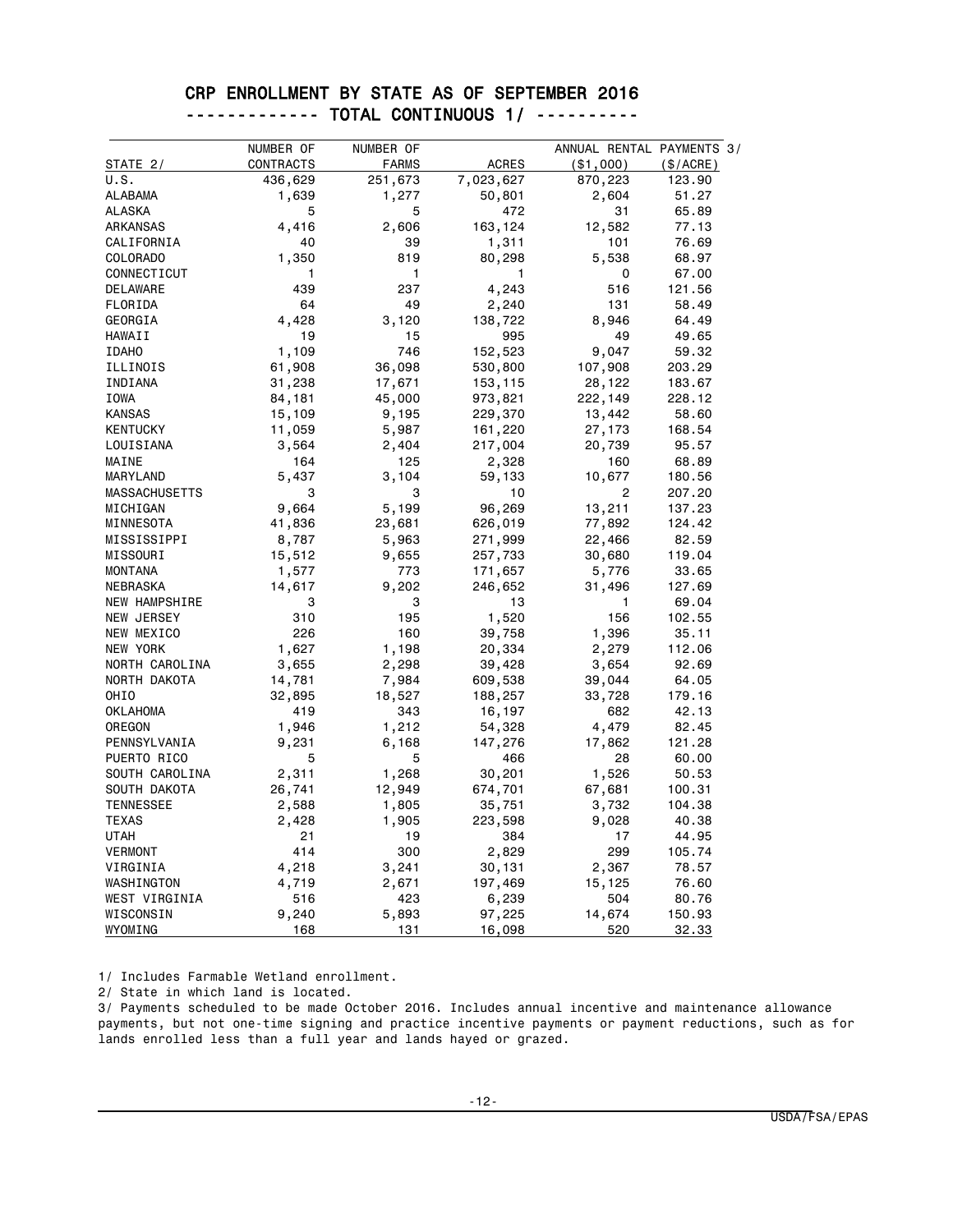#### CRP ENROLLMENT BY STATE AS OF SEPTEMBER 2016

-------------------CREP ONLY----------------

|                             | NUMBER OF  | NUMBER OF    |              | ANNUAL RENTAL PAYMENTS 2/ |          |
|-----------------------------|------------|--------------|--------------|---------------------------|----------|
| STATE 1/                    | CONTRACTS  | <b>FARMS</b> | <b>ACRES</b> | ( \$1,000)                | (S/ACRE) |
| U.S.                        | 69,585     | 46,294       | 1,169,879    | 169,628                   | 145.00   |
| <b>ALABAMA</b>              | 0          | 0            | 0            | 0                         |          |
| <b>ALASKA</b>               | 0          | 0            | 0            | 0                         |          |
| ARKANSAS                    | 245        | 174          | 6,936        | 704                       | 101.57   |
| CALIFORNIA                  | 6          | 6            | 393          | 43                        | 110.14   |
| COLORADO                    | 204        | 142          | 28,837       | 3,536                     | 122.63   |
| CONNECTICUT                 | $\Omega$   | 0            | 0            | 0                         | ÷,       |
| DELAWARE                    | 407        | 230          | 4,097        | 500                       | 122.12   |
| FLORIDA                     | 0          | 0            | 0            | 0                         | Ĭ.       |
| GEORGIA                     | 0          | 0            | 0            | 0                         |          |
| HAWAII                      | 18         | 14           | 977          | 48                        | 48.82    |
| <b>IDAHO</b>                | 156        | 107          | 16,570       | 2,200                     | 132.76   |
| ILLINOIS                    | 5,914      | 4,213        | 104,146      | 23,305                    | 223.77   |
| INDIANA                     | 1,104      | 820          | 10,362       | 2,376                     | 229.31   |
| IOWA                        | 117        | 108          | 3,137        | 849                       | 270.78   |
| <b>KANSAS</b>               | 96         | 68           | 17,410       | 2,102                     | 120.76   |
| <b>KENTUCKY</b>             | 3,064      | 1,573        | 97,952       | 18,202                    | 185.83   |
| LOUISIANA                   | 723        | 531          | 48,505       | 3,844                     | 79.24    |
| MAINE                       | 0          | 0            | 0            | 0                         |          |
| MARYLAND                    | 5,006      | 2,976        | 57,214       | 10,480                    | 183.18   |
| MASSACHUSETTS               | 0          | 0            | 0            | 0                         |          |
| MICHIGAN                    | 6,303      | 3,438        | 73,315       | 10,439                    | 142.38   |
| MINNESOTA                   | 2,300      | 1,929        | 70,780       | 8,266                     | 116.79   |
| MISSISSIPPI                 | 13         | 10           | 640          | 95                        | 148.53   |
| MISSOURI                    | 1,066      | 778          | 36,169       | 3,499                     | 96.74    |
| <b>MONTANA</b>              | 113        | 48           | 10,943       | 783                       | 71.52    |
| <b>NEBRASKA</b>             | 2,461      | 1,854        | 62,523       | 7,146                     | 114.30   |
| <b>NEW HAMPSHIRE</b>        | 0          | 0            | 0            | 0                         |          |
| NEW JERSEY                  | 232        | 151          | 772          | 108                       | 140.44   |
| NEW MEXICO                  | 0          | 0            | 0            | 0                         |          |
| NEW YORK                    | 1,161      | 839          | 13,875       | 1,938                     | 139.65   |
| NORTH CAROLINA              | 1,514      | 1,081        | 19,030       | 2,146                     | 112.76   |
| NORTH DAKOTA                | 82         | 61           | 1,616        | 57                        | 35.54    |
| OHIO                        | 15,001     | 9,607        | 118,890      | 24,442                    | 205.59   |
| <b>OKLAHOMA</b>             | 74         | 62           | 664          | 42                        | 62.98    |
| OREGON                      | 1,660      | 1,068        | 42,849       | 3,776                     | 88.13    |
| PENNSYLVANIA                | 9,067      | 6,048        | 146,836      | 17,838                    | 121.48   |
| PUERTO RICO                 | 0          | 0            | 0            | 0                         | ä,       |
| SOUTH CAROLINA              | 0          | 0            | 0            | 0                         |          |
| SOUTH DAKOTA                | 1,001      | 613          | 79,694       | 8,540                     | 107.16   |
| <b>TENNESSEE</b>            | 0          | 0            | 0            | 0                         |          |
| <b>TEXAS</b>                | 0          | 0            | 0            | 0                         |          |
| <b>UTAH</b>                 | 0          | 0            | 0            | 0                         |          |
| <b>VERMONT</b>              | 393        | 292          |              | 295                       |          |
|                             |            |              | 2,752        |                           | 107.10   |
| VIRGINIA                    | 3,589      | 2,867        | 26,072       | 2,131                     | 81.74    |
| WASHINGTON                  | 1,190      | 980          | 14,807       | 3,181                     | 214.80   |
| WEST VIRGINIA               | 499        | 409          | 6,114        | 498                       | 81.41    |
| WISCONSIN<br><b>WYOMING</b> | 4,806<br>0 | 3,197<br>0   | 45,002<br>0  | 6,217<br>0                | 138.15   |

1/ State in which land is located.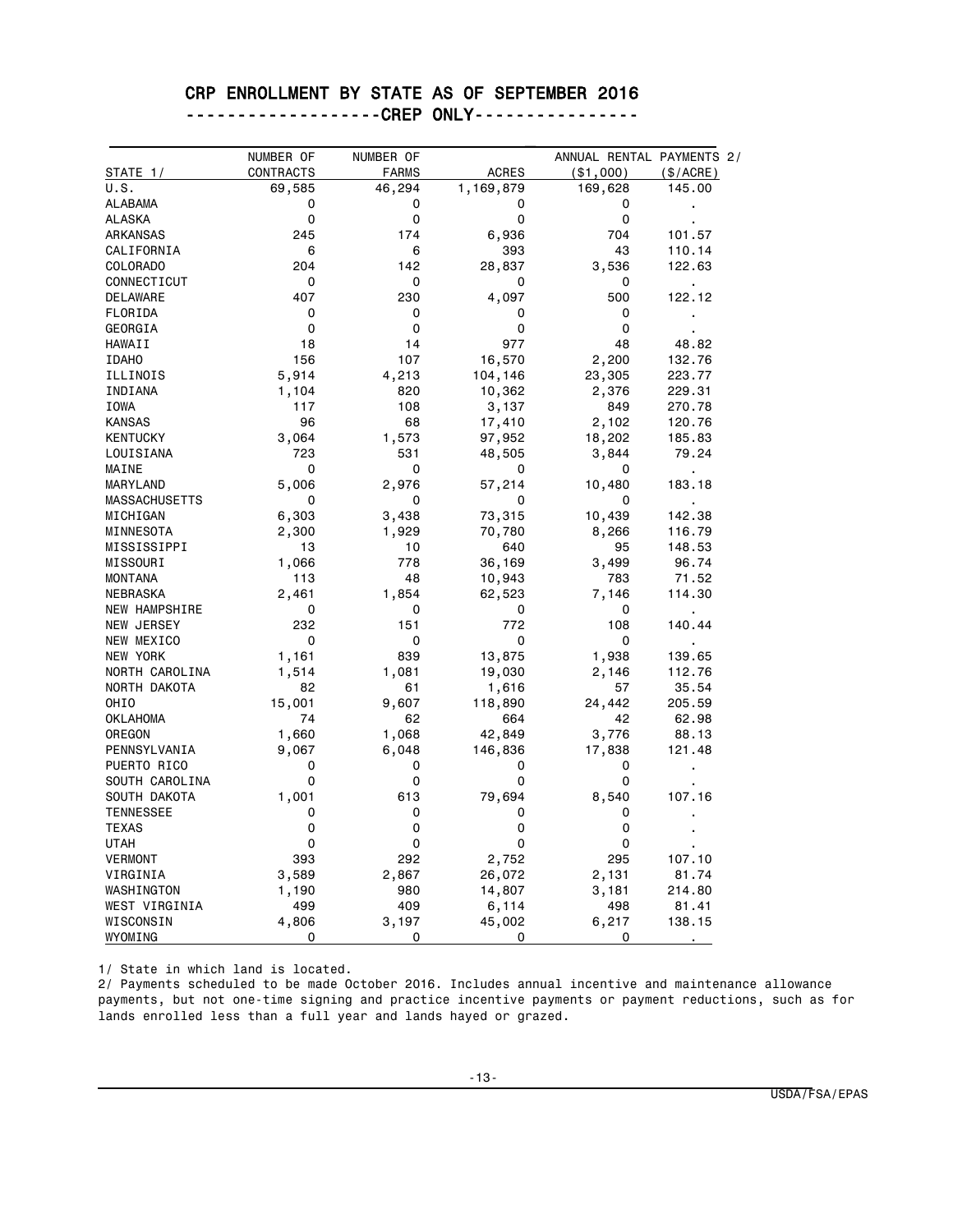#### CRP ENROLLMENT BY STATE AS OF SEPTEMBER 2016 ------------ CONTINUOUS NON-CREP 1/----------

|                             | NUMBER OF | NUMBER OF    |               | ANNUAL RENTAL PAYMENTS 3/ |             |
|-----------------------------|-----------|--------------|---------------|---------------------------|-------------|
| STATE 2/                    | CONTRACTS | <b>FARMS</b> | <b>ACRES</b>  | ( \$1,000)                | $(\$/ACRE)$ |
| U.S.                        | 350,027   | 207,423      | 5,453,245     | 651,126                   | 119.40      |
| <b>ALABAMA</b>              | 1,635     | 1,274        | 50,740        | 2,603                     | 51.30       |
| <b>ALASKA</b>               | 5         | 5            | 472           | 31                        | 65.89       |
| ARKANSAS                    | 4,151     | 2,459        | 153,986       | 11,690                    | 75.91       |
| CALIFORNIA                  | 34        | 33           | 918           | 57                        | 62.36       |
| COLORADO                    | 1,144     | 682          | 50,823        | 1,972                     | 38.80       |
| CONNECTICUT                 | 1         | 1            | 1             | 0                         | 67.00       |
| DELAWARE                    | 32        | 21           | 146           | 16                        | 105.84      |
| FLORIDA                     | 64        | 49           | 2,240         | 131                       | 58.49       |
| GEORGIA                     | 4,428     | 3,120        | 138,722       | 8,946                     | 64.49       |
| HAWAII                      | 1         | 1            | 19            | 2                         | 93.40       |
| <b>IDAHO</b>                | 952       | 643          | 135,948       | 6,847                     | 50.36       |
| ILLINOIS                    | 55,893    | 33,291       | 425,127       | 84,203                    | 198.06      |
| INDIANA                     | 30,026    | 17,124       | 141,738       | 25,590                    | 180.55      |
| IOWA                        | 78,839    | 42,900       | 883,067       | 203,487                   | 230.43      |
| <b>KANSAS</b>               | 14,899    | 9,066        | 209,930       | 11,230                    | 53.49       |
| <b>KENTUCKY</b>             | 7,995     | 4,447        | 63,269        | 8,971                     | 141.79      |
| LOUISIANA                   | 2,798     | 1,925        | 165,140       | 16,568                    | 100.33      |
| MAINE                       | 164       | 125          | 2,328         | 160                       | 68.89       |
| MARYLAND                    | 430       | 327          | 1,913         | 196                       | 102.44      |
| <b>MASSACHUSETTS</b>        | 3         | 3            | 10            | $\overline{2}$            | 207.20      |
| MICHIGAN                    | 3,350     | 2,211        | 22,858        | 2,762                     | 120.83      |
| MINNESOTA                   | 36,064    | 21,288       | 500,285       | 62,720                    | 125.37      |
| MISSISSIPPI                 | 8,686     | 5,892        | 260,340       | 21,303                    | 81.83       |
| MISSOURI                    | 14,442    | 9,053        | 221,348       | 27,157                    | 122.69      |
| <b>MONTANA</b>              | 1,438     | 722          | 160,248       | 4,976                     | 31.05       |
| NEBRASKA                    | 11,713    | 7,646        | 180,136       | 23,958                    | 133.00      |
| <b>NEW HAMPSHIRE</b>        | 3         | 3            | 13            | 1                         | 69.04       |
| NEW JERSEY                  | 78        | 59           | 749           | 48                        | 63.49       |
| NEW MEXICO                  | 226       | 160          | 39,758        | 1,396                     | 35.11       |
| NEW YORK                    | 466       | 383          | 6,459         | 341                       | 52.80       |
| NORTH CAROLINA              | 2,139     | 1,394        | 20,340        | 1,503                     | 73.88       |
| NORTH DAKOTA                | 11,810    | 6,950        | 479,145       | 28,153                    | 58.76       |
| OHIO                        | 17,844    | 11,561       | 69,037        | 9,241                     | 133.85      |
| <b>OKLAHOMA</b>             | 342       | 278          | 15,363        | 630                       | 41.00       |
| OREGON                      | 286       | 189          | 11,479        | 703                       | 61.23       |
| PENNSYLVANIA                | 164       | 153          | 440           | 24                        | 55.00       |
| PUERTO RICO                 | 5         | 5            | 466           | 28                        | 60.00       |
| SOUTH CAROLINA              | 2,311     | 1,268        | 30,201        | 1,526                     | 50.53       |
| SOUTH DAKOTA                | 21,343    | 11,211       | 493,131       | 48,024                    | 97.39       |
| <b>TENNESSEE</b>            | 2,588     | 1,805        | 35,751        | 3,732                     | 104.38      |
| <b>TEXAS</b>                | 2,428     | 1,905        | 223,598       | 9,028                     | 40.38       |
| <b>UTAH</b>                 | 21        | 19           | 384           | 17                        | 44.95       |
| VERMONT                     | 21        | 21           | 77            | 4                         | 57.49       |
| VIRGINIA                    | 629       | 500          | 4,059         | 236                       | 58.15       |
|                             | 3,527     | 1,789        |               | 11,943                    | 65.39       |
| WASHINGTON<br>WEST VIRGINIA | 17        |              | 182,651       |                           | 48.98       |
| WISCONSIN                   | 4,423     | 15<br>3,315  | 125<br>52,141 | 6<br>8,442                | 161.91      |
| WYOMING                     | 168       | 131          | 16,098        | 520                       | 32.33       |

1/ Farmable Wetland Program enrollment not included.

2/ State in which land is located.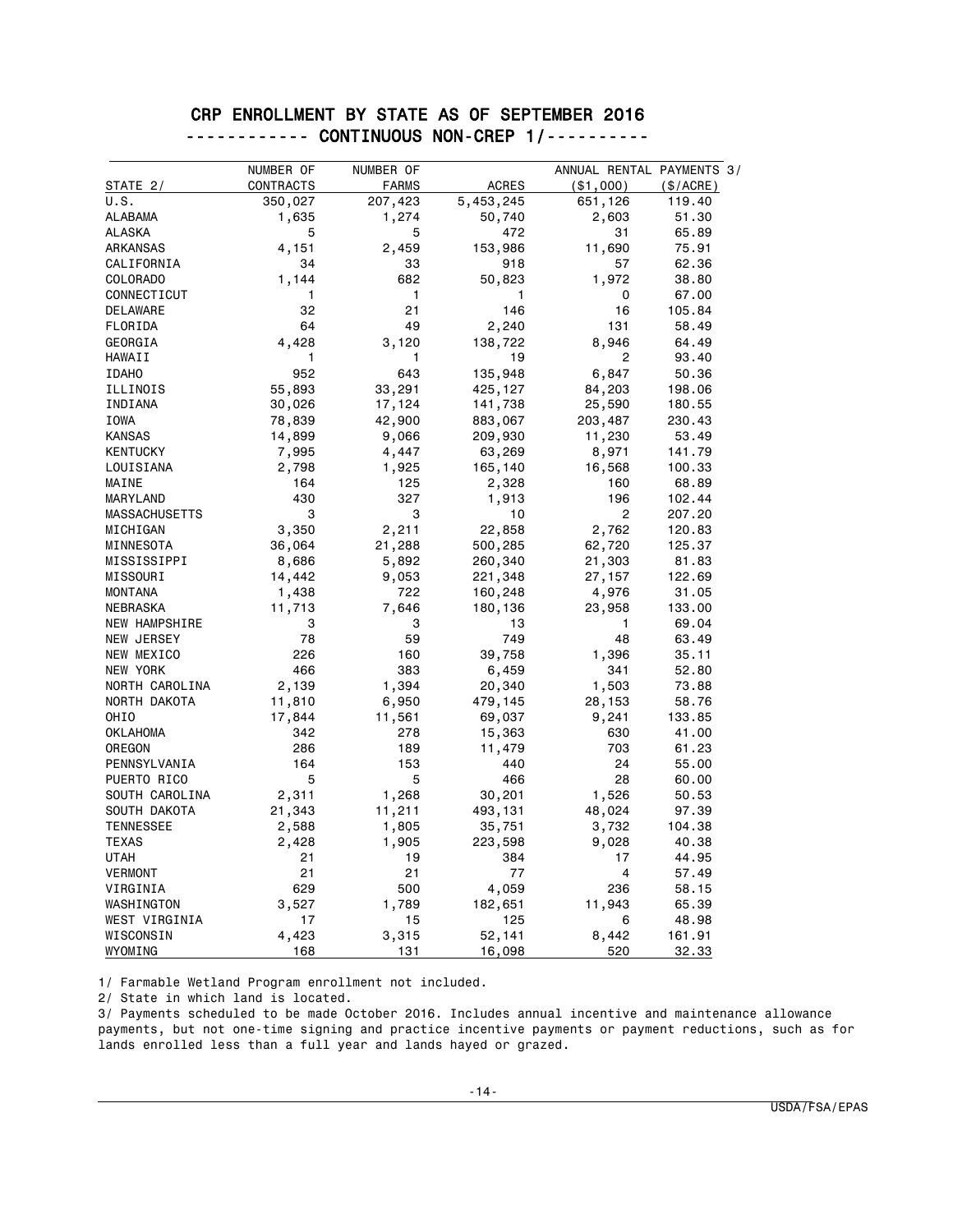#### CRP ENROLLMENT BY STATE AS OF SEPTEMBER 2016 -----------FARMABLE WETLAND PROGRAM----------

|                      | NUMBER OF      | NUMBER OF      |              | ANNUAL RENTAL PAYMENTS 2/ |                |
|----------------------|----------------|----------------|--------------|---------------------------|----------------|
| STATE 1/             | CONTRACTS      | <b>FARMS</b>   | <b>ACRES</b> | $(*1,000)$                | $(\$/ACRE)$    |
| U.S.                 | 17,017         | 12,998         | 399,538      | 49,469                    | 123.82         |
| <b>ALABAMA</b>       | 4              | 4              | 37           | 2                         | 43.11          |
| <b>ALASKA</b>        | $\mathbf 0$    | 0              | 0            | 0                         | $\blacksquare$ |
| <b>ARKANSAS</b>      | 20             | 14             | 2,203        | 188                       | 85.20          |
| CALIFORNIA           | 0              | 0              | 0            | 0                         | ×              |
| <b>COLORADO</b>      | 2              | $\overline{2}$ | 606          | 30                        | 48.71          |
| CONNECTICUT          | 0              | 0              | 0            | 0                         |                |
| <b>DELAWARE</b>      | 0              | 0              | 0            | 0                         |                |
| FLORIDA              | $\Omega$       | 0              | 0            | 0                         |                |
| GEORGIA              | 0              | 0              | 0            | 0                         |                |
| HAWAII               | 0              | $\mathbf 0$    | $\Omega$     | 0                         |                |
| <b>IDAHO</b>         | 1              | 1              | 6            | 0                         | 78.55          |
| ILLINOIS             | 101            | 93             | 1,475        | 400                       | 271.29         |
| INDIANA              | 108            | 99             | 1,013        | 156                       | 153.89         |
| <b>IOWA</b>          | 5,225          | 4,178          | 87,137       | 17,813                    | 204.42         |
| <b>KANSAS</b>        | 114            | 108            | 2,029        | 110                       | 54.10          |
| <b>KENTUCKY</b>      | 0              | 0              | 0            | 0                         | $\blacksquare$ |
| LOUISIANA            | 43             | 32             | 3,358        | 328                       | 97.57          |
| MAINE                | 0              | 0              | 0            | 0                         | $\blacksquare$ |
| MARYLAND             | 1              | 1              | 5            | 0                         | 97.00          |
| <b>MASSACHUSETTS</b> | 0              | 0              | 0            | 0                         | $\blacksquare$ |
| MICHIGAN             | 11             | 11             | 96           | 10                        | 106.35         |
| MINNESOTA            | 3,472          | 2,914          | 54,930       | 6,906                     | 125.72         |
| MISSISSIPPI          | 88             | 77             | 11,001       | 1,067                     | 97.01          |
| MISSOURI             | 4              | 3              | 215          | 23                        | 108.73         |
| <b>MONTANA</b>       | 26             | 8              | 373          | 17                        | 45.29          |
| <b>NEBRASKA</b>      | 443            | 388            | 3,992        | 392                       | 98.22          |
| <b>NEW HAMPSHIRE</b> | 0              | 0              | 0            | 0                         |                |
| <b>NEW JERSEY</b>    | 0              | 0              | 0            | 0                         |                |
| NEW MEXICO           | 0              | 0              | 0            | 0                         |                |
| NEW YORK             | 0              | 0              | 0            | 0                         |                |
| NORTH CAROLINA       | $\overline{2}$ | 1              | 58           | 6                         | 99.53          |
| NORTH DAKOTA         | 2,889          | 1,875          | 128,777      | 10,833                    | 84.12          |
| OHIO                 | 50             | 51             | 322          | 45                        | 139.30         |
| <b>OKLAHOMA</b>      | 3              | 3              | 169          | 11                        | 62.99          |
| OREGON               | $\mathbf 0$    | 0              | 0            | 0                         |                |
| PENNSYLVANIA         | 0              | 0              | 0            | 0                         |                |
| PUERTO RICO          | 0              | 0              | 0            | 0                         |                |
| SOUTH CAROLINA       | 0              | 0              | 0            | 0                         |                |
| SOUTH DAKOTA         | 4,397          | 3,122          | 101,643      | 11,117                    | 109.37         |
| <b>TENNESSEE</b>     | 0              | 0              | 0            | 0                         |                |
| <b>TEXAS</b>         | 0              | 0              | 0            | 0                         |                |
| <b>UTAH</b>          | 0              | 0              | 0            | 0                         |                |
| <b>VERMONT</b>       | 0              | 0              | 0            | 0                         |                |
| VIRGINIA             | 0              | 0              | $\Omega$     | 0                         |                |
| WASHINGTON           | $\overline{2}$ | $\overline{2}$ | 11           | 1                         | 110.54         |
| WEST VIRGINIA        | 0              | 0              | 0            | 0                         |                |
| WISCONSIN            | 11             | 11             | 82           | 15                        | 187.80         |
| WYOMING              | 0              | 0              | 0            | 0                         |                |

1/ State in which land is located.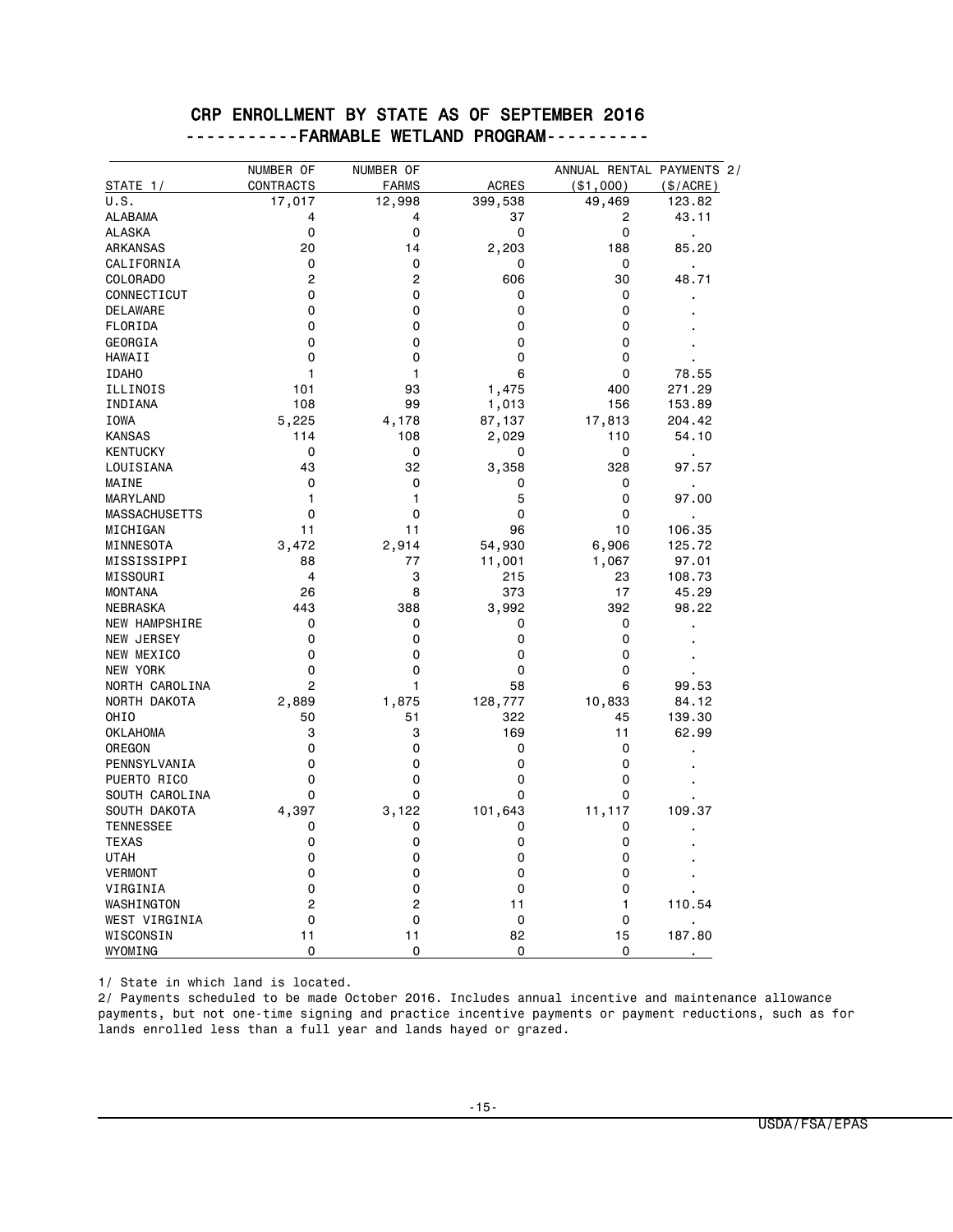## CRP CONTRACT EXPIRATIONS BY YEAR (ACRES) 1/ ACRES AS OF SEPTEMBER 2016

| <b>STATE</b>           | 2016    | 2017                          | 2018         | 2019    | 2020    | 2021    | 2022                                            | 2023+       |
|------------------------|---------|-------------------------------|--------------|---------|---------|---------|-------------------------------------------------|-------------|
| ALABAMA                | 20,304  | 31,996                        | 15,145       | 4,855   | 48,640  | 45,101  | 48,760                                          | 48,024      |
| ALASKA                 | 0       | 14,719                        | 0            | 2,146   | 342     | 33      | 134                                             | 50          |
| ARKANSAS               | 14,965  | 16,347                        | 26,105       | 14,828  | 26,304  | 21,576  | 19,571                                          | 105,203     |
| CALIFORNIA             | 5,919   | 33,838                        | 129          | 254     | 11,080  | 8,596   | 16,453                                          | 4,062       |
| COLORADO               | 150,305 | 29,215                        | 46,244       | 30,838  | 637,976 | 298,425 | 463,707                                         | 271,751     |
| CONNECTICUT            | 0       | 20                            | 24           | 3       | 0       | 1.      | 0                                               | 0           |
| DELAWARE               | 1,620   | 511                           | 393          | 265     | 341     | 321     | 148                                             | 2,052       |
| FLORIDA                | 1,282   | 4,951                         | 2,482        | 402     | 5,693   | 4,528   | 7,109                                           | 5,074       |
| GEORGIA                | 5,866   | 14,582                        | 22,550       | 3,299   | 20,851  | 26,599  | 54,815                                          | 96,023      |
| HAWAII                 | 19      | 0                             | 0            | 0       | 0       | 0       | 0                                               | 977         |
| <b>IDAHO</b>           | 20,915  | 71,834                        | 9,461        | 14,073  | 101,641 | 116,550 | 142,129                                         | 109,165     |
| ILLINOIS               | 94,394  | 96,639                        | 67,381       | 46,770  | 92,065  | 68,689  | 68,172                                          | 450,269     |
| INDIANA                | 21,982  | 29,679                        | 16,882       | 17,719  | 22,828  | 18,880  | 21,467                                          | 104,599     |
| IOWA                   | 99,542  | 214,869                       | 158,286      | 135,215 | 207,287 | 90,176  | 120,041                                         | 862,571     |
| <b>KANSAS</b>          | 142,932 | 137,849                       | 106,425      | 50,301  | 503,610 | 369,140 | 298,172                                         | 609,982     |
| KENTUCKY               | 17,549  | 24,481                        | 36,923       | 14,236  | 22,155  | 13,384  | 58,283                                          | 81,178      |
| LOUISIANA              | 5,744   | 8,663                         | 31,369       | 8,150   | 49,708  | 26,604  | 13,238                                          | 150,207     |
| MAINE                  | 202     | 2,027                         | 123          | 3       | 1,307   | 1,087   | 1,145                                           | 2,121       |
| MARYLAND               | 9,948   | 12,829                        | 6,080        | 3,649   | 4,149   | 3,338   | 4,928                                           | 23,434      |
| <b>MASSACHUSETTS</b>   | 0       | 0                             | 0            | 10      | 0       | 0       | 0                                               | 0           |
| MICHIGAN               | 41,386  | 18,123                        | 10,799       | 7,754   | 17,788  | 9,673   | 10,888                                          | 50,739      |
| MINNESOTA              | 92,319  | 97,775                        | 202,601      | 96,354  | 83,284  | 63,080  | 107,318                                         | 478,547     |
| MISSISSIPPI            | 59,868  | 123,655                       | 56,464       | 29,843  | 90,005  | 79,088  | 101,724                                         | 223,409     |
| MISSOURI               | 84,867  | 130,340                       | 45,886       | 19,191  | 124,852 | 133,636 | 235,658                                         | 282,348     |
| MONTANA                | 71,663  | 390,268                       | 111,355      | 112,693 | 207,605 | 138,250 | 193,525                                         | 210,745     |
| NEBRASKA               | 63,103  | 63,646                        | 47,369       | 30,452  | 178,703 | 96,771  | 81,792                                          | 300,607     |
| NEW HAMPSHIRE          | 8       | 0                             | $\mathbf{1}$ | 0       | 4       | 0       | 0                                               | $\mathbf 0$ |
| NEW JERSEY             | 132     | 398                           | 136          | 147     | 253     | 170     | 328                                             | 627         |
| NEW MEXICO             | 4,016   | 121,508                       | 8,362        | 1,738   | 13,489  | 114,769 | 126,122                                         | 63,305      |
| NEW YORK               | 5,605   | 10,392                        | 4,382        | 3,857   | 4,215   | 2,410   | 2,780                                           | 6,388       |
| NORTH CAROLINA         | 10,620  | 8,334                         | 9,055        | 4,729   | 13,925  | 9,769   | 8,625                                           | 12,363      |
| NORTH DAKOTA           | 44,103  | 327,645                       | 21,661       | 50,831  | 185,440 | 133,865 | 379,014                                         | 433,872     |
| OHIO                   |         |                               |              |         |         |         |                                                 |             |
| OKLAHOMA               | 21,559  | 35,073                        | 15,793       | 15,514  | 42,982  | 26,895  | 23,924                                          | 97,263      |
|                        | 42,324  | 67,950                        | 18,011       | 9,029   | 205,654 | 153,539 | 157,167                                         | 76,757      |
| OREGON<br>PENNSYLVANIA | 69,637  | 79,855                        | 12,981       | 10,015  | 84,554  | 85,468  | 83,343                                          | 129,659     |
|                        | 9,244   | 17,860                        | 22,888       | 26,386  | 16,435  | 12,812  | 20,158                                          | 33,462      |
| PUERTO RICO            | 0       | 167                           | 560          | 20      | 0       | 0       | 0                                               | 60          |
| SOUTH CAROLINA         | 3,693   | 15,160                        | 2,633        | 2,104   | 15,813  | 7,076   | 13,082                                          | 22,147      |
| SOUTH DAKOTA           | 58,038  | 46,253                        | 51,342       | 57,186  | 171,638 | 112,611 | 140,452                                         | 393,302     |
| <b>TENNESSEE</b>       | 12,852  | 13,143                        | 5,438        | 4,610   | 26,623  | 21,144  | 15,844                                          | 48,931      |
| <b>TEXAS</b>           | 136,682 | 134,594                       | 100,854      | 85,234  | 775,904 | 552,109 | 733,437                                         | 529,603     |
| UTAH                   | 5,292   | 3,361                         | 34           | 0       | 103,374 | 27,620  | 24,910                                          | 7,324       |
| VERMONT                | 586     | 207                           | 157          | 155     | 101     | 284     | 325                                             | 1,486       |
| VIRGINIA               | 10,401  | 9,503                         | 5,542        | 2,164   | 4,227   | 4,057   | 5,023                                           | 14,742      |
| WASHINGTON             | 171,442 | 10,090                        | 161,671      | 45,917  | 197,471 | 95,410  | 218,624                                         | 472,399     |
| WEST VIRGINIA          | 355     | 752                           | 671          | 383     | 764     | 836     | 695                                             | 2,176       |
| WISCONSIN              | 22,821  | 44,031                        | 28,058       | 8,659   | 29,615  | 18,471  | 17,973                                          | 84,753      |
| WYOMING                | 932     | 1,504                         | 2,726        | 2,315   | 88,122  | 33,180  | 42,375                                          | 20,022      |
|                        |         | 1,657,034 2,516,635 1,493,432 |              |         |         |         | 974,294 4,438,816 3,046,168 4,083,376 6,923,804 |             |

1/ Includes general and continuous sign-up acreage. Note: Contracts expire at the end of the fiscal year, September 30.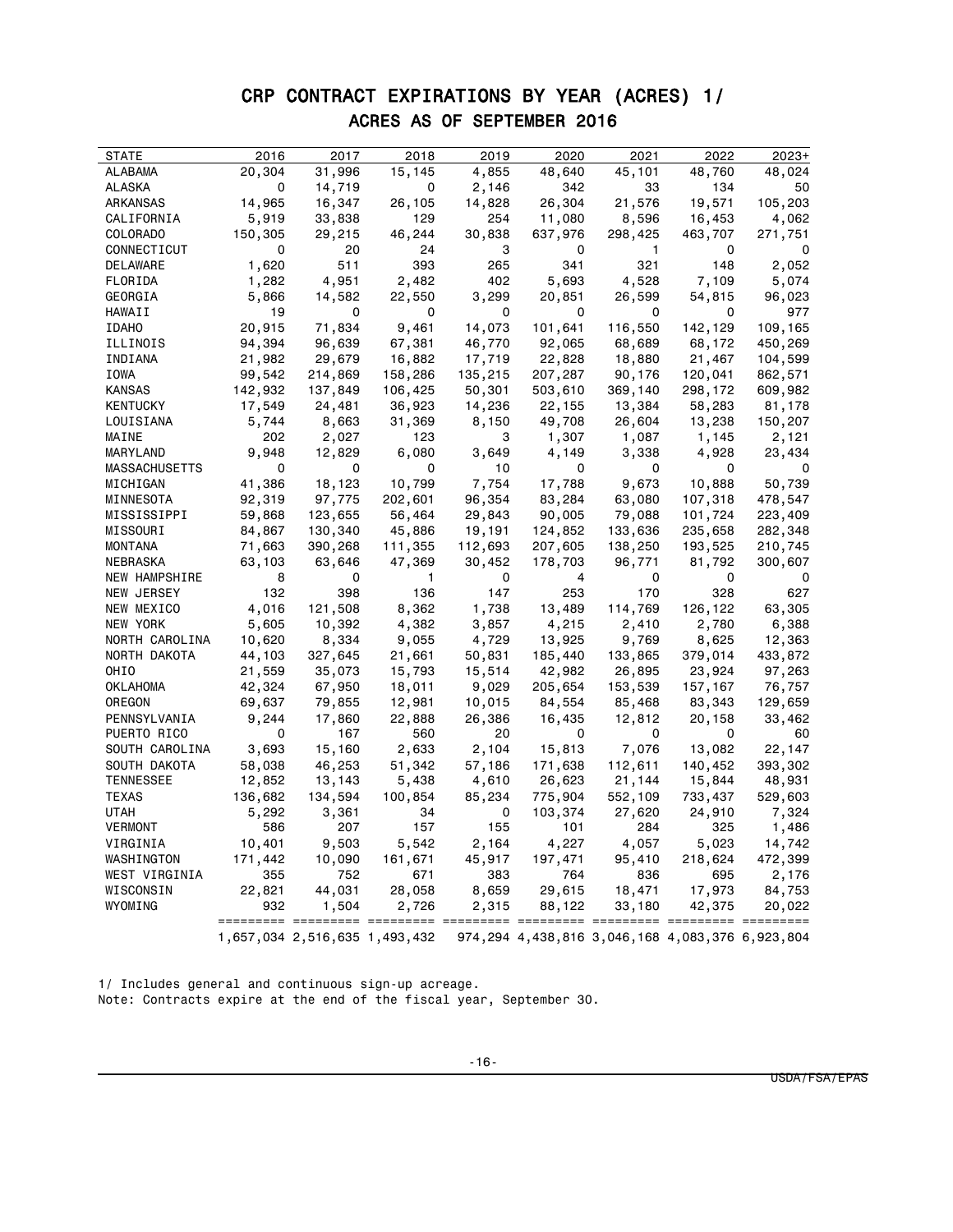# CONSERVATION PRACTICES INSTALLED ON CRP (ACRES) CUMULATIVE, AS OF SEPTEMBER 2016

| <b>STATE</b>         | <b>GRASS PLANTINGS</b> |                                |                  | TREE PLANTINGS |                  | WILDLIFE                   | WILDLIFE       | FIELD                       |
|----------------------|------------------------|--------------------------------|------------------|----------------|------------------|----------------------------|----------------|-----------------------------|
|                      | INTROD.                | NATIVE                         | <b>SOFTWOODS</b> | LONGLEAF       | <b>HARDWOODS</b> | HABITAT                    | CORRIDORS      | WINDBREAKS                  |
|                      | (CP1)                  | (CP2)                          | (CP3)            | PINE           | (CP3A)           | $(CP4D)$ 2/                | (CP4B)         | (CP5)                       |
|                      |                        |                                |                  | $(CP3A)$ 1/    |                  |                            |                |                             |
| <b>ALABAMA</b>       | 13,689                 | 3,057                          | 100,118          | 15,691         | 3,756            | 7,192                      | 323            | 0                           |
| ALASKA               | 2,033                  | 0                              | 0                | 0              | 0                | 0                          | 0              | 0                           |
| ARKANSAS             | 4,181                  | 4,354                          | 16,456           | 0              | 24,348           | 2,261                      | 53             | 0                           |
| CALIFORNIA           | 20,009                 | 185                            | 14               | 0              | 50               | 9,833                      | 0              | 0                           |
| COLORADO             | 70,124                 | 839,758                        | 17               | 0              | 0                | 395,885                    | 0              | 1,248                       |
| CONNECTICUT          | 20                     | 24                             | 0                | 0              | 0                | 0                          | 0              | 0                           |
| DELAWARE             | 15                     | 23                             | 0                | 0              | 2,558            | 791                        | 0              | 0                           |
| FLORIDA              | 249                    | 108                            | 14,434           | 2,455          | 74               | 1,079                      | 0              | 0                           |
| GEORGIA              | 862                    | 81                             | 49,291           | 21,226         | 2,102            | 2,593                      | 4              | 0                           |
| HAWAII               | 0                      | 0                              | 0                | 0              | 13               | 0                          | 0              | 0                           |
| <b>IDAHO</b>         | 206,646                | 40,482                         | 5,691            | 0              | 30               | 72,586                     | 33             | 241                         |
| ILLINOIS             | 176,385                | 49,699                         | 1,212            | 0              | 42,900           | 101,836                    | 28             | 2,310                       |
| INDIANA              | 21,651                 | 14,643                         | 330              | 0              | 16,329           | 7,347                      | 127            | 1,542                       |
| IOWA                 | 222,260                | 130,202                        | 568              | 0              | 14,872           | 125,079                    | 212            | 6,463                       |
| KANSAS               | 13,653                 | 695,390                        | 17               | 0              | 389              | 315,698                    | 473            | 1,635                       |
| KENTUCKY             | 33,969                 | 22,680                         | 207              | 0              | 3,699            | 309                        | 19             | 1                           |
| LOUISIANA            | 1,017                  | 1,235                          | 19,295           | 6,676          | 33,778           | 32,667                     | 0              | 0                           |
| MAINE                | 2,619                  | 0                              | 128              | 0              | 1                | 38                         | 0              | 0                           |
| MARYLAND             | 8,246                  | 2,235                          | 498              | 0              | 409              | 1,605                      | 3              | 0                           |
| <b>MASSACHUSETTS</b> | 0                      | 0                              | 0                | 0              | 0                | 0                          | $\Omega$       | 0                           |
| MICHIGAN             | 24,746                 | 18,893                         | 3,413            | 0              | 2,639            | 11,426                     | 261            | 2,295                       |
| MINNESOTA            | 72,087                 | 55,462                         | 8,491            | 0              | 16,618           | 160,800                    | 147            | 8,455                       |
| MISSISSIPPI          | 20,783                 | 2,650                          | 196,514          | 14,521         | 35,249           | 4,229                      | 88             | 0                           |
| MISSOURI             | 464,334                | 158,571                        | 501              | 0              | 13,053           | 2,914                      | $\overline{c}$ | 82                          |
| <b>MONTANA</b>       | 425,743                | 305,887                        | 26               | 0              | 5                | 12,517                     | 87             | 160                         |
| NEBRASKA             | 28,626                 | 280,075                        | 160              | 0              | 437              | 41,222                     | 21             | 31,979                      |
| <b>NEW HAMPSHIRE</b> | 0                      | 0                              | 0                | 0              | 0                | 0                          | 0              | 0                           |
| NEW JERSEY           | 303                    | 124                            | 51               | 0              | 48               | 0                          | 0              | 8                           |
| NEW MEXICO           | 46,820                 | 290,069                        | 0                | 0              | 0                | 140                        | 0              | 0                           |
| NEW YORK             | 6,015                  | 699                            | 398              | 0              | 454              | 491                        | 0              | 3                           |
| NORTH CAROLINA       | 1,050                  | 205                            | 16,839           | 6,314          | 3,650            | 755                        | 10             | 26                          |
| NORTH DAKOTA         | 165,500                | 18,853                         | 103              | 0              | 363              | 288,130                    | 0              | 4,111                       |
| OHIO                 | 14,028                 | 50,139                         | 1,720            | 0              | 6,385            | 11,072                     | 84             | 3,379                       |
| <b>OKLAHOMA</b>      | 114,462                | 334,144                        | 47               | 0              | 242              | 767                        | 0              | 35                          |
| <b>OREGON</b>        | 207,582                | 93,599                         | 2,076            | 0              | 53               | 8,118                      | 1              | 4                           |
| PENNSYLVANIA         | 80,041                 | 28,440                         | 101              | 0              | 887              | 4,296                      | 6              | 0                           |
| PUERTO RICO          | 0                      | 0                              | 0                | 0              | 16               | 20                         | 0              | 0                           |
| SOUTH CAROLINA       | 883                    | 182                            | 22,100           | 2,745          | 119              | 1,503                      | 0              | 33                          |
| SOUTH DAKOTA         | 51,785                 | 78,227                         | 7                | 0              | 14               | 51,084                     | 0              | 24,528                      |
| TENNESSEE            | 31,302                 | 23,842                         | 19,533           | 0              | 5,335            | 3,074                      | 73             |                             |
| TEXAS                | 263,843                | 1,773,095                      | 1,455            | 0              | 10               | 17,460                     | 743            | 29                          |
| <b>UTAH</b>          | 69,294                 | 14,275                         | 0                | 0              | 0                | 1,805                      | 0              | $\mathbf 0$                 |
| <b>VERMONT</b>       | 7                      | 0                              | 0                | 0              | 0                | 0                          | 0              | $\mathbf 0$                 |
| VIRGINIA             | 2,998                  | 1,295                          | 8,334            | 0              | 209              | 330                        | 110            | 3                           |
| WASHINGTON           | 251,152                | 558,062                        | 1,985            | 0              | 0                | 108,388                    | 48             | 12                          |
| WEST VIRGINIA        | 208                    | 0                              | 6                | 0              | 16               | 0                          | 0              | 0                           |
| WISCONSIN            | 48,735                 | 28,418                         | 7,304            | 0              | 23,517           | 3,721                      | 122            | 128                         |
| WYOMING              | 95,873                 | 2,030                          | 1                | 0              | 0                | 1,384                      | 0              | 171                         |
|                      | ==========             | =======<br>3,285,955 5,921,392 | =====<br>499,439 | 69,628         |                  | =====<br>254,625 1,812,446 | 3,077          | ====== ==========<br>88,882 |

1/ See also CP36 (p. 21).

2/ Seedings that meet multiple seasonal requirements for wildlife of local or regional concern. Note: Excludes land under FY 2017 contracts.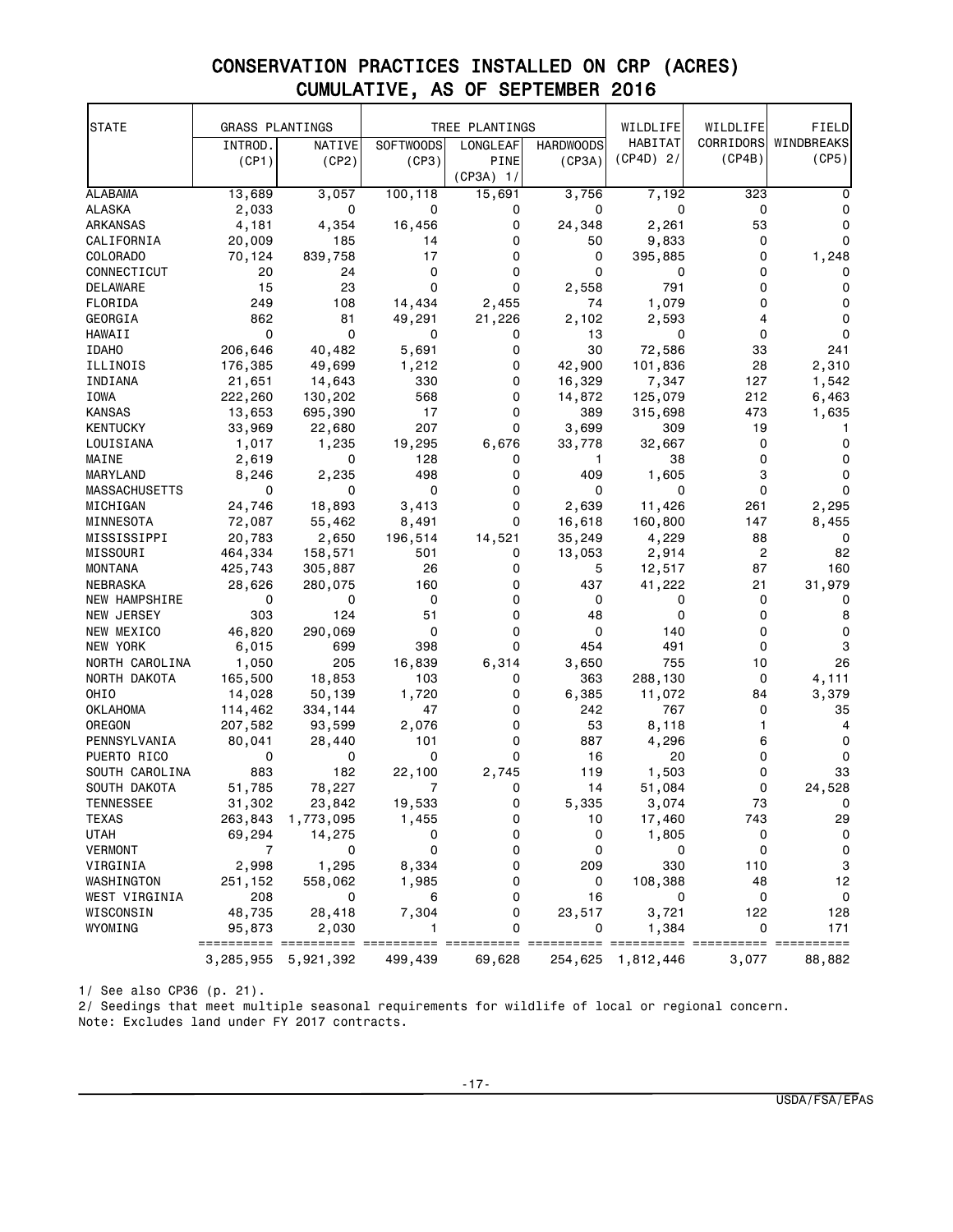# CONSERVATION PRACTICES INSTALLED ON CRP (ACRES) CUMULATIVE, AS OF SEPTEMBER 2016, CON'T

|                               | DIVERSIONS     |              |                  |                   |            |              |               |          |
|-------------------------------|----------------|--------------|------------------|-------------------|------------|--------------|---------------|----------|
| <b>STATE</b>                  | & EROSION      |              | <b>SHALLOW</b>   |                   |            |              | CONTOUR       |          |
|                               | CONTROL        | <b>GRASS</b> | <b>WATER FOR</b> | EXISTING          | EXISTING   | WILDLIFE     | <b>GRASS</b>  | SHELTER- |
|                               | STRUCT.        | WATERWAYS    | WILDLIFE         | <b>GRASS</b>      | TREES      | FOOD PLOTS   | <b>STRIPS</b> | BELTS    |
|                               | (CP6&CP7)      | (CP8)        | (CP9)            | (CP10)            | (CP11)     | (CP12)       | (CP15)        | (CP16)   |
| <b>ALABAMA</b>                | 0              | 1            | 117              | 21,438            | 38,589     | 955          | 11            | 0        |
| <b>ALASKA</b>                 | 0              | 0            | 0                | 14,919            | 0          | 0            | 0             | 0        |
| ARKANSAS                      | 0              | 5            | 540              | 4,519             | 11,891     | 285          | 0             | 0        |
| CALIFORNIA                    | 0              | 0            | 15               | 45,891            | 298        | 5            | 0             | $\Omega$ |
| COLORADO                      | 0              | 513          | 18               | 484,219           | 33         | 211          | 12            | 3,903    |
| CONNECTICUT                   | 0              | 0            | 0                | 4                 | 0          | 0            | 0             | 0        |
| DELAWARE                      | 0              | 6            | 211              | 25                | 0          | 8            | 4             | 0        |
| FLORIDA                       | 0              | 0            | 0                | 79                | 10,737     | 23           | 0             | 0        |
| GEORGIA                       | 0              | 31           | 23               | 1,036             | 22,787     | 372          | 0             | 0        |
| HAWAII                        | 0              | 0            | 0                | 0                 | 0          | 0            | 0             | 0        |
| <b>IDAHO</b>                  | 0              | $\Omega$     | 23               | 113,261           | 934        | 285          | 25            | 50       |
| ILLINOIS                      | 19             | 32,012       | 4,603            | 70,972            | 9,900      | 4,845        | 937           | 145      |
| INDIANA                       | 0              | 18,926       | 959              | 17,652            | 5,339      | 533          | 21            | 20       |
| IOWA                          | 5              | 36,794       | 10,255           | 176,977           | 5,649      | 4,182        | 12,319        | 2,149    |
| KANSAS                        | 0              | 8,239        | 1,003            | 201,650           | 201        | 3,305        | 3,291         | 726      |
| <b>KENTUCKY</b>               | 0              | 4,513        | 1,834            | 8,412             | 624        | 563          | 30            | 0        |
| LOUISIANA                     | 0              | 5            | 431              | 1,278             | 11,862     | 606          | 0             | 0        |
| MAINE                         | 0              | 62           | 0                | 2,613             | 274        | 0            | 5             | 0        |
| MARYLAND                      | 0              | 251          | 1,081            | 1,703             | 289        | 34           | 1             | 0        |
| <b>MASSACHUSETTS</b>          | 0              | 0            | 0                | 0                 | 0          | 0            | 0             | 0        |
| MICHIGAN                      | 52             | 583          | 1,742            | 13,293            | 2,384      | 998          | 3             | 39       |
| MINNESOTA                     | 70             | 3,497        | 209              | 59,823            | 8,583      | 3,543        | 754           | 3,829    |
| MISSISSIPPI                   | 0              | 58           | 527              | 31,109            | 154,551    | 2,238        | 27            | 0        |
| MISSOURI                      | 6              | 1,989        | 1,806            | 126,721           | 6,084      | 3,156        | 860           | 57       |
| <b>MONTANA</b>                | 0              | 83           | 11               | 422,485           | 389        | 1,111        | 0             | 202      |
| NEBRASKA                      | 0              | 1,290        | 187              | 90,699            | 600        | 574          | 321           | 1,933    |
| <b>NEW HAMPSHIRE</b>          | 0              | 0            | 0                | 0                 | 0          | 0            | 0             | 0        |
| NEW JERSEY                    | 0              | 159          | 0                | 14                | 0          | 2            | 1             | 0        |
| NEW MEXICO                    | 0              | 0            | 0                | 90,052            | 0          | 0            | 0             | 0        |
| NEW YORK                      | 0              | 41           | 3                | 13,559            | 734        | 72           | 3             | 0        |
| NORTH CAROLINA                | 0              | 268          | 278              | 1,022             | 9,727      | 14           | 0             | 5        |
| NORTH DAKOTA                  | 0              | 88           | 1                | 311,571           | 301        | 2,199        | 1             | 4,693    |
| OHIO                          | 0              | 11,277       | 515              | 23,219            | 2,397      | 378          | 17            | 80       |
| <b>OKLAHOMA</b>               | 0              | 157          | 79               | 227,145           | 151        | 915          | 0<br>0        | 21       |
| OREGON                        | 0<br>0         | 27           | 0                | 123,170           | 490        | 105          |               | 0        |
| PENNSYLVANIA                  | 0              | 309<br>0     | 33<br>0          | 12,388<br>188     | 303<br>117 | 1,076<br>0   | 50<br>60      | 0<br>0   |
| PUERTO RICO<br>SOUTH CAROLINA | 0              | 17           | 34               |                   | 20,550     | 190          | 0             | 0        |
| SOUTH DAKOTA                  | 0              |              | 41               | 1,661             | 93         |              | 32            |          |
| TENNESSEE                     |                | 1,378        | 73               | 84,548            | 7,259      | 3,207        | 17            | 13,847   |
| <b>TEXAS</b>                  | 0<br>0         | 172<br>1,488 | 92               | 17,750<br>737,644 | 3,028      | 347<br>2,713 | 104           | U<br>5   |
| <b>UTAH</b>                   | 0              | 14           | 0                | 84,429            | 0          | 14           | 40            | 0        |
| <b>VERMONT</b>                | 0              | 16           | 0                | 45                | 0          | $\mathbf 0$  | 0             | 0        |
| VIRGINIA                      | 0              | 92           | 57               | 2,876             | 5,111      | 27           | 4             | 0        |
| WASHINGTON                    | 0              | 371          | 51               | 109,160           | 740        | 461          | 43,582        | 8        |
| WEST VIRGINIA                 | 0              | 0            | 0                | 164               | 0          | 0            | 0             | 0        |
| WISCONSIN                     | 1              | 1,468        | 1,817            | 41,915            | 11,185     | 1,167        | 505           | 15       |
| WYOMING                       | 0              | 0            | 0                | 73,224            | 12         | 20           | 0             | 49       |
|                               | =======<br>=== | =====        |                  | ====== ========== | =======    | =======      | ==========    | =====    |
|                               | 152            | 126,200      | 28,670           | 3,866,521         | 354,199    | 40,740       | 63,035        | 31,773   |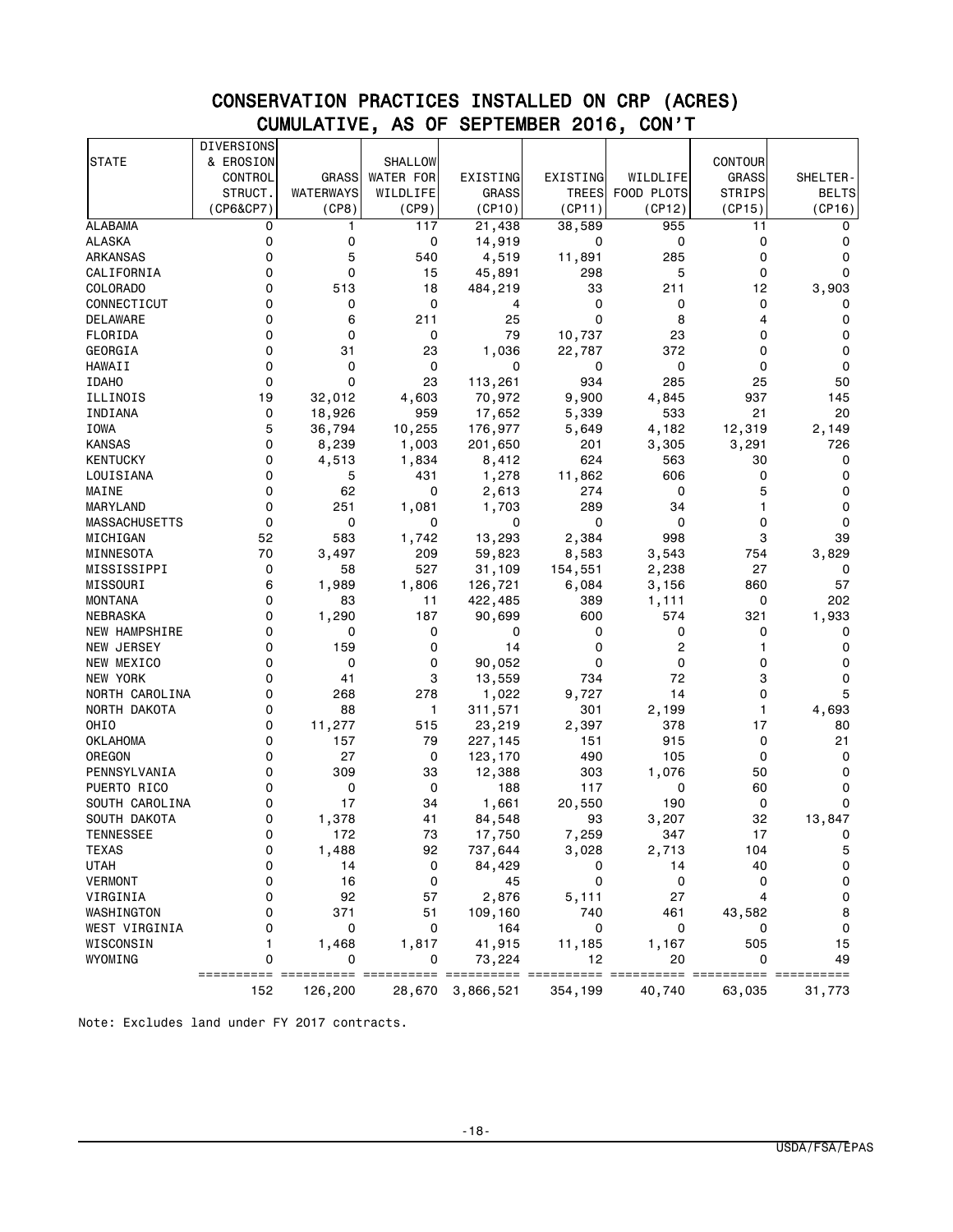#### CONSERVATION PRACTICES INSTALLED ON CRP (ACRES) CUMULATIVE, AS OF SEPTEMBER 2016, CON'T

| <b>STATE</b>                  |                     | SALINITY       |                 | RIPARIAN           |                       | WETLAND RESTORATION |                       | <b>CROSS</b>          |
|-------------------------------|---------------------|----------------|-----------------|--------------------|-----------------------|---------------------|-----------------------|-----------------------|
|                               | LIVING              | REDUCING       | FILTER-         | <b>BUFFERS</b>     | $(CP23)$ 2/           | FLOODPLAIN          | NON-                  | WIND TRAP             |
|                               | <b>SNOW FENCES</b>  | VEGETATION     | <b>STRIPS</b>   |                    |                       | (CP23) 3/           | FLOODPLAIN            | <b>STRIPS</b>         |
|                               |                     |                |                 | 1/<br>(CP22)       |                       |                     | $(CP23A)$ 3/          |                       |
|                               | (CP17)              | (CP18)         | (CP21)          |                    |                       |                     |                       | (CP24)                |
| <b>ALABAMA</b>                | 0                   | 0              | 348             | 31, 198            | 0                     | 5                   | 0                     | 3                     |
| <b>ALASKA</b>                 | 0                   | 0              | 0               | 50                 | 0                     | 0                   | 0                     | 0                     |
| ARKANSAS                      | 0                   | 0              | 5,360           | 60,721             | 22                    | 35,224              | 16,299                | 0                     |
| CALIFORNIA                    | 0                   | 0              | 0               | 812                | 572                   | 0                   | 0                     | 0                     |
| COLORADO                      | 23                  | $\overline{7}$ | 71              | 643                | 26                    | 0                   | 698                   | 2                     |
| CONNECTICUT                   | 0                   | 0              | 0               | 1                  | 0                     | 0                   | 0                     | 0                     |
| DELAWARE                      | 0                   | 0              | 604             | 63                 | 161                   | 93                  | 4                     | 0                     |
| FLORIDA                       | 0                   | 0              | 0               | 64                 | 0                     | 0                   | 0                     | 0                     |
| GEORGIA                       | $\Omega$            | 0              | 361             | 1,101              | 380                   | 37                  | 0                     | 0                     |
| HAWAII                        | 0                   | 0              | 0               | 982                | 0                     | 0                   | 0                     | 0                     |
| <b>IDAHO</b>                  | 62                  | 0              | 676             | 4,738              | 0                     | 375                 | 25                    | 0                     |
| ILLINOIS                      | 53                  | 4              | 109,185         | 103,307            | 5,648                 | 27,318              | 6,218                 | 0                     |
| INDIANA                       | 0                   | 0              | 48,925          | 5,412              | 943                   | 2,704               | 5,447                 | 0                     |
| IOWA                          | 670                 | 0              | 194,571         | 50,488             | 2,413                 | 115,851             | 8,967                 | 0                     |
| <b>KANSAS</b>                 | 67                  | 875            | 24,574          | 2,890              | 399                   | 3,775               | 4,510                 | 75                    |
| <b>KENTUCKY</b>               | 0                   | 0              | 20,489          | 22,140             | 0                     | 119                 | 137                   | 0                     |
| LOUISIANA                     | 0                   | 0              | 423             | 5,077              | 101                   | 66,136              | 51,667                | 0                     |
| MAINE                         | 0                   | 0              | 59              | 46                 | 0                     | 0                   | 0                     | 0                     |
| MARYLAND                      | 0                   | 0              | 28,667          | 13,382             | 918                   | 1,517               | 124                   | 0                     |
| <b>MASSACHUSETTS</b>          | 0                   | 0              | 10              | 0                  | 0                     | 0                   | 0                     | 0                     |
| MICHIGAN                      | 14                  | 0              | 39,172          | 2,840              | 9,394                 | 3,157               | 10,345                | 0                     |
| MINNESOTA                     | 4,145               | 4,428          | 121,096         | 37,438             | 59,520                | 34,447              | 188,346               | 0                     |
| MISSISSIPPI                   | 0                   | 0              | 5,457           | 168,836            | 0                     | 12,710              | 1,253                 | 13                    |
| MISSOURI                      | 0                   | 0              | 30,508          | 27,709             | 88                    | 15,767              | 967                   | 0                     |
| <b>MONTANA</b>                | 39                  | 95,039         | 203             | 2,803              | 509                   | 655                 | 141                   | 0                     |
| NEBRASKA                      | 118                 | 541            | 16,247          | 2,100              | 316                   | 5,408               | 3,397                 | 0                     |
| <b>NEW HAMPSHIRE</b>          | 0                   | 0              | 0               | 13                 | 0                     | 0                   | 0                     | 0                     |
| NEW JERSEY                    | 0                   | 0              | 362             | 271                | 0                     | 0                   | 0                     | 0                     |
| NEW MEXICO                    | 0                   | 0              | 0               | 5,102              | 0                     | 0                   | 0                     | 0                     |
| NEW YORK                      | 0                   | 0              | 423             | 10,601             | 2                     | 60                  | 31                    | 0                     |
| NORTH CAROLINA                | 0                   | 0              | 1,378           | 17,379             | 648                   | 1,126               | 0                     | 0                     |
| NORTH DAKOTA                  | 590                 | 103,204        | 8,026           | 348                | 132,957               | 4,716               | 51,935                | 0                     |
| OHIO                          | 0                   | 0              | 70,489          | 6,968              | 1,459                 | 4,289               | 5,955                 | 0                     |
| <b>OKLAHOMA</b>               | 0                   | 1,862          | 650             | 1,688              | 78                    | 293                 | 1,453                 | 0                     |
| OREGON                        | 0                   | 0              | 1,778           | 36,536             | 0                     | 117                 | 115                   | 0                     |
| PENNSYLVANIA                  | 0                   | 0              | 1,036           | 24,083             | 235                   | 686                 | 0                     | 0                     |
|                               | 0                   | 0              | 0               |                    |                       | 0                   | 0                     | 0                     |
| PUERTO RICO<br>SOUTH CAROLINA | 0                   | 0              | 1,406           | 203                | 0<br>$\Omega$         | 172                 | $\Omega$              | 0                     |
|                               |                     |                |                 | 11,583             |                       |                     |                       | 0                     |
| SOUTH DAKOTA                  | 635                 | 15,459         | 9,095           | 5,452              | 25,834                | 37,649              | 105,783               |                       |
| TENNESSEE                     | 0                   | 0              | 6,782           | 6,194              | 43                    | 572                 | 0                     | 0                     |
| <b>TEXAS</b>                  | 0                   | 436            | 1,048           | 29,184             | 5,426                 | 968                 | 2,030                 | 8                     |
| <b>UTAH</b>                   | 0                   | 0              | 38              | 72                 | 0                     | 0                   | 0                     | 0                     |
| <b>VERMONT</b>                | 0                   | 0              | 215             | 2,598              | 0                     | 0                   | 0                     | 0                     |
| VIRGINIA                      | 0                   | 0              | 3,797           | 22,953             | 75                    | 73                  | 0                     | 0                     |
| WASHINGTON                    | 0                   | 24             | 34,167          | 23,355             | 15                    | 42                  | 5                     | 0                     |
| WEST VIRGINIA                 | 0                   | 0              | 562             | 5,608              | 0                     | 0                   | 0                     | 0                     |
| WISCONSIN                     | 30                  | 0              | 21,102          | 12,673             | 2,168                 | 2,261               | 1,084                 | 0                     |
| WYOMING                       | 1                   | 0              | 0               | 4,150              | 0                     | 0                   | 0                     | 0                     |
|                               | ==========<br>6,447 | 221,881        | $==$<br>809,359 | =======<br>771,883 | === ======<br>250,351 | 378,323             | === ======<br>466,937 | === ==========<br>101 |

1/ Includes cropland and marginal pasture.

2/ Acres enrolled under general sign-up and CREP through 2003.

3/ Acres enrolled under continuous CREP and non-CREP sign-up after 2003.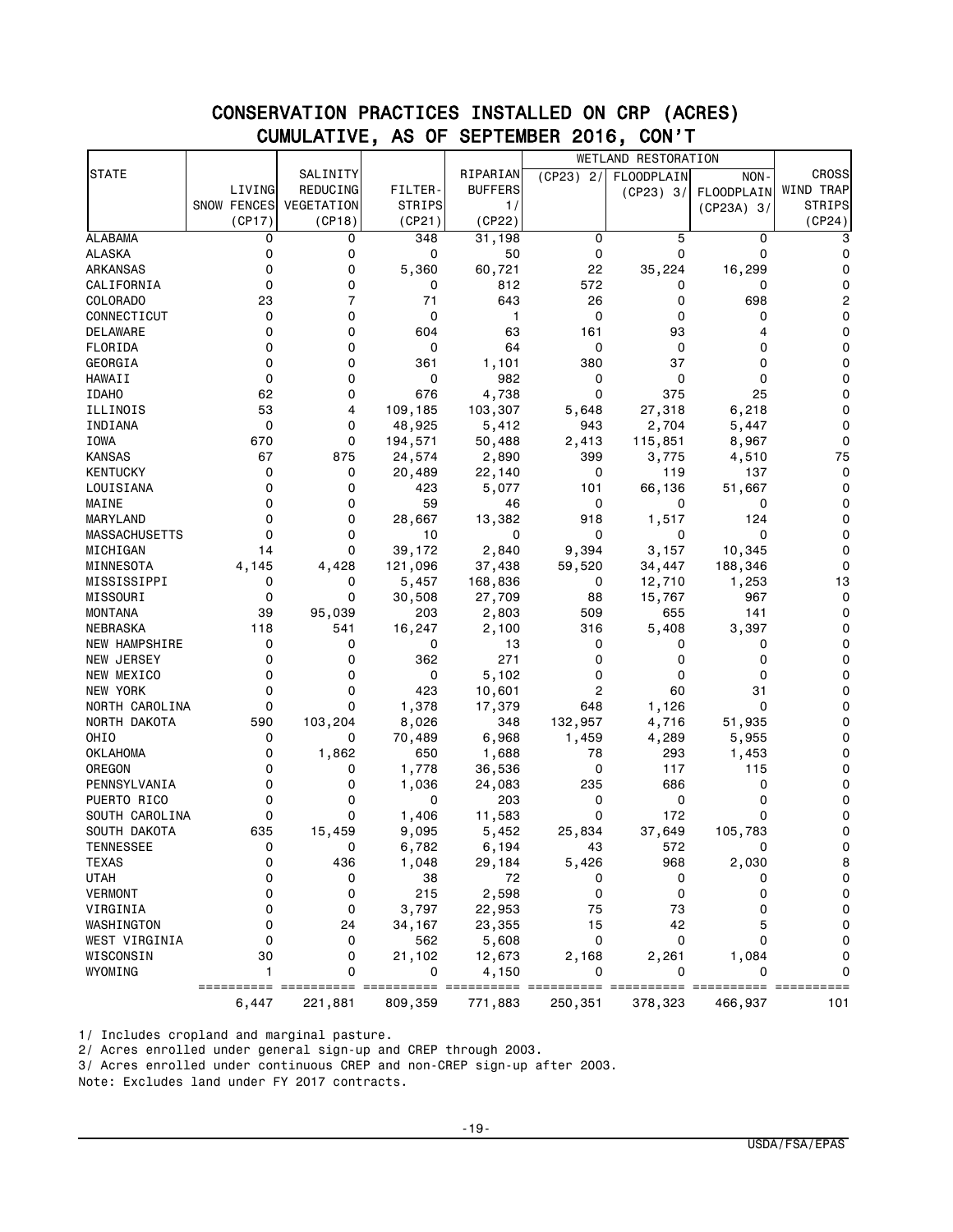# CONSERVATION PRACTICES INSTALLED ON CRP (ACRES) CUMULATIVE, AS OF SEPTEMBER 2016, CON'T

|                      | RARE AND    | FARMABLE WETLAND |               | MARGINAL PASTURE |         |                   |                 | <b>UPLAND</b>  |
|----------------------|-------------|------------------|---------------|------------------|---------|-------------------|-----------------|----------------|
| <b>STATE</b>         | DECLINING   | PROGRAM 1/       |               | <b>BUFFERS</b>   |         | <b>BOTTOMLAND</b> | EXPIRED         | <b>BIRD</b>    |
|                      | HABITAT     | <b>WETLAND</b>   | <b>BUFFER</b> | WILDLIFE         | WETLAND | <b>HARDWOOD</b>   | <b>HARDWOOD</b> | HABITAT        |
|                      | (CP25)      | (CP27)           | (CP28)        | (CP29)           | (CP30)  | <b>TREES</b>      | <b>TREES</b>    | <b>BUFFERS</b> |
|                      |             |                  |               |                  |         | (CP31)            | (CP32)          | (CP33)         |
| <b>ALABAMA</b>       | 405         | 0                | 0             | 229              | 0       | 1,235             | 0               | 854            |
| ALASKA               | 0           | 0                | 0             | 0                | 422     | 0                 | 0               | 0              |
| <b>ARKANSAS</b>      | 0           | 0                | 0             | 510              | 2,942   | 16,987            | 614             | 5,065          |
| CALIFORNIA           | 0           | 0                | 0             | 106              | 0       | 0                 | 0               | 0              |
| COLORADO             | 2,064       | 34               | 127           | 64               | 32      | 0                 | 0               | 1,039          |
| CONNECTICUT          | 0           | 0                | 0             | 0                | 0       | 0                 | 0               | 0              |
| DELAWARE             | 0           | 0                | 0             | 0                | 0       | 0                 | 0               | 0              |
| FLORIDA              | 0           | 0                | 0             | 0                | 0       | 0                 | 0               | 0              |
| GEORGIA              | $\mathbf 0$ | 0                | 0             | 28               | 0       | 25                | 0               | 1,748          |
| HAWAII               | 0           | 0                | 0             | 0                | 0       | 0                 | 0               | 0              |
| <b>IDAHO</b>         | 79          | 4                | 2             | 227              | 178     | 0                 | 0               | 0              |
| ILLINOIS             | 2,228       | 575              | 868           | 266              | 33      | 5,387             | 382             | 62,587         |
| INDIANA              | 2,045       | 355              | 639           | 66               | 51      | 6,469             | 448             | 12,122         |
| IOWA                 | 155,318     | 25,507           | 61,245        | 9,700            | 2,151   | 3,659             | 1,398           | 27,243         |
| <b>KANSAS</b>        | 694,167     | 705              | 1,317         | 4                | 0       | 220               | 0               | 35,065         |
| <b>KENTUCKY</b>      | 38,460      | 0                | 0             | 71,287           | 5       | 466               | 152             | 6,686          |
| LOUISIANA            | 0           | 0                | 0             | 0                | 176     | 51,880            | 731             | 339            |
| MAINE                | 0           | 0                | 0             | 5                | 12      | 0                 | 0               | 0              |
| MARYLAND             | 468         | 1                | 4             | 1,041            | 149     | 0                 | 0               | 676            |
| <b>MASSACHUSETTS</b> | 0           | 0                | 0             | 0                | 0       | 0                 | 0               | 0              |
| MICHIGAN             | 160         | 32               | 64            | 4                | 307     | 11                | 6               | 895            |
| MINNESOTA            | 144,030     | 16,932           | 37,085        | 835              | 7,740   | 644               | 1,115           | 510            |
| MISSISSIPPI          | 0           | 40               | 157           | 29               | 24      | 50,841            | 744             | 1,726          |
| MISSOURI             | 47,064      | 4                | 5             | 1,229            | 2,018   | 1,771             | 475             | 33,516         |
| <b>MONTANA</b>       | 83,519      | 194              | 179           | 98               | 0       | 0                 | 0               | 404            |
| NEBRASKA             | 161,847     | 1,589            | 2,404         | 1,275            | 290     | 9                 | 0               | 7,709          |
| NEW HAMPSHIRE        | 0           | 0                | 0             | 0                | 0       | 0                 | 0               | 0              |
| NEW JERSEY           | 0           | 0                | 0             | 0                | 0       | 0                 | 0               | 0              |
| NEW MEXICO           | 0           | 0                | $\mathbf 0$   | 0                | 0       | 0                 | $\Omega$        | 0              |
| NEW YORK             | 0           | 0                | 0             | 2,502            | 1,152   | 2                 | 0               | 0              |
| NORTH CAROLINA       | 0           | $\mathbf 0$      | $\mathbf 0$   | 39               | 0       | 54                | 0               | 6,763          |
| NORTH DAKOTA         | 11,584      | 25,761           | 60,614        | 35               | 0       | 0                 | 0               | 0              |
| OHI <sub>0</sub>     | 5,766       | 77               | 184           | 2,997            | 137     | 98                | 28              | 14,565         |
| <b>OKLAHOMA</b>      | 22,918      | 47               | 122           | 6                | 9       | 443               | 52              | 907            |
| OREGON               | 34,216      | 0                | 0             | 13,441           | 442     | 0                 | 0               | 0              |
| PENNSYLVANIA         | 0           | 0                | 0             | 1,230            | 431     | 0                 | 0               | 73             |
| PUERTO RICO          | 0           | 0                | 0             | 203              | 0       | 0                 | 0               | $\mathbf 0$    |
| SOUTH CAROLINA       | 0           | 0                | 0             | 39               | 73      | 5                 | 0               | 2,822          |
| SOUTH DAKOTA         | 16,808      | 28,657           | 60,548        | 5,070            | 24,280  | 0                 | 0               | 1,496          |
| <b>TENNESSEE</b>     |             | ∩                | 0             | 75               | 0       | 3,086             |                 | 3,825          |
| <b>TEXAS</b>         | 0           | 0                | 0             | 2,265            | 2       | 381               | 0               | 23,023         |
| <b>UTAH</b>          | 0           | 0                | 0             | 0                | 0       | 0                 | 0               | 0              |
| <b>VERMONT</b>       | 0           | 0                | 0             | 0                |         | 0                 | 0               | 0              |
| VIRGINIA             | 0           | 0                | 0             | 735              | 20      | 0                 | 0               | 1,361          |
| WASHINGTON           | 1,166       | 2                | 8             | 950              | 340     | 0                 | 0               | 1,043          |
| WEST VIRGINIA        | 0           | 0                | 0             | 0                | 0       | 0                 | 0               | 0              |
| WISCONSIN            | 13,387      | 32               | 50            | 1,160            | 30      | 0                 | 862             | 290            |
| WYOMING              | 0           | 0                | 0             | 1,716            | 0       | 0                 | $\Omega$        | 0              |
|                      |             |                  |               |                  |         |                   |                 |                |
|                      | 1,437,699   | 100,547          | 225,622       | 119,467          | 43,448  | 143,671           | 7,008           | 254,352        |

1/ For more FWP see page 21.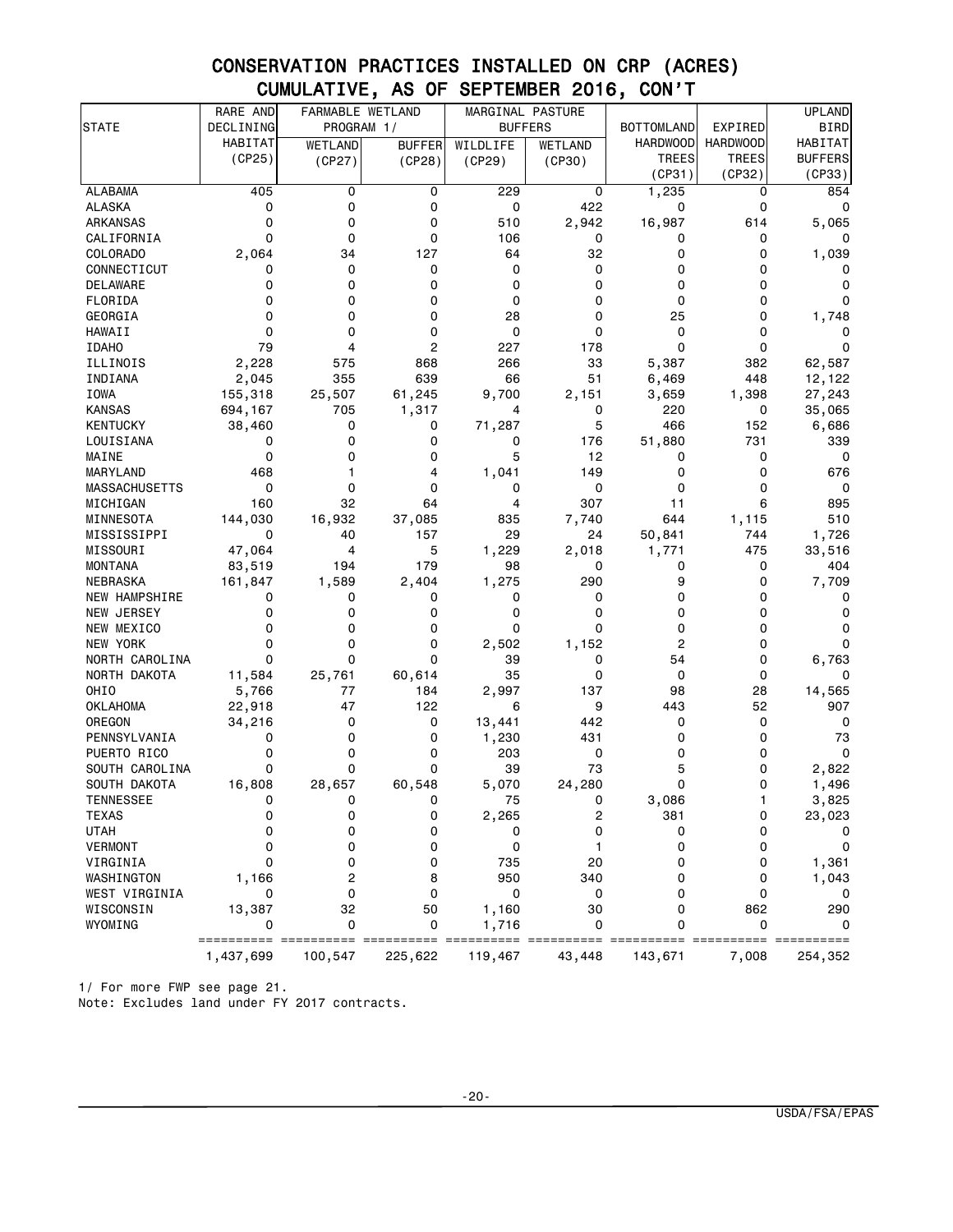# CONSERVATION PRACTICES INSTALLED ON CRP (ACRES) CUMULATIVE, AS OF SEPTEMBER 2016 CON'T

| <b>STATE</b>               | LONGLEAF    | <b>DUCK</b> | <b>STATE</b><br>ACRES FOR |                  | FARMABLE WETLAND PROGRAM |                | POLLINATOR  | <b>TOTAL</b>          |
|----------------------------|-------------|-------------|---------------------------|------------------|--------------------------|----------------|-------------|-----------------------|
|                            | <b>PINE</b> | NESTING     | WILDLIFE                  | <b>CONSTRUC-</b> | AQUACUL -                | <b>FLOODED</b> | HABITAT 2/  |                       |
|                            | (CP36)      | HABITAT     | <b>ENHANCEMENT</b>        | TED              | TURE                     | PRAIRIE        | (CP42)      |                       |
|                            |             | (CP37)      | (CP38)                    | WETLANDS         | WETLANDS                 | WETLANDS       |             |                       |
|                            |             |             |                           | $(CP39)$ 1/      | (CP40)                   | $(CP41)$ 1/    |             |                       |
|                            |             |             |                           |                  |                          |                |             |                       |
| <b>ALABAMA</b>             | 13,661      | 0           | 2,283                     | 0                | 37                       | 0              | 21          | 255,214               |
| <b>ALASKA</b>              | 0           | 0           | 0                         | 0                | 0                        | 0              | 0           | 17,423                |
| ARKANSAS                   | 0           | 0           | 16,634                    | 0                | 2,203                    | 0              | 32          | 231,506               |
| CALIFORNIA                 | 0           | 0           | 0                         | 0                | 0                        | 0              | 1,821       | 79,611                |
| COLORADO                   | 0           | 0           | 37,259                    | 0                | 446                      | 0              | 13,498      | 1,853,269             |
| CONNECTICUT                | 0           | 0           | 0                         | 0                | 0                        | 0              | 0           | 49                    |
| DELAWARE                   | 0           | 0           | 0                         | 0                | 0                        | 0              | 2           | 4,568                 |
| FLORIDA                    | 2,167       | 0           | 9                         | 0                | 0                        | 0              | 0           | 31,478                |
| GEORGIA                    | 122,683     | 0           | 11,878                    | 0                | 0                        | 0              | 0           | 238,647               |
| HAWAII                     | 0           | 0           | 0                         | 0                | 0                        | 0              | $\Omega$    | 995                   |
| <b>IDAHO</b>               | 0           | 0           | 114,800                   | 0                | 0                        | 0              | 7,636       | 569,089               |
| ILLINOIS                   | 0           | 0           | 22,894                    | 30               | 0                        | 2              | 49,550      | 894,302               |
| INDIANA                    | 0           | 0           | 41,790                    | 19               | 0                        | 0              | 3,222       | 236,075               |
| <b>IOWA</b>                | 0           | 2,602       | 181,539                   | 260              | 0                        | 125            | 97,187      | 1,688,975             |
| <b>KANSAS</b>              | 0           | 0           | 115,395                   | 7                | 0                        | 0              | 2,948       | 2,132,782             |
| <b>KENTUCKY</b>            | 0           | 0           | 12,640                    | $\Omega$         | 0                        | 0              | 1,595       | 251,035               |
| LOUISIANA                  | 59          | 0           | 477                       | 0                | 3,358                    | 0              | 17          | 289,305               |
| MAINE                      | 0           | 0           | 2,135                     | 0                | 0                        | 0              | 0           | 7,996                 |
| MARYLAND                   | 0           | 0           | 0                         | 0                | 0                        | 0              | 23          | 63,326                |
| <b>MASSACHUSETTS</b>       | 0           | 0           | 0                         | 0                | 0                        | 0              | 0           | 10                    |
| MICHIGAN                   | 0           | 0           | 8,065                     | 0                | 0                        | 0              | 821         | 158,051               |
| MINNESOTA                  | 0           | 16,537      | 71,123                    | 71               | 0                        | 843            | 3,780       | 1,153,092             |
| MISSISSIPPI                | 418         | 0           | 8,836                     | 0                | 10,804                   | 0              | 0           | 724,431               |
| MISSOURI<br><b>MONTANA</b> | 0<br>0      | 0           | 36,988                    | 0<br>0           | 206<br>0                 | 0<br>0         | 11,807      | 990,321               |
| NEBRASKA                   | 0           | 1,455<br>0  | 49,586                    | 0                | 0                        | 0              | 4,854       | 1,408,702             |
| <b>NEW HAMPSHIRE</b>       | 0           | 0           | 90,313<br>0               | 0                | 0                        | 0              | 10,288<br>0 | 781,976<br>13         |
| NEW JERSEY                 | 0           | 0           | 706                       | 0                | 0                        | 0              | 14          | 2,062                 |
| NEW MEXICO                 | 0           | 0           | 2,600                     | 0                | 0                        | 0              | 738         | 435,521               |
| NEW YORK                   | 0           | 0           | 1,275                     | 0                | 0                        | 0              | 23          | 38,544                |
| NORTH CAROLINA             | 7,252       | 0           | 834                       | 0                | 58                       | 0              | 5           | 75,699                |
| NORTH DAKOTA               | 0           | 165,624     | 132,122                   | 0                | 0                        | 42,402         | 3,252       | 1,539,085             |
| OHIO                       | 0           | 0           | 23,920                    | 61               | 0                        | 0              | 1,671       | 263,371               |
| <b>OKLAHOMA</b>            | 0           | 0           | 8,417                     | 0                | 0                        | 0              | 142         | 717,251               |
| OREGON                     | 0           | 0           | 1,046                     | 0                | 0                        | 0              | 352         | 523,269               |
| PENNSYLVANIA               | 0           | 0           | 0                         | 0                | 0                        | 0              | 0           | 155,703               |
| PUERTO RICO                | 0           | 0           | 0                         | 0                | 0                        | 0              | 0           | 807                   |
| SOUTH CAROLINA             | 12,738      | 0           | 1,105                     | 0                | 0                        | 0              | 0           | 79,962                |
| SOUTH DAKOTA               | 0           | 181,336     | 136,158                   | 14               | 0                        | 12,423         | 1,943       | 977,434               |
| <b>TENNESSEE</b>           | 0           | 0           | 7,916                     | 0                | 0                        | 0              | 1,879       | 139,150               |
| <b>TEXAS</b>               | 0           | 0           | 110,056                   | 0                | 0                        | 0              | 12,195      | 2,988,614             |
| <b>UTAH</b>                | 0           | 0           | 0                         | 0                | 0                        | 0              | 876         | 170,856               |
| <b>VERMONT</b>             | 0           | 0           | 0                         | 0                | 0                        | 0              | 0           | 2,882                 |
| VIRGINIA                   | 503         | 0           | 393                       | 0                | 0                        | 0              | 76          | 51,370                |
| WASHINGTON                 | 0           | 0           | 85,123                    | 0                | 0                        | 0              | 3,081       | 1,223,354             |
| WEST VIRGINIA              | 0           | 0           | 0                         | 0                | 0                        | 0              | 0           | 6,564                 |
| WISCONSIN                  | 0           | 0           | 12,315                    | 0                | 0                        | 0              | 843         | 238,305               |
| WYOMING                    | 0           | 0           | 9,688                     | 0                | 0                        | 0              | 19          | 188,337               |
|                            | 159,481     | 367,554     | 1,358,319                 | 462              | 17,112                   | 55,795         |             | 236, 229 23, 880, 554 |

1/ Includes buffers.

2/ Does not include about 40,000 acres from signup 39 before CP42 was implemented.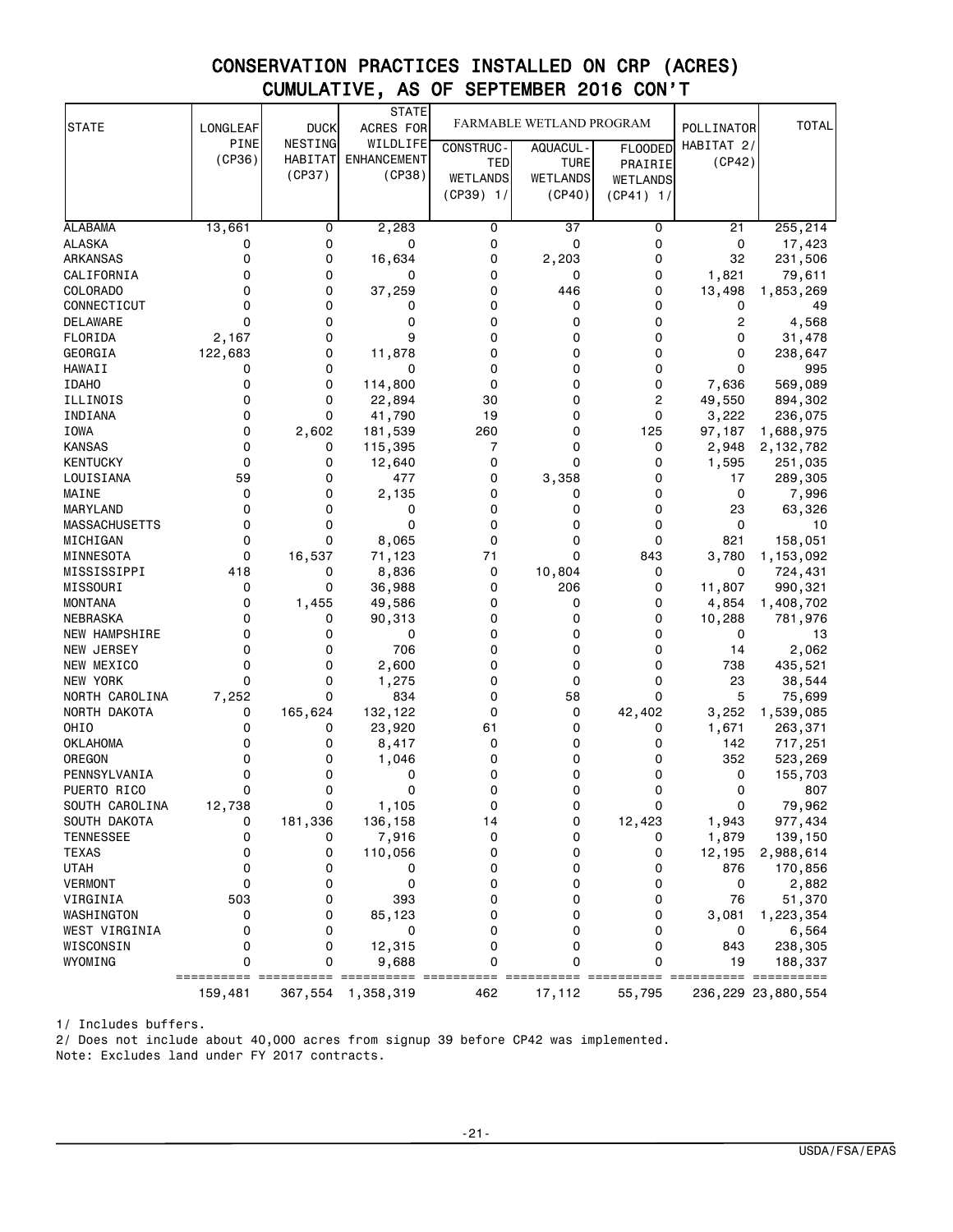| <b>State Acres for Wildlife Enhancement (SAFE)</b> |                  |                |                 |                                                         |          |                               |                     |
|----------------------------------------------------|------------------|----------------|-----------------|---------------------------------------------------------|----------|-------------------------------|---------------------|
| <b>Active Contracts as of September 2016</b>       |                  |                |                 |                                                         |          |                               |                     |
|                                                    |                  |                |                 |                                                         |          |                               |                     |
|                                                    |                  |                |                 |                                                         |          |                               |                     |
| State                                              | Allocation:      | CP38A          | CP38B           | CP38C                                                   | CP38D    | CP38E                         | Total Acres         |
|                                                    |                  | <b>Buffers</b> | Wetlands        | Trees                                                   | Longleaf | Grass                         |                     |
|                                                    |                  |                |                 |                                                         | Pine:    |                               |                     |
| Alabama                                            | 3,800            |                |                 |                                                         |          | 2,283.3                       | 2,283.3             |
| Arkansas                                           | 18,900           |                | 2,146.5         | 5,157.7                                                 |          | 9,848.1                       | 17,152.3            |
| Colorado                                           | 71,050           |                |                 |                                                         |          | 42,932.7                      | 42,932.7            |
| Georgia                                            | 17,800           |                |                 | 12,889.2                                                |          | 9.7                           | 12,898.9            |
| Idaho                                              | 162,300          | 155.7          |                 | 1.0                                                     |          | 118,360.7                     | 118,517.4           |
| Illinois                                           | 26,000           |                | 367.1           | 91.3                                                    |          | 23,493.5                      | 23,951.9            |
| Indiana                                            | 52,950           |                | 178.0           | 4,817.8                                                 |          | 42,619.5                      | 47,615.2            |
| lowa                                               | 184,550          |                | 1,204.1         | 1,018.0                                                 |          | 179,352.6                     | 181,574.6           |
| Kansas                                             | 164,300          |                |                 |                                                         |          | 146,110.5                     | 146,110.5           |
| Kentucky                                           | 12,700           |                |                 | 64.2                                                    |          | 12,643.8                      | 12,708.0            |
| Louisiana                                          | 1,700<br>2,250   |                |                 | 261.3                                                   |          | 215.4                         | 476.7               |
| Maine                                              |                  |                |                 |                                                         |          | 2,134.6                       | 2,134.6             |
| Michigan                                           | 13,500           |                |                 |                                                         |          | 9,240.3                       | 9,240.3             |
| Minnesota                                          | 72,000           |                |                 | 428.5                                                   |          | 71,965.6                      | 71,965.6            |
| Mississippi                                        | 17,900           |                |                 |                                                         |          | 8,665.8                       | 9,094.2             |
| Missouri                                           | 45,230           |                |                 |                                                         |          | 38,342.8                      | 38,342.8            |
| Montana                                            | 51,500           |                | 234.1           |                                                         |          | 49,898.0                      | 50,132.1            |
| Nebraska                                           | 91,900           |                |                 |                                                         |          | 91,729.3                      | 91,729.3            |
| Nevada                                             | 400              |                |                 |                                                         |          |                               |                     |
| New Jersey                                         | 1,750            |                | 4.2             | 51.0                                                    |          | 744.6                         | 799.8               |
| <b>New Mexico</b>                                  | 2,600            |                |                 |                                                         |          | 2,600.0                       | 2,600.0             |
| New York                                           | 4,900            |                |                 |                                                         |          | 1,314.4                       | 1,314.4             |
| North Carolina                                     | 2,600<br>133,571 |                | 2,951.3         |                                                         |          | 834.0<br>130,215.9            | 834.0               |
| North Dakota<br>Ohio                               |                  |                | 78.2            |                                                         |          |                               | 133, 167.2          |
| Oklahoma                                           | 57,600<br>15,100 |                |                 | 21.5                                                    |          | 27,606.9<br>8,726.3           | 27,706.6<br>8,726.3 |
|                                                    | 5,500            |                |                 |                                                         |          | 1,528.7                       | 1,528.7             |
| Oregon<br>Pennsylvania                             | 2,600            |                |                 |                                                         |          |                               | 0.0                 |
| Puerto Rico                                        | 1,300            |                |                 |                                                         |          |                               | 0.0                 |
| South Carolina                                     | 2,300            |                |                 |                                                         |          | 1,105.2                       | 1,105.2             |
| South Dakota                                       | 137,500          |                | 743.0           |                                                         |          | 136,254.5                     | 136,997.5           |
| Tennessee                                          | 12,200           |                | 39.2            | 56.4                                                    |          | 8,481.2                       | 8,576.8             |
| Texas                                              | 152,500          |                |                 |                                                         |          | 130,252.8                     | 130,252.8           |
| Virginia                                           | 2,300            |                |                 | 10.0                                                    | 321.4    |                               | 331.4               |
| Washington                                         | 115,100          | 1,998.9        |                 |                                                         |          | 96,421.8                      | 98,420.7            |
| Wisconsin                                          | 22,250           |                | 64.3            |                                                         |          | 13,111.1                      | 13,175.4            |
| Wyoming                                            | 10,000           |                |                 |                                                         |          | 9,688.2                       | 9,688.2             |
| Regular Reserve                                    | 57,599           |                |                 |                                                         |          |                               |                     |
| Total:                                             | 1,750,000        | 2,154.6        | 8,010.0         | 24,867.8                                                |          | 321.4 1,418,731.7 1,454,085.4 |                     |
|                                                    |                  |                |                 |                                                         |          |                               |                     |
| SAFE Practice                                      | Practice Type    |                |                 | Applicable CRP Practices.                               |          |                               |                     |
| CP38A                                              | <b>Buffers</b>   |                | CP8, CP21, CP22 |                                                         |          |                               |                     |
| CP38B                                              | Wetlands         |                |                 | CP9, CP23, CP23A, CP27, CP28, CP37                      |          |                               |                     |
| CP38C                                              | <b>Trees</b>     |                |                 | CP3, CP3A, CP16, CP17, CP25, CP31                       |          |                               |                     |
| CP38D                                              | Longleaf Pine    |                | CP3A, CP36      |                                                         |          |                               |                     |
| CP38E                                              | Grass            |                |                 | CP1, CP2, CP4D, CP8, CP12, CP15, CP18, CP24, CP25, CP33 |          |                               |                     |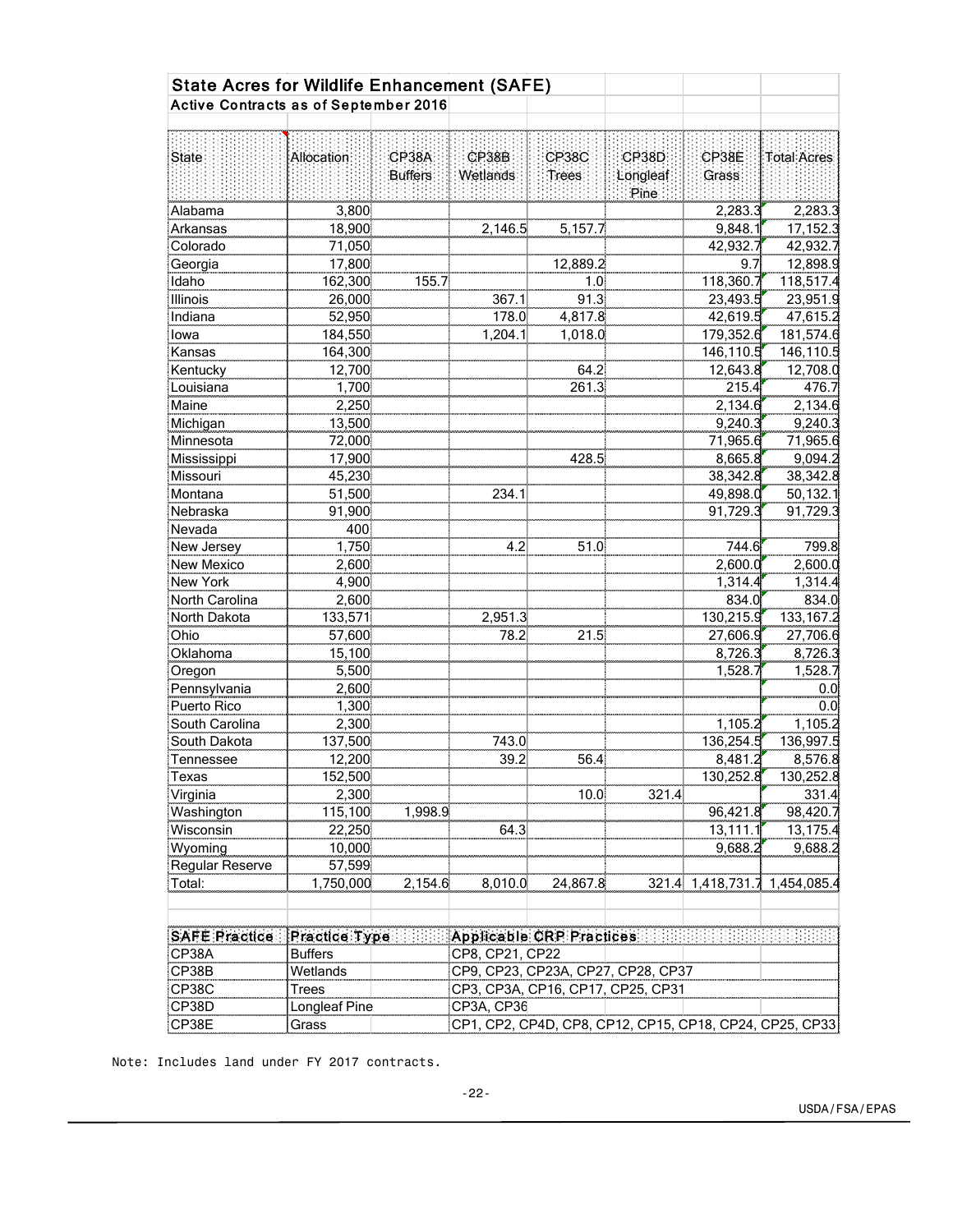|                      | <b>SAFE Acres by Project Area</b> |                   |                                   |
|----------------------|-----------------------------------|-------------------|-----------------------------------|
| as of September 2016 |                                   |                   |                                   |
|                      |                                   |                   |                                   |
| <b>State</b>         | <b>Project Name</b>               | <b>Allocation</b> | <b>Approved Contract</b><br>Acres |
| Alabama              | Alabama Black Belt Prairie SAF    | 3,800             | 2,283.3                           |
| Arkansas             | <b>AR Trees SAFE</b>              | 6,200             | 5,157.7                           |
| Arkansas             | Arkansas Grass SAFE               | 10,200            | 9,848.1                           |
| Arkansas             | Arkansas Wetlands SAFE            | 2,500             | 2,146.5                           |
| Colorado             | CO Lesser Prairie Chicken SAFE    | 36,500            | 24,804.1                          |
| Colorado             | CO Plains Sharp-tailed Grouse     | 8,475             | 8,471.9                           |
| Colorado             | CO Shortgrass Prairie SAFE        | 11,475            | 1,474.7                           |
| Colorado             | CO Western Slope Grouse           | 14,600            | 8,181.9                           |
| Georgia              | GA Restoring Native Pine Savan    | 17,800            | 12,898.9                          |
| Idaho                | ID Columbian Sh. Grouse SAFE      | 137,300           | 116,905.0                         |
| Idaho                | Western Idaho Upland Game Bird    | 25,000            | 1,612.4                           |
| Illinois             | IL Mercer County SAFE             | 2,800             | 2,300.9                           |
| <b>Illinois</b>      | IL Prairie SAFE                   | 17,600            | 16,329.9                          |
| Illinois             | IL Sangamon SAFE                  | 2,000             | 1,960.0                           |
| Illinois             | IL Spoon River SAFE               | 3,600             | 3,361.2                           |
| Indiana              | Indiana American Woodcock SAFE    | 1,150             | 417.1                             |
| Indiana              | Indiana Bat SAFE                  | 5,800             | 4,817.8                           |
| Indiana              | Indiana Henslow's Sparrow         | 11,675            | 10,555.9                          |
| Indiana              | Indiana Northern Bobwhite SAFE    | 16,275            | 15,509.3                          |
| Indiana              | Indiana Ring-Necked Pheasant      | 10,000            | 9,213.1                           |
| Indiana              | Indiana Sedge Wren/Grasshopper    | 8,050             | 7,107.3                           |
| Iowa                 | IA Early Successional/Neotrop     | 1,200             | 1,198.9                           |
| Iowa                 | Iowa Gaining Ground               | 117,150           | 114,962.1                         |
| Iowa                 | <b>Iowa Grand River</b>           | 2,200             | 2,199.9                           |
| Iowa                 | Iowa Pheasant Recovery SAFE       | 64,000            | 63,272.5                          |
| Kansas               | KS Lesser Prairie-Chicken         | 104,400           | 89,445.0                          |
| Kansas               | Kansas Upland Game Birds SAFE     | 59,900            | 56,698.2                          |
| Kentucky             | KY Early Successional/Bottomla    | 12,700            | 12,689.9                          |
| Louisiana            | Louisiana Bayou Bartholomew       | 700               | 261.3                             |
| Louisiana            | Louisiana Gulf Coast Prairies     | 1,000             | 215.4                             |
| Maine                | ME New England Cottontail SAFE    | 0                 |                                   |
| Maine                | Maine Upland Sandpiper SAFE       | 2,250             | 2,134.6                           |
| Michigan             | MI Diverse Grassland SAFE         | 10,000            | 7,249.4                           |
| Michigan             | MI Native Pollinators SAFE        | 3,500             | 1,990.9                           |
| Minnesota            | Minnesota Back Forty Pheasant     | 72,000            | 71,883.1                          |
| Mississippi          | Mississippi Black Bear SAFE       | 2,450             | 428.5                             |
| Mississippi          | Mississippi Black Belt Prairie    | 5,000             | 2,177.1                           |
| Mississippi          | Mississippi Bobwhite Quail SAF    | 10,450            | 6,386.7                           |
| Missouri             | Missouri Bobwhite Quail SAFE      | 30,180            | 30,040.4                          |
| Missouri             | Missouri Delta Stewardship        | 6,000             | 1,723.8                           |
| Missouri             | Missouri Nesting Habitat SAFE     | 1,500             | 733.4                             |
| Missouri             | Missouri Sand Grassland SAFE      | 7,550             | 5,860.5                           |
| Montana              | MT Pheasant Winter Cover SAFE     | 27,100            | 27,085.2                          |
| Montana              | MT Prairie Pothole                | 21,900            | 21,635.5                          |
| Montana              | MT Sagebrush SAFE                 | 2,500             | 1,411.4                           |
| Nebraska             | Nebraska Tallgrass SAFE           | 28,850            | 28,756.4                          |
| Nebraska             | Nebraska Upland Bird SAFE         | 63,050            | 62,994.8                          |
| Nevada               | Nevada Sage Grouse Habitat Imp    | 400               |                                   |
| New Jersey           | NJ Agricultural Heritage SAFE     | 450               | 211.3                             |
| New Jersey           | NJ Grassland SAFE                 | 750               | 421.5                             |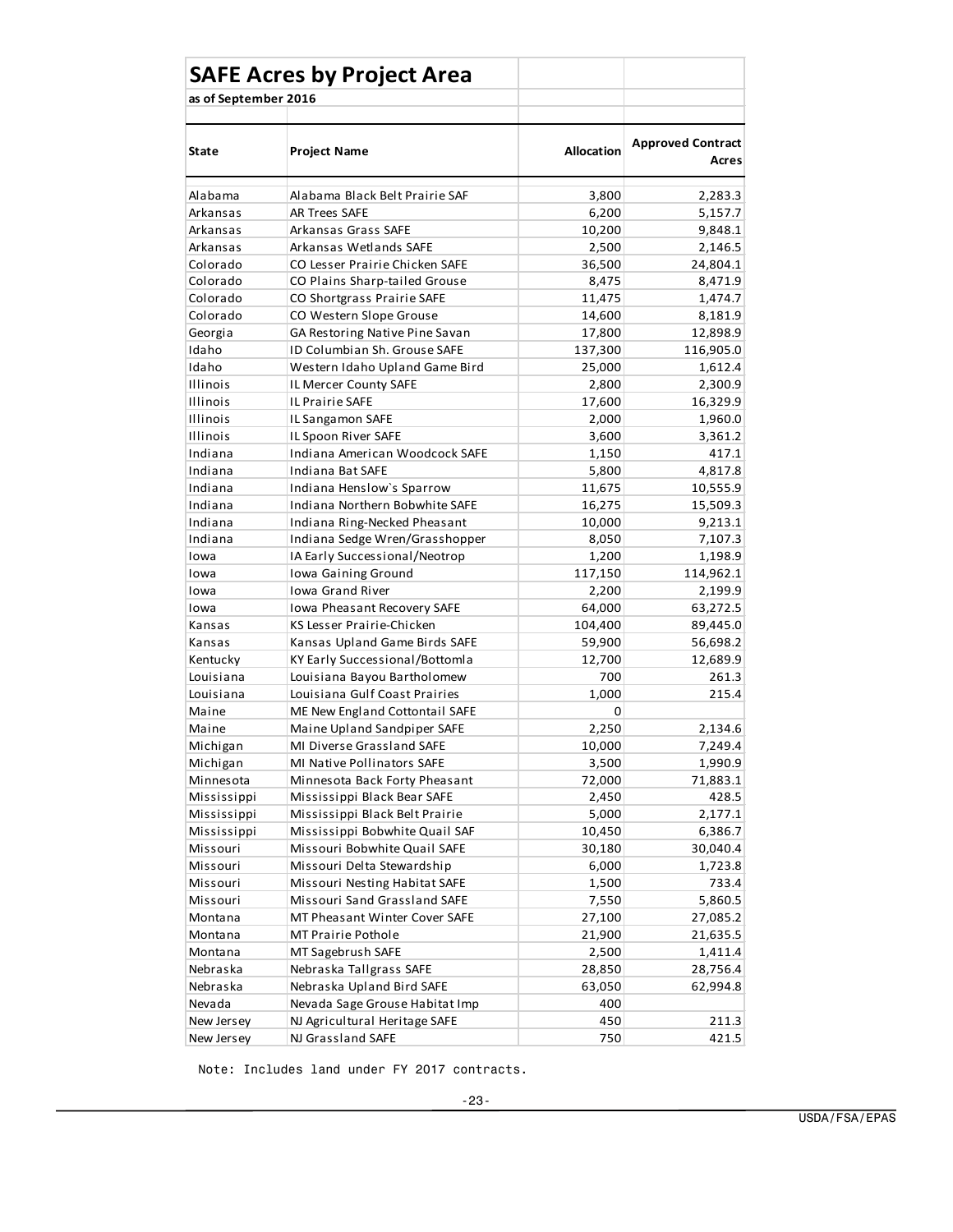| as of September 2016    |                                                                  |                 |                                   |  |
|-------------------------|------------------------------------------------------------------|-----------------|-----------------------------------|--|
|                         |                                                                  |                 |                                   |  |
| State                   | <b>Project Name</b>                                              | Allocation      | <b>Approved Contract</b><br>Acres |  |
| New Jersey              | NJ Raritan-Piedmont SAFE                                         | 550             | 167.0                             |  |
| New Mexico              | NM Lesser Prairie Chicken SAFE                                   | 2,600           | 2,600.0                           |  |
| New York                | New York Grassland SAFE                                          | 4,900           | 1,314.4                           |  |
| North Carolina          | North Carolina Grassland SAFE                                    | 2,600           | 834.0                             |  |
| North Dakota            | ND Coteau-Drift Prairie Water                                    | 75,081          | 74,968.0                          |  |
| North Dakota            | ND Habitat for Pheasants SAFE                                    | 47,500          | 47,469.1                          |  |
| North Dakota            | ND Sagebrush Restoration SAFE                                    | 2,000           | 1,737.6                           |  |
| North Dakota            | ND Tallgrass Prairie                                             | 8,990           | 8,962.1                           |  |
| Ohio                    | OH Big Island/Killdeer                                           | 1,925           | 570.6                             |  |
| Ohio                    | OH Grand River/Mosquito                                          | 0               |                                   |  |
| Ohio                    | OH Grassland and Wetland Compl                                   | 0               |                                   |  |
| Ohio                    | OH Grasslands for Pheasants                                      | 43,700          | 21,668                            |  |
| Ohio                    | OH Killbuck SAFE                                                 | 0               |                                   |  |
| Ohio                    | OH Kitty Todd SAFE                                               | 700             | 119                               |  |
| Ohio                    | OH LaSuAn Grasslands SAFE                                        | 6,350           | 2,658.5                           |  |
| Ohio                    | <b>OH Paint Creek SAFE</b>                                       | 1,675           | 655                               |  |
| Ohio                    | OH Western Lake Erie Mars                                        | 1,400           | 861.1                             |  |
| Ohio                    | S. OH Grassland Bird                                             | 1,850           | 1,169                             |  |
| Oklahoma                | OK Mixed Grass Prairie SAFE                                      | 15,100          | 8,674.5                           |  |
| Oregon                  | Oregon Heppner Mule Deer                                         | 5,500           | 1,528.7                           |  |
| Pennsylvania            | PA Seasonal Pools/Early Succes                                   | 2,600           |                                   |  |
| Puerto Rico             | PR Sub-Tropical Forest SAFE                                      | 1,300           |                                   |  |
| South Carolina          | South Carolina Northern Bobwhi                                   | 2,300           | 1,105                             |  |
| South Dakota            | NW South Dakota Sagebrush Rest                                   | 0               |                                   |  |
| South Dakota            | South Dakota Pheasants SAFE                                      | 94,500          | 94,160.6                          |  |
| South Dakota            | Western SD Grassland Wildlife                                    | 43,000          | 42,891.1                          |  |
| Tennessee               | <b>TN Grass SAFE</b>                                             | 11,500          | 8,583                             |  |
| Tennessee               | <b>TN Trees SAFE</b>                                             | 300             | 56.4                              |  |
| Tennessee               | <b>TN Wetlands SAFE</b>                                          | 400             | 39                                |  |
| Texas                   | TX Lower Rio Grande Thornscru                                    | 2,000           | 1,777.4                           |  |
| <b>Texas</b>            | <b>Texas Gulf Coast Prairies SAFE</b>                            | 500             |                                   |  |
| Texas                   | <b>Texas Mixed Grass SAFE</b>                                    | 150,000         | 128,475.3                         |  |
| Virginia                | VA Culpeper Basin SAFE                                           | 500             |                                   |  |
| Virginia                | VA Longleaf Pine SAFE                                            | 1,000           | 321.4                             |  |
| Virginia                | VA Rare & Declining Habitats                                     | 300             | 10.0                              |  |
| Virginia                | VA Riparian Buffer SAFE                                          | 500             |                                   |  |
| Washington              | WA Coastal Roosevelt Elk SAFE                                    | 0               |                                   |  |
| Washington              | WA Columbia Basin SAFE                                           | 150             | 17.4                              |  |
| Washington              | WA Palouse Prairie SAFE                                          |                 |                                   |  |
|                         |                                                                  |                 | 3,228<br>2,152.3                  |  |
| Washington              | WA Sage and Sharp-Tail Grouse                                    | 73,000          | 70,216.7                          |  |
| Washington              | WA Shrub-steppe SAFE                                             | 18,722          | 18,717.8                          |  |
| Washington<br>Wisconsin | Washington Ferruginous Hawk<br>Central WI Grassland SAFE         | 20,000<br>500   | 7,316.5                           |  |
|                         | <b>Wisconsin Glacial SAFE</b>                                    |                 | 231.0                             |  |
| Wisconsin               |                                                                  | 5,250           | 3,137.1                           |  |
| Wisconsin               | Wisconsin SW Grassland SAFE                                      | 12,000          | 5,958.6                           |  |
| Wisconsin               | Wisconsin Shortgrass SAFE                                        | 2,500           | 2,444                             |  |
| Wisconsin<br>Wyoming    | Wisconsin Western Prairie SAFE<br>NE Wyoming Habitat Restoration | 2,000<br>10,000 | 1,405<br>9,688                    |  |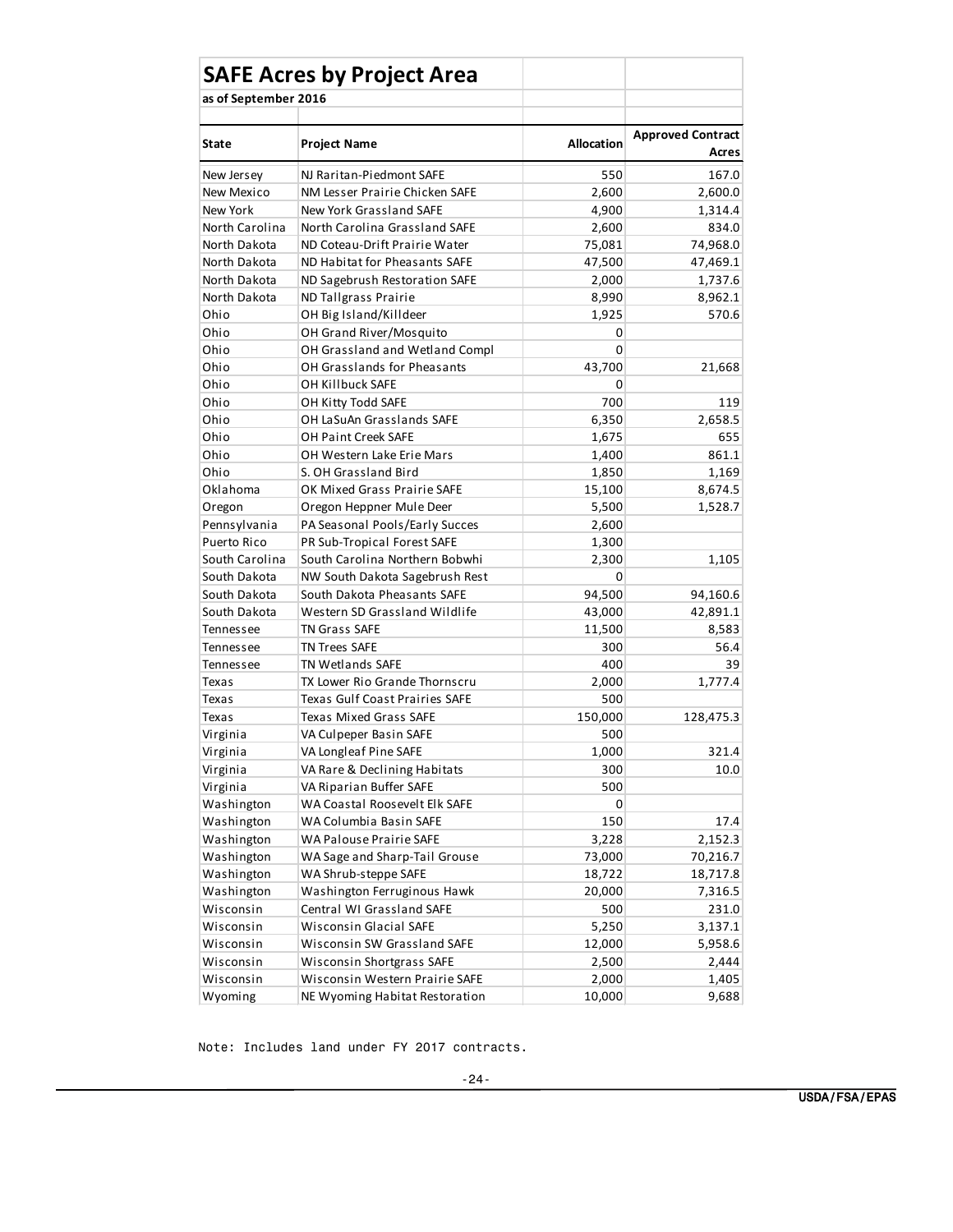### CONSERVATION PRACTICES INSTALLED ON CRP (ACRES) BY SIGN-UP TYPE, CUMULATIVE, AS OF SEPTEMBER 2016

|                  |                                      | <b>GENERAL</b>       | CONTIN.        | CONTIN.               |                       |
|------------------|--------------------------------------|----------------------|----------------|-----------------------|-----------------------|
|                  | PRACTICE                             | SIGN-UP              | CREP           | NON-CREP              | <b>TOTAL</b>          |
| CP <sub>1</sub>  | INTROD. GRASSES AND LEGUMES          | 2,895,551            | 115,026        | 275,378               | 3,285,955             |
| CP <sub>2</sub>  | NATIVE GRASSES                       | 5,587,200            | 216,457        | 117,734               | 5,921,392             |
| CP3              | SOFTWOOD TREES (NOT LONGLEAF)        | 486,565              | 1,339          | 11,534                | 499,439               |
| CP3A             | LONGLEAF PINES                       | 69,628               | 0              | 0                     | 69,628                |
| CP3A             | HARDWOOD TREES                       | 229,217              | 14,249         | 11,159                | 254,625               |
| CP4D             | PERMANENT WILDLIFE HABITAT           | 1,697,083            | 102,313        | 13,050                | 1,812,446             |
| CP4B             | WILDLIFE HABITAT CORRIDOR            | 3,014                | 0              | 63                    | 3,077                 |
| CP <sub>5</sub>  | FIELD WINDBREAK                      | 71                   | 4,839          | 83,972                | 88,882                |
| CP <sub>6</sub>  | DIVERSION                            | 18                   | 0              | 0                     | 18                    |
| CP7              | EROSION CONTROL STRUCTURE            | 12                   | $\overline{c}$ | 0                     | 14                    |
| CP8              | <b>GRASS WATERWAYS</b>               | $\mathbf 0$          | 670            | 125,530               | 126,200               |
| CP9              | SHALLOW WATER AREAS FOR WILDLIFE     | 18                   | 2,696          | 25,956                | 28,670                |
| CP <sub>10</sub> | EXISTING GRASSES AND LEGUMES 1/      | 3,843,097            | 12,484         | 10,941                | 3,866,521             |
| CP <sub>11</sub> | EXISTING TREES 2/                    | 353,322              | 840            | 36                    | 354,199               |
| CP <sub>12</sub> | WILDLIFE FOOD PLOT                   | 38,719               | 2,020          | $\mathbf{1}$          | 40,740                |
| CP <sub>15</sub> | CONTOUR GRASS STRIP                  | 0                    | 314            | 62,721                | 63,035                |
| CP <sub>16</sub> | SHELTERBELT                          | 128                  | 412            | 31,232                | 31,773                |
| CP <sub>17</sub> | LIVING SNOW FENCE                    | 0                    | 0              | 6,447                 | 6,447                 |
| CP <sub>18</sub> | SALINITY REDUCING VEGETATION         | 0                    | $\mathbf 0$    | 221,881               | 221,881               |
| CP21             | FILTER STRIPS (GRASS)                | 0                    | 170,463        | 638,896               | 809,359               |
| CP22             | RIPARIAN BUFFER                      | 0                    | 201,115        | 570,767               | 771,883               |
| CP <sub>23</sub> | WETLAND RESTORATION                  | 200,725              | 49,626         | 0                     | 250,351               |
| CP23             | WETLAND REST. (FLOODPLAIN)           | 0                    | 32,025         | 346,298               | 378,323               |
|                  | CP23A WETLAND REST. (NON-FLOODPLAIN) | 0                    | 45,106         | 421,831               | 466,937               |
| CP <sub>24</sub> | CROSS WIND TRAP STRIP                | 0                    | 0              | 101                   | 101                   |
| CP25             | RARE AND DECLINING HABITAT           | 1,384,074            | 46,858         | 6,767                 | 1,437,699             |
| CP <sub>26</sub> | SEDIMENT RETENTION                   | 0                    | 51             | 0                     | 51                    |
| CP27             | FARMABLE WETLAND (WETLAND)           | $\Omega$             | 0              | 100,547               | 100,547               |
| CP <sub>28</sub> | FARMABLE WETLAND (UPLAND) 3/         | 0                    | 0              | 225,622               | 225,622               |
| CP29             | WILDLIFE HABITAT BUFFER (MARG PAST)  | 0                    | 87,999         | 31,468                | 119,467               |
| CP30             | WETLAND BUFFER (MARG PAST)           | 0                    | 2,784          | 40,663                | 43,448                |
| CP31             | BOTTOMLAND HARDWOOD TREES            | 0                    | 16,327         | 127,344               | 143,671               |
| CP32             | HARDWOOD TREES (PREVIOUS EXPIRED)    | 7,008                | 0              | 0                     | 7,008                 |
| <b>CP33</b>      | UPLAND BIRD HABITAT BUFFER           | 0                    | 5,073          | 249,279               | 254,352               |
| CP34             | FLOOD CONTROL STRUCTURE              | $\Omega$             | 69             | 0                     | 69                    |
| CP36             | LONGLEAF PINE                        | 0                    | 0              | 159,481               | 159,481               |
| <b>CP37</b>      | DUCK NESTING HABITAT                 | 0                    | 38,080         | 329,474               | 367,554               |
| <b>CP38</b>      | STATE ACRES FOR WILDLIFE ENHANCEMENT | 0                    | 0              | 1,358,319             | 1,358,319             |
| CP39             | FWP--CONSTRUCTED WETLAND             | 0                    | 0              | 462                   | 462                   |
| <b>CP40</b>      | FWP--AQUACULTURE WETLAND             | 469                  | $\mathbf 0$    | 16,643                | 17,112                |
| CP41             | FWP--FLOODED PRAIRIE WETLAND         | 0                    | 0              | 55,795                | 55,795                |
| CP42             | POLLINATOR HABITAT 4/                | 59,751<br>========== | 0              | 176,478<br>========== | 236,229<br>========== |
|                  |                                      | 16,855,671           | 1,169,239      | 5,853,872             | 23,880,554            |

1/ Includes both introduced and native grasses.

2/ Includes both hardwood and softwood trees.

3/ Includes only the buffers associated with CP27 contracts.

4/ Does not include about 40,000 acres from signup 39 before CP42 was implemented.

Note: Excludes land under FY 2016 contracts.

For more information about this summary, contact Alex Barbarika at 202-720-7093 or at [Alexander.Barbarika@wdc.usda.gov.](mailto:Alexander.Barbarika@wdc.usda.gov) Additional information about CRP (including monthly and annual summaries) is posted at FSA's CRP website. See the Reports and Statistics web page.